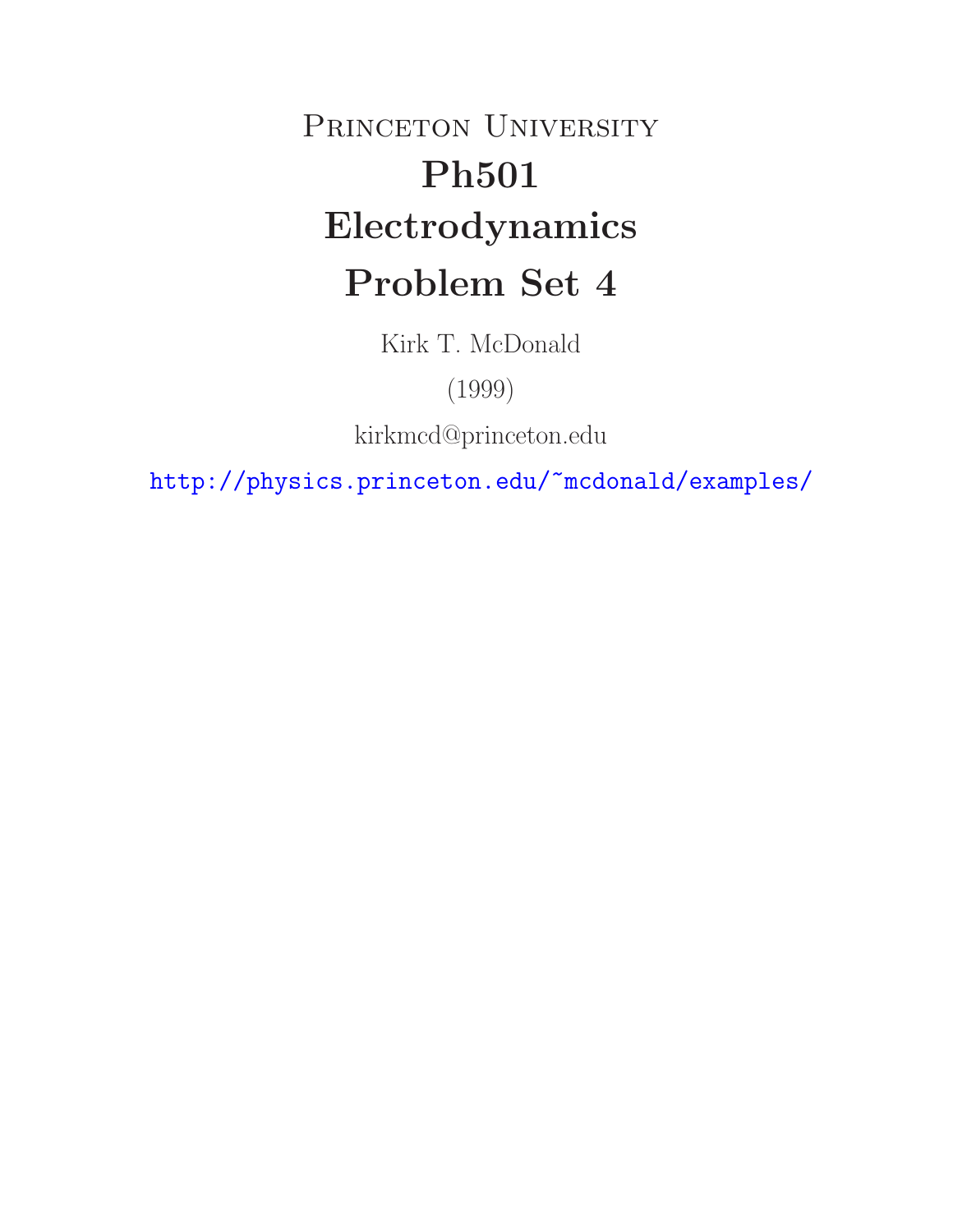1. a) **Child's Law.** Before the transistor era, a common device was a vacuum diode. This is a parallel plate capacitor with a potential difference  $V$  across a gap  $d$ , all of which is inside a vacuum tube. The cathode (at  $\phi = 0$ ) is heated, so electrons can jump off and flow to the anode (at  $\phi = V$ ). Positive charges have very low probability of leaving the anode and flowing to the cathode. The resulting one way flow of charge from cathode to anode is the diode action.

Consider a steady situation in which a constant current density  $j = \rho(x)v(x)$  flows, and where the electrons leave the cathode with velocity  $v(0) = 0$ . Here,  $\rho(x)$ ,  $0 \le x \le d$ , is the electron charge density.

Solve for the potential  $\phi(x)$  via Poisson's equation,

$$
\nabla^2 \phi = -4\pi \rho. \tag{1}
$$

Show that

$$
\phi(x) = V\left(\frac{x}{d}\right)^{4/3}, \quad \text{and} \quad J = -\frac{1}{9\pi} \frac{V^{3/2}}{d^2} \sqrt{\frac{2e}{m}}.
$$
\n(2)

where  $e$  and  $m$  are the magnitudes of the charge and mass of the electron, respectively.

Note that since the current density  $J = nev$  is constant, and  $v \to 0$  near the cathode, the charge density  $n \to \infty$  there. The field due to this large "space charge" distribution near the cathode opposes the field due to the capacitor alone, and cancels it completely very close to the cathode. That is,  $E(x) \propto x^p$  with  $p > 0$ . Then,  $\phi(x) = -\int E dx$  $x^{1+p}$  rises more quickly than the simple linear relation for an ordinary capacitor.

b) **Laser Driven Vacuum Photodiode.** A vacuum photodiode is constructed in the form of a parallel-plate capacitor of area  $A$ , plate separation  $d$ . A battery maintains constant potential V between the plates. A short laser pulse illuminates that cathode at time  $t = 0$  with energy sufficient to liberate all of the surface-electron charge density. This charge moves across the capacitor gap as a sheet until it is collected at the anode at time  $T$ . Then another laser pulse strikes the cathode, and the cycle repeats.

Estimate the average current density  $\langle j \rangle$  that flows onto the anode from the battery, ignoring the recharging of the cathode as the charge sheet moves away. Then calculate the current density and its time average when this effect is included.

You may suppose that the laser photon energy is equal to the work function of the cathode, so the electrons leave the cathode with zero velocity.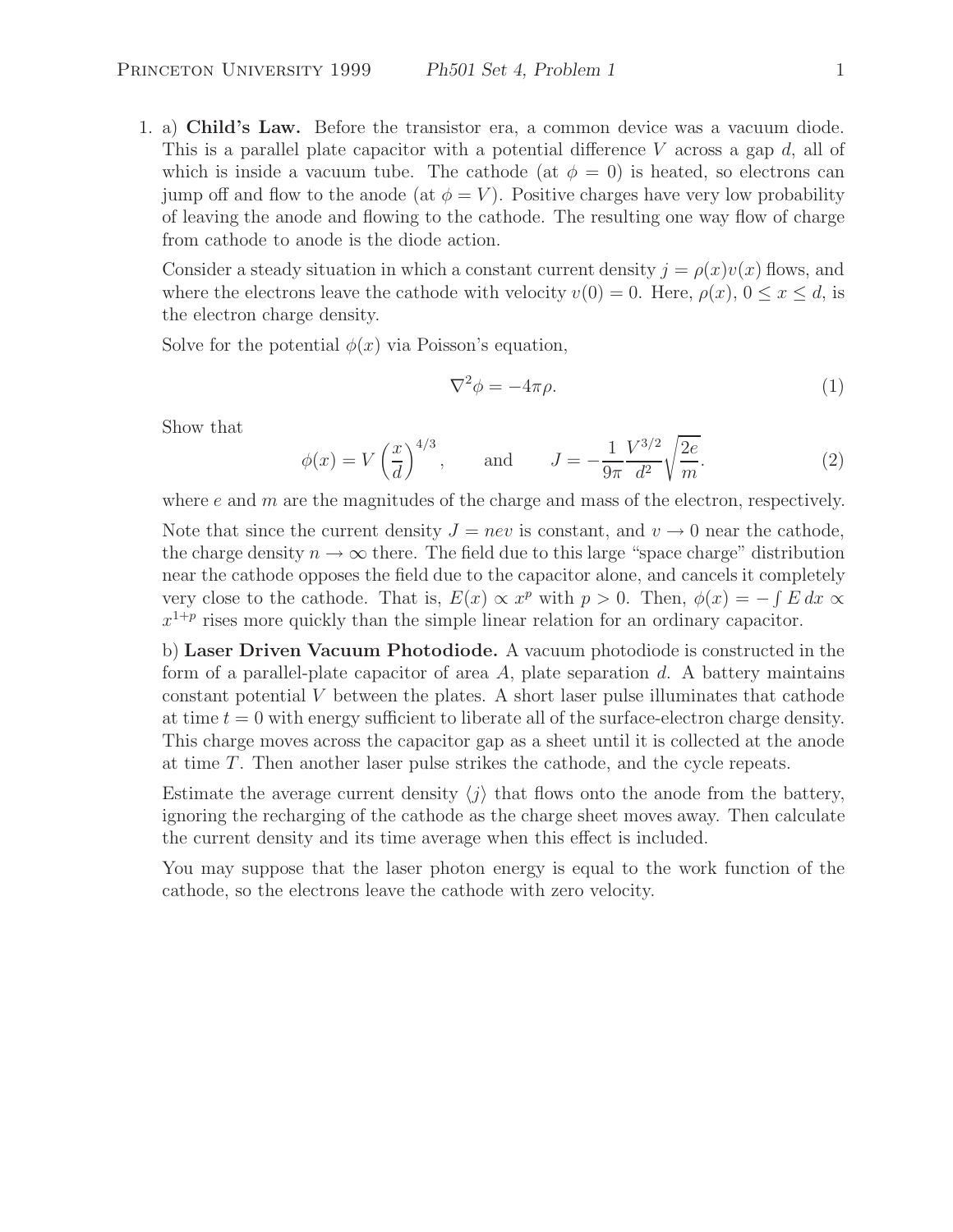2. Obtain a Legendre series expansion for the potential inside a conducting sphere of radius a and conductivity  $\sigma$  when a current I enters at one pole through a fine wire of radius  $b \ll a$ , and leaves through the other pole via a similar fine wire.

Define the potential as  $\phi = 0$  on the equator.

By noting that  $P_n(-\mu) = (-1)^n P_n(\mu)$ , and referring to the expansion of  $1/R$  given on p. 57 of the notes, show that

$$
\phi(r < a, \theta) = \frac{I}{2\pi\sigma} \left[ \frac{1}{r_1} - \frac{1}{r_2} + \frac{1}{2} \int_0^r \left( \frac{1}{r_1} - \frac{1}{r_2} \right) \, d\ln r' \right] \;, \tag{3}
$$

where  $r_{1,2}$  is the distance from the "north" ("south") pole to the point  $(r, \theta, \varphi)$  in spherical coordinates. The integrals can be found in tables if desired.



Finally, suppose the wires have radius  $b \ll a$ , and their surface of contact with the sphere is an equipotential. Show that the resistance of the sphere is that of a piece of wire roughly b long, if that wire had conductivity  $\sigma$ .

Hint: Express the radial current density at  $r = a$  in terms of delta functions,  $\delta(\cos\theta-1)$ and  $\delta(\cos\theta+1)$ .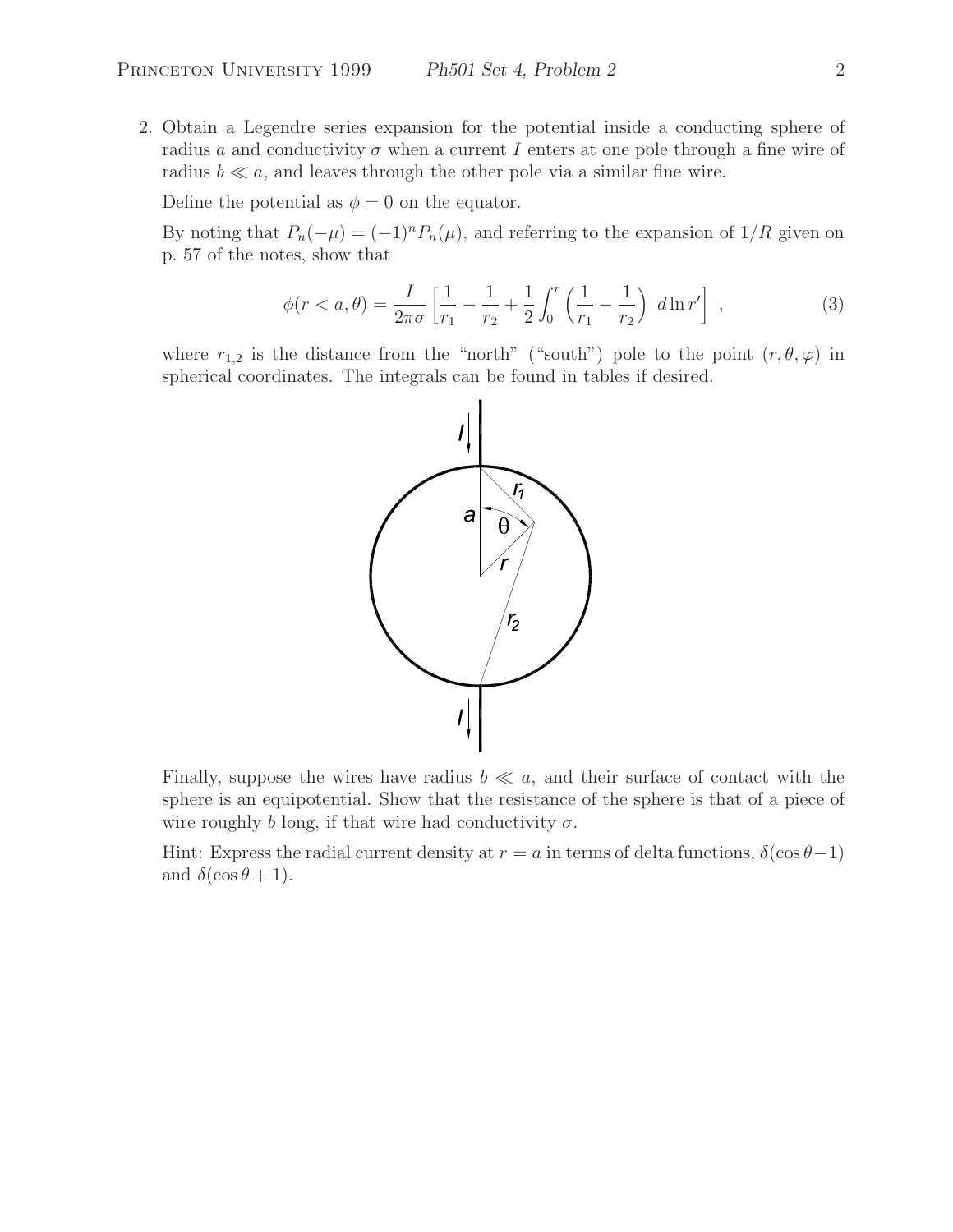## 3. **Charge Distributions in a Wire that carries a Steady Current**

a) A wire of circular cross-section carries a current  $I$  which is uniformly distributed across the wire. We consider this current to be due to a number density  $\rho$  of free electrons moving with average drift velocity v. (In a typical situation,  $v \ll 1$ cm sec<sup>-1</sup>!) Let  $\rho_0$  be the uniform number density of positive ions in the wire. For steady current flow, there must be no radial force on the electrons. Use the Lorentz force law,

$$
\mathbf{F} = q\left(\mathbf{E} + \frac{\mathbf{v}}{c} \times \mathbf{B}\right)
$$
 (4)

to find the relation between  $\rho_0$  and  $\rho$  such that the force vanishes. (As a check, you may wish to do this problem via special relativity, but try it using Maxwell's equations and the Lorentz force.)

b) A resistor of resistance R, length l and cross-sectional area A carries a current I, delivered by fine lead wires. Calculate the charge that accumulates on the end faces of the resistor in order to produce the field **E** which drives the current according to Ohm's law. Suppose that the current in the wire varies with time. Show that the conduction current inside the resistor is different from that in the lead wires, but that Maxwell's concept of displacement current restores the continuity of "total current". You may assume that  $l \ll \sqrt{A}$  so that the current density **J** is uniform inside the wire.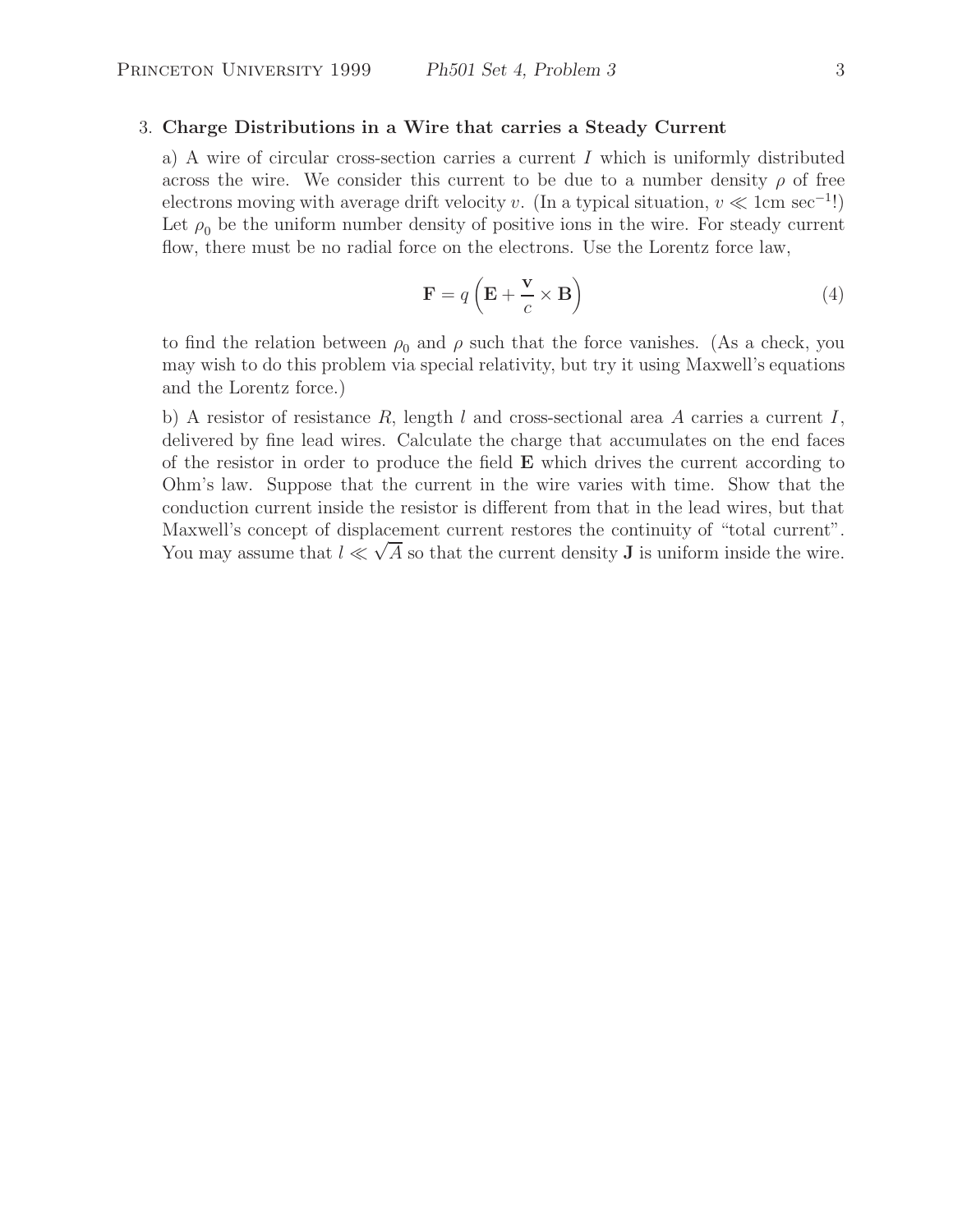4. A straw tube chamber is a low cost version of a proportional counter, which latter is a descendent of the Geiger counter.<sup>1</sup>

These devices consist of a pair of coaxial conducting cylinders with the region between the cylinders is filled with a gas such as argon. The inner cylinder of radius  $a$  is the anode, and is held at potential  $V$ ; the outer cylinder of radius  $b$  is the cathode, and is grounded.

If a penetrating charged particle passes through the chamber, it will ionize about two gas molecules per mm of path length. The ionization electrons are pulled by the electric field towards the anode. Close to the anode, the field is strong enough that the electrons gain enough energy during one mean free path to ionize the molecule they hit next, liberating one or more additional electrons. In a proportional chamber, the field is kept low enough that the resulting Townsend avalanche<sup>2</sup> involves  $10<sup>4</sup>$ -10<sup>6</sup> molecules.

What is the time dependence,  $I(t)$ , of the current that flows off the anode due to the avalanche of a single initial electron?

What is the spatial dependence,  $q(z)$  of the charge distribution induced on the anode during the time when the current is large, where the z axis is the chamber axis? You may restrict your attention to values of z far from the ends of the tube of length  $l$ .

Measurement of the charge distribution via a segmented cathode permits localization in  $z$  of the ionization, and hence, of the initiating charged particle.<sup>3</sup>

You may ignore the tiny current that flows while the electron drifts towards the anode. The avalanche takes place so close to the anode, that the small remaining drift time for the electrons to reach the anode may also be ignored. In this approximation, the situation at  $t = 0$  is that electrons of total charge  $-q_0$  reside on the anode in close proximity to positive ions of total charge  $+q_0$ . Current flows off the anode only when some of the field lines from the positive ions detach from the electrons on the anode, and extend to the cathode where charge is induced to terminate these field lines. This occurs only as the positive ions move away from the anode, with velocity related by

$$
v = \mu E,\tag{5}
$$

where  $\mu$  is the positive-ion mobility.

http://physics.princeton.edu/~mcdonald/examples/detectors/leonidopoulos\_nim\_a427\_465\_99.pdf

<sup>1</sup>E. Rutherford and H. Geiger, *An Electrical Method of Counting the Number of* α*-Particles from Radioactive Substances*, Proc. Roy. Soc. London A **81**, 141 (1908),

http://physics.princeton.edu/~mcdonald/examples/detectors/rutherford\_prsla\_81\_141\_08.pdf H. Geiger and W. M¨uller, *Elektronenz¨ahlrohr zur Messung schw¨achster Aktivit/"aten*, Naturw. **16**, 617 (1928), http://physics.princeton.edu/~mcdonald/examples/detectors/geiger\_naturw\_16\_617\_28.pdf

<sup>2</sup>J.S. Townsend, *The conductivity in Gases produced by Motion of Negatively-charged Ions*, Nature **62**, 340 (1900), http://physics.princeton.edu/~mcdonald/examples/detectors/townsend\_nature\_62\_340\_00.pdf

Phil. Mag.  $6, 198$  (1901), http://physics.princeton.edu/~mcdonald/examples/detectors/townsend\_pm\_6\_198\_01.pdf <sup>3</sup>C. Leonidopoulos, C. Lu and A.J. Schwartz, *Development of a Straw Tube Chamber with Pickup-Pad*

*Readout*, Nucl. Instr. and Meth. A427, 465 (1999),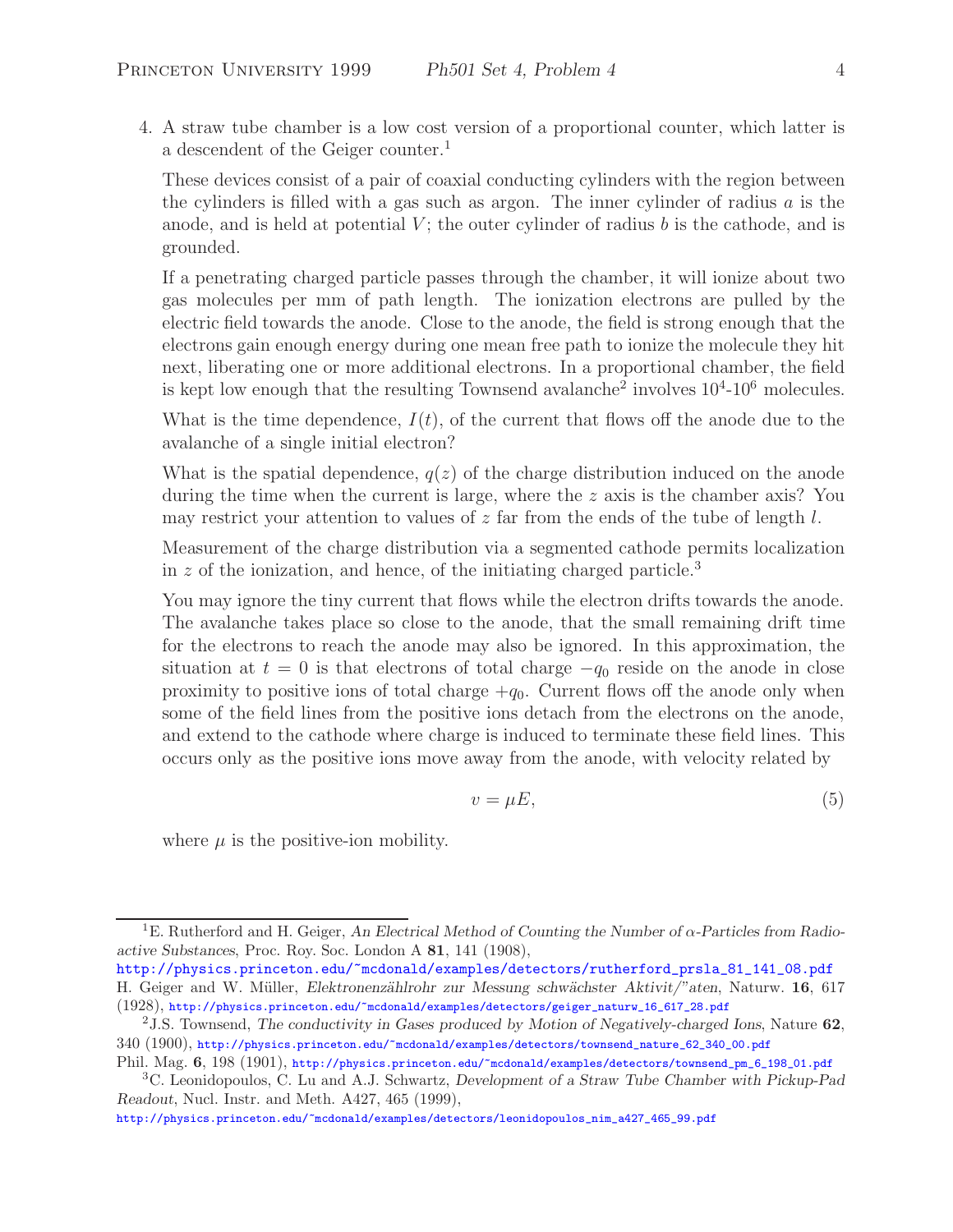### I(t) **via Reciprocity and Weighting Fields**

This problem can be solved by an application of Green's reciprocation theorem, which states that if a set of fixed conductors is at potentials  $V_i$  when carrying charges  $Q_i$ , and at potentials  $V_i'$  when carrying charges  $Q_i'$ , then

$$
\sum_{i} V_i Q_i' = \sum_{i} V_i' Q_i.
$$
\n<sup>(6)</sup>

To see this, we label the 3-dimensional potential distribution associated with charges  $Q_i$ by  $\phi(\mathbf{r})$ , and that associated with charges  $Q_i'$  by  $\phi'$ . The space outside the conductors is charge free and with dielectric constant  $\epsilon = 1$ . Then  $\vec{\nabla}^2 \phi = 0 = \nabla^2 \phi'$  outside the conductors.

We invoke Green's theorem (p. 37 of the Notes),

$$
\int (\phi \nabla^2 \phi' - \phi' \nabla^2 \phi) dvol = \oint (\phi \nabla \phi' - \phi' \nabla \phi) \cdot d\mathbf{S},\tag{7}
$$

where we take the bounding surface S to be that of the set of conductors. Hence,<sup>4</sup>

$$
0 = \sum_{i} \oint (V_i \nabla \phi'_i - V'_i \nabla \phi_i) \cdot d\mathbf{S}_i = -4\pi \sum_{i} (V_i Q'_i - V'_i Q_i), \tag{8}
$$

using Gauss' Law (in Gaussian units) that

$$
4\pi Q_i = \oint \mathbf{E}_i \cdot d\mathbf{S}_i = -\oint \nabla \phi_i \cdot d\mathbf{S}_i.
$$
 (9)

In the present problem, we have a small charge  $q_0$  at position  $\mathbf{r}_0(t)$  that moves under the influence of the field due to conductors  $i = 1, ..., n$  that are held at potentials  $V_i$ . The charges  $Q_i$  on the conductors obey  $Q_i \gg q_0$ , so the motion of charge  $q_0$  is determined, to a very good approximation by the charges  $Q_i$  on the conductors when  $q_0 = 0$ . Hence, the problem can be considered as the superposition of two situations:

A: charge  $q_0$  absent; conductors  $i = 1, \ldots n$  at potentials  $V_i$ .

B: charge  $q_0$  present; conductors  $i = 1, \ldots n$  grounded, with charges  $\Delta Q_i$  on them. We are particularly interested in the charge on electrode 1, whose time rate of change is the desired current  $I(t)$ .

To use the reciprocation theorem, we suppose that in case B the charge resides on a tiny conductor at position **r**<sub>0</sub> that is at the potential  $V_0 = \phi_A(\mathbf{r}_0)$  obtained from case A. Then, the charges and potentials in case B can be summarized as

The reciprocation theorem (7) was hinted at on pp. 33-39, but may have first been explicitly stated in Art. 85b, p. 105 of J.C Maxwell, *A Treatise on Electricity and Magnetism*, 2nd ed. (1878),

http://physics.princeton.edu/~mcdonald/examples/EM/maxwell\_treatise\_v1\_04.pdf.

<sup>4</sup>Green's theorem (7) first appeared as eq. (12), p. 26 of G. Green, *Mathematical Papers* (1828), http://physics.princeton.edu/~mcdonald/examples/EM/green\_papers.pdf.

That this theorem also holds for conductors in a medium of uniform dielectric constant is shown in sec. 3.09, p. 54 of W.R. Smythe, *Static and Dynamic Electricity*, 3rd ed. (McGraw-Hill, 1968).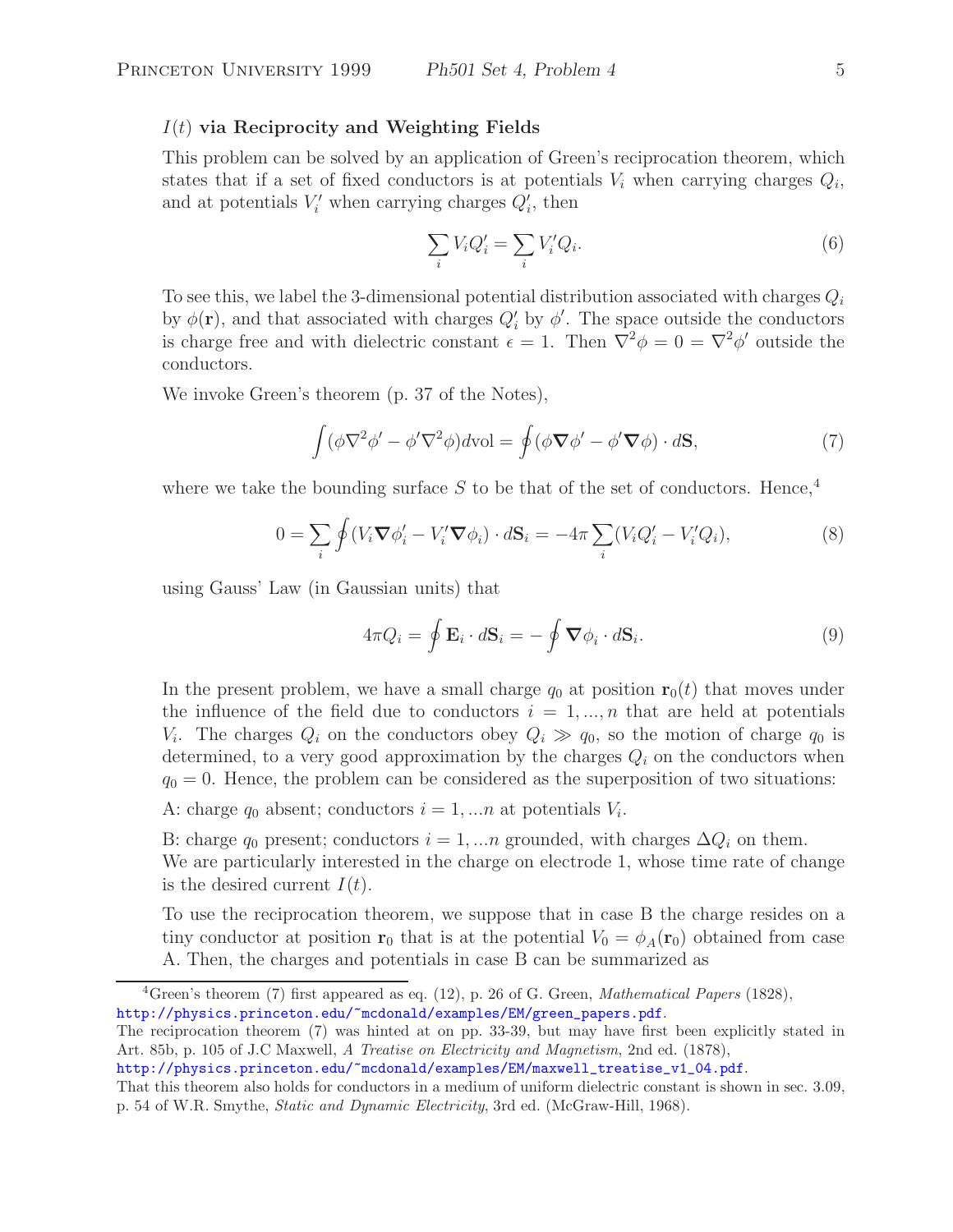B:  $\{q_0, V_0; \Delta Q_i, V_i = 0, i = 1, ..., n\}.$ 

We solve the electrostatics problem for a third case,

C:  $\{q'_0 = 0, V'_0(\mathbf{r}_0); Q_1, V'_1 = 1; \Delta Q_i = 0, V'_i = 0, i = 2, ..., n. \},\$ in which conductor 1 is held at unit potential, the charges on all other conductors at zero, and all other conductors are grounded except for the tiny conductor at position  $r_0$ . Again, we solve this problem as in case A, first ignoring the tiny conductor, then evaluating  $V'_0$  as  $\phi_C(\mathbf{r}_0)$ .

The reciprocation theorem (6) applied to cases B and C implies that

$$
0 = q_0 V'_0 + \Delta Q_1 \cdot 1. \tag{10}
$$

The current that moves off electrode 1 in case B is therefore,

$$
I_1 = -\frac{d\Delta Q_1}{dt} = q_0 \frac{dV'_0(\mathbf{r}_0)}{dt} = q_0 \nabla V'_0(\mathbf{r}_0) \cdot \frac{d\mathbf{r}_0}{dt} = -q_0 \mathbf{E}_w \cdot \mathbf{v},\tag{11}
$$

where the velocity **v** of the charge is determined using the fields from case A, and

$$
\mathbf{E}_{\rm w} = -\nabla V_0'(\mathbf{r}_0) = -\nabla \phi_C(\mathbf{r}_0)
$$
\n(12)

is called the weighting field.<sup>5</sup> For the case of two conductors (plus charge  $q_0$ ) one of which is grounded, the weighting field is the same as the field from case A, but in general they are distinct.

As the present problem involves only two conductors, you may wish to find a solution that does not appear to use the initially cumbersome machinery of the reciprocation theorem.

http://physics.princeton.edu/~mcdonald/examples/EM/shockley\_jap\_9\_635\_39.pdf,

and by S. Ramo, *Currents Induced by Electron Motion*, Proc. I.R.E. **27**, 584 (1939),

http://physics.princeton.edu/~mcdonald/examples/EM/jen\_pire\_29\_345\_41.pdf.

For discussion that the weighting-field method holds for multiple charges (space charge) and for a uniform dielectric medium, see, for example, L.A. Hamel and M. Julien, *Generalized demonstration of Ramo's theorem with space charge and polarization effects*, Nucl. Instr. Meth. A **597**, 207 (2008),

<sup>&</sup>lt;sup>5</sup>The result (11) was first deduced by the present method by W. Shockley, *Currents to Conductors Induced by a Moving Point Charge*, J. Appl. Phys. **9**, 635 (1939),

http://physics.princeton.edu/~mcdonald/examples/EM/ramo\_pire\_27\_584\_39.pdf.

That this result also follows from an energy argument was pointed out by C.K. Jen, *On the Induced Current and Energy Balance in Electronics*, Proc. I.R.E. **29**, 349 (1941),

http://physics.princeton.edu/~mcdonald/examples/EM/hamel\_nim\_a597\_207\_08.pdf.

See also, K.T. McDonald, *Does Space Charge or the Dielectric Constant Affect Induced Charge in a Liquid Argon Detector?* (June 4, 2016), http://physics.princeton.edu/~mcdonald/examples/induced.pdf.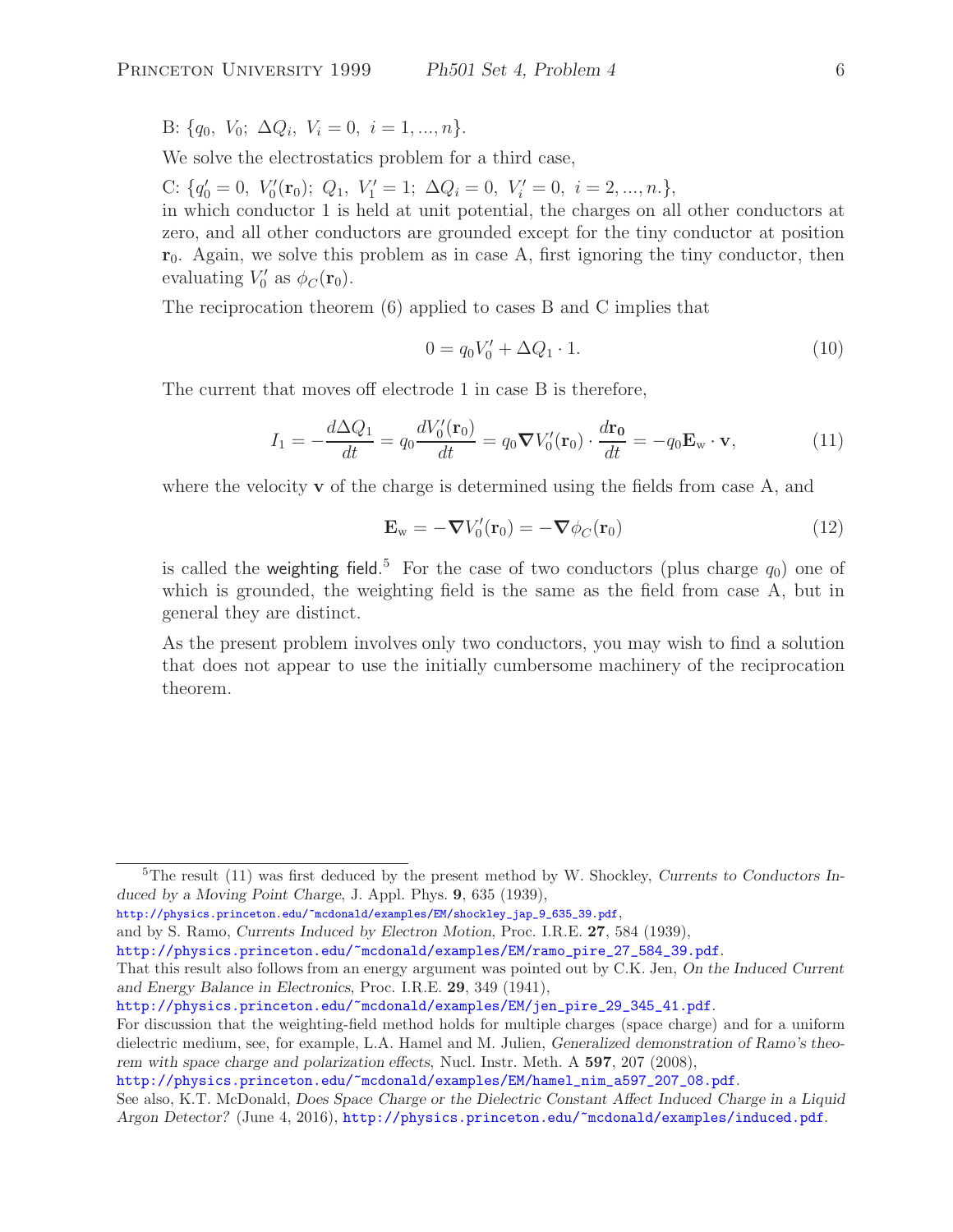## 5. **Resistance of a Disk with Edge Contacts**

Calculate the resistance between two contacts on the rim of a disk of radius  $a$ , thickness  $t \ll a$ , and conductivity  $\sigma$ , when each (perfectly conducting) contact extends for a small distance  $\delta$  around the circumference, and the distance along the chord between the contacts is  $d \gg \delta$ .

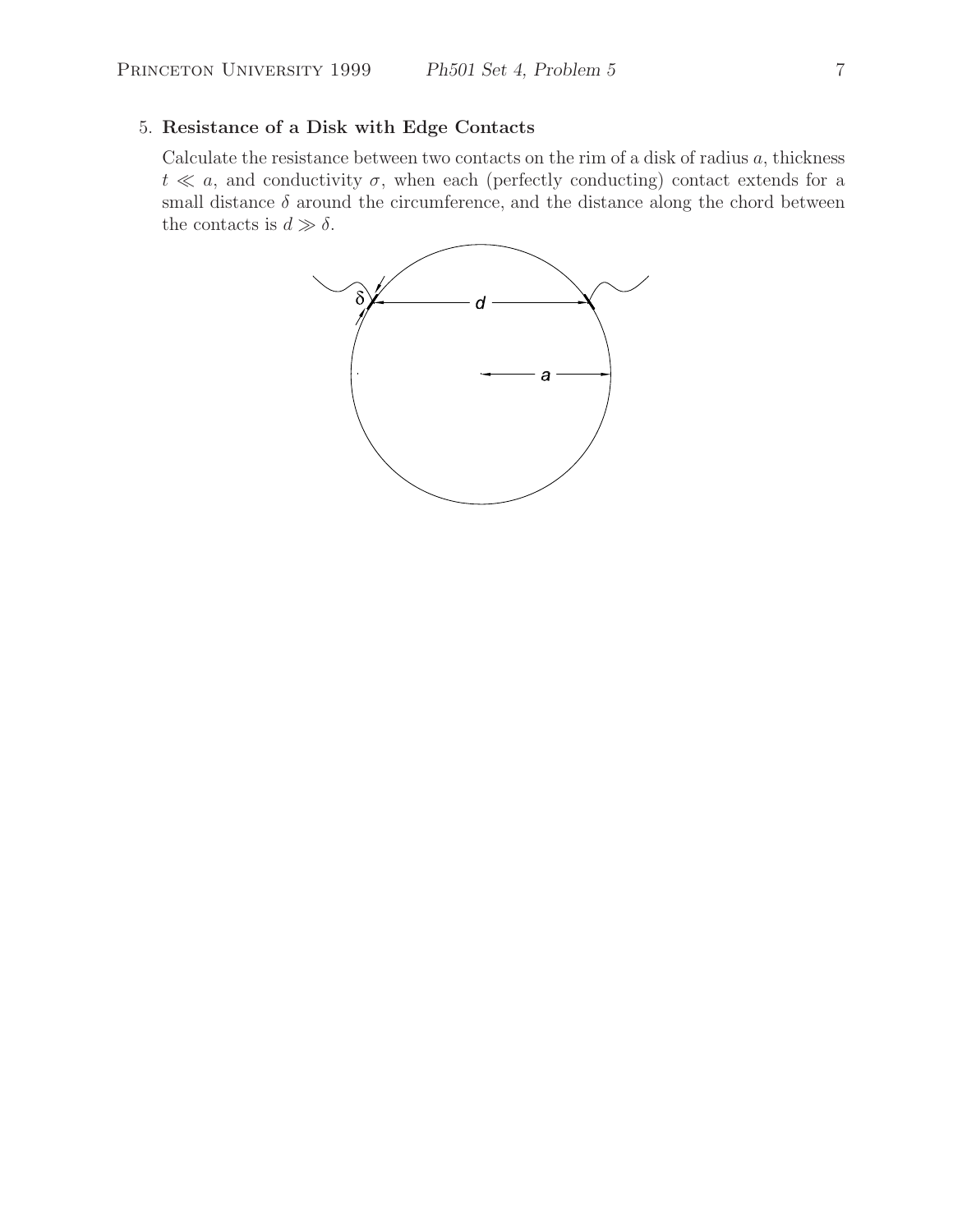6. Some biological systems consist of two "phases" of nearly square fiber bundles of differing thermal and electrical conductivities. Consider a circular region of radius a near a corner of such a system as shown below.



Phase 1, with electrical conductivity  $\sigma_1$ , occupies the "bowtie" region of angle  $\pm \alpha$ , while phase 2, with conductivity  $\sigma_2 \ll \sigma_1$ , occupies the remaining region.

Deduce the approximate form of lines of current density **J** when a background electric field is applied along the symmetry axis of phase 1. What is the effective conductivity σ of the system, defined by the relation  $I = σ\Delta\phi$  between the total current I and the potential difference  $\Delta\phi$  across the system?

It suffices to consider the case that the boundary arc  $(r = a, |\theta| < \alpha)$  is held at electric potential  $\phi = 1$ , while the arc  $(r = a, \pi - \alpha < |\theta| < \pi)$  is held at electric potential  $\phi = -1$ , and no current flows across the remainder of the boundary.

Hint: When  $\sigma_2 \ll \sigma_1$ , the electric potential is well described by the leading term of a series expansion.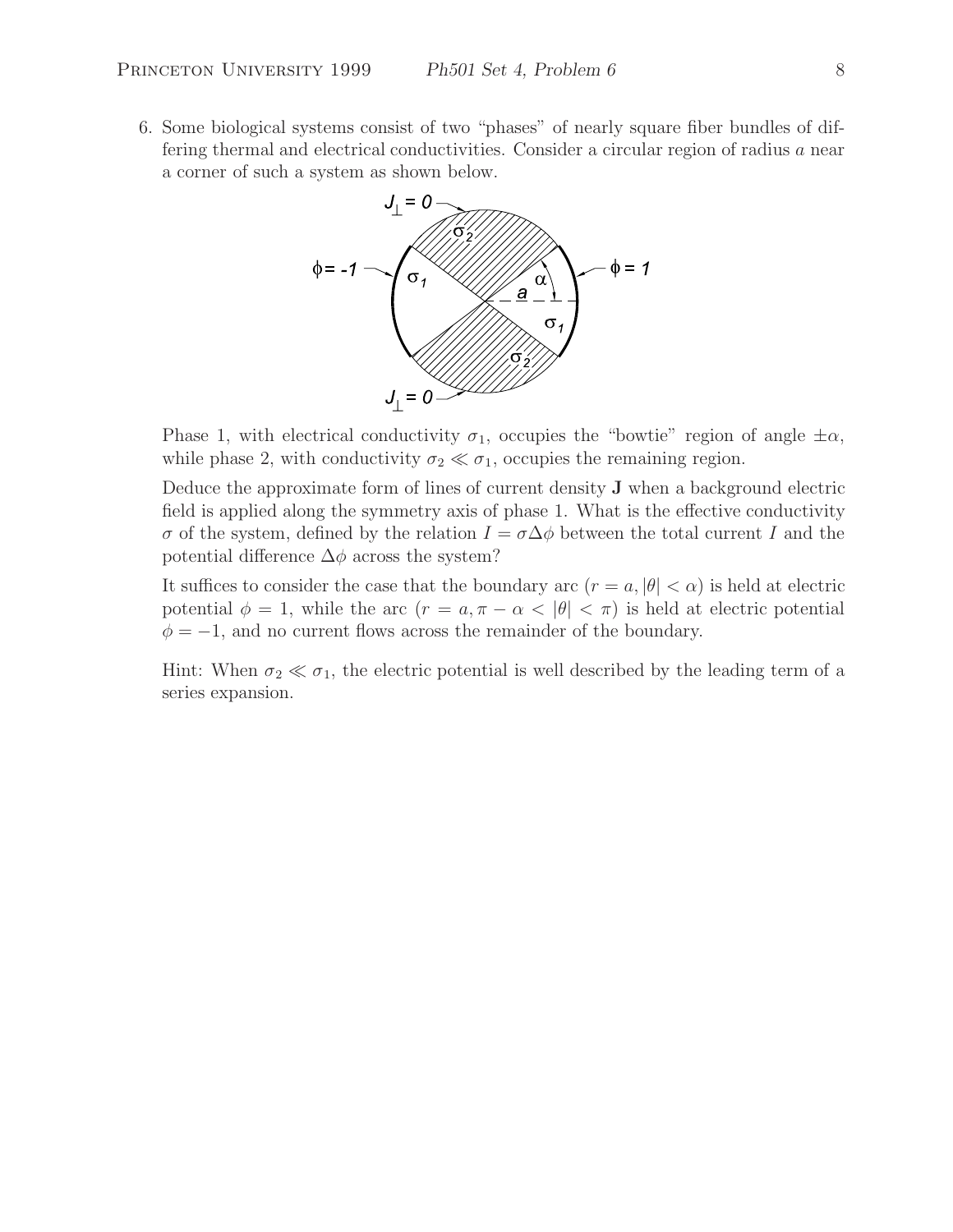7. A rectangular loop of size  $2a$  by  $2b$  carries a current  $I'$ , and is free to rotate about an axis that bisects the sides of length 2b. The axis is parallel to and distance d from a wire that carries current I. If the plane of the loop makes angle  $\theta$  to the plane containing the wire and the axis, and if the currents in the wire and in the side (of length 2a) of the loop closest to the wire flow in the same direction, show that the magnitude of the torque on the loop is

$$
N = \frac{8abdII'}{c} \frac{(b^2 + d^2)\sin\theta}{b^4 + d^4 - 2b^2d^2\cos 2\theta}.
$$
 (13)

What is its direction?

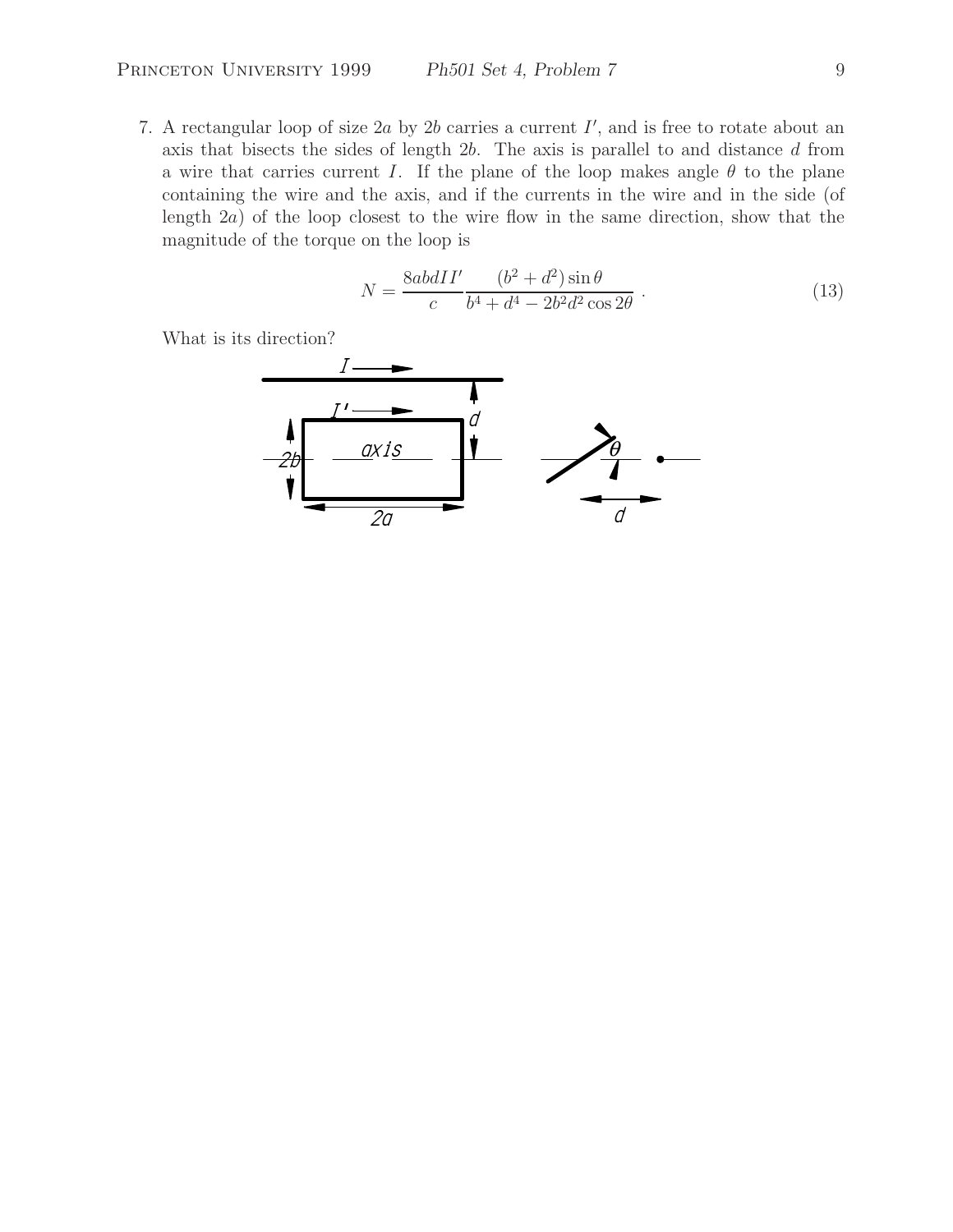## 8. **Helmholtz Coils**

a) Each of a pair of parallel, coaxial "Helmholtz" coils has radius  $a$  and carries a current I in the same sense. Their centers are at  $z = \pm b$ , where the z axis is the common axis of the coils. Calculate the magnetic field along the axis, and determine the separation 2b such that the first, second and third derivatives of  $B<sub>z</sub>$  with respect to z all vanish at the mid' axis. Thus, the field is very uniform at the center of the Helmholtz coils.

b) Suppose we desire an even more uniform field at the origin. Add a second pair of Helmholtz coils of radius  $a' = a/2$ . What current I' should flow in the second pair so as to cancel the 4rth derivative of  $B<sub>z</sub>$  of the first pair? What fraction of the original central field is lost in this configuration?

c) In some applications, it is more important that the field **outside** the coils be as small as possible, rather than the field inside be highly uniform.

Give an expansion for the field along the axis of a set of Helmholtz coils as a function of  $u = 1/z$  for  $z \gg a$ , b. Identify the first two nonvanishing multipoles, and find the value of b for which the second of these can be made to vanish.

To cancel the leading multipole as well, add a second coil pair with  $a' = 2a$ . What current  $I'$  should flow in this pair? What fraction of the central field of the first pair is lost? What is the order of the first remaining nonzero multipole?

[See, E.M. Purcell, Am. J. Phys. **57**, 18 (1989).<sup>6</sup>]

<sup>6</sup>http://physics.princeton.edu/~mcdonald/examples/EM/purcell\_ajp\_57\_18\_88.pdf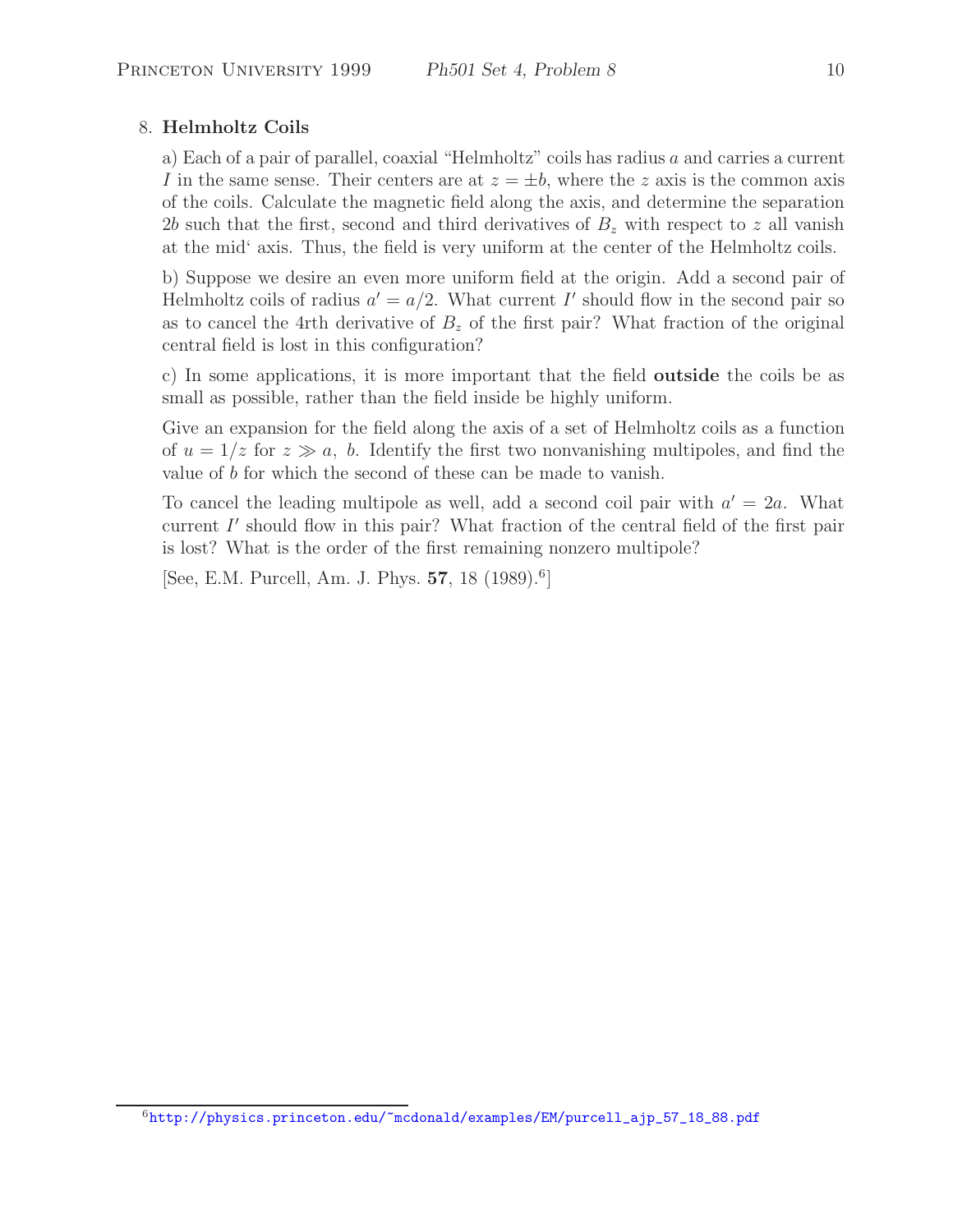## 9. **Expansion of an Axially Symmetric Magnetic Field in Terms of the Axial Field**

Suppose a magnetic field in a current-free region is rotationally symmetric about the z-axis. Then,

$$
\mathbf{B} = B_r(r, z)\hat{\mathbf{r}} + B_z(r, z)\hat{\mathbf{z}} \tag{14}
$$

in cylindrical coordinates. The axial field  $B_z(0, z)$  is often relatively easy to calculate. If we write

$$
B_z(r, z) = \sum_{n=0}^{\infty} a_n(z)r^n
$$
, and  $B_r(r, z) = \sum_{n=0}^{\infty} b_n(z)r^n$ , (15)

then  $a_0(z) = B_z(0, z)$ . Use  $\nabla \cdot \mathbf{B} = 0$  and  $\nabla \times \mathbf{B} = 0$  to show that

$$
B_z(r,z) = \sum_{n} (-1)^n \frac{a_0^{(2n)}(z)}{(n!)^2} \left(\frac{r}{2}\right)^{2n},\tag{16}
$$

and

$$
B_r(r,z) = \sum_{n} (-1)^{n+1} \frac{a_0^{(2n+1)}(z)}{(n+1)(n!)^2} \left(\frac{r}{2}\right)^{2n+1},\tag{17}
$$

where

$$
a_0^{(n)} = \frac{d^n a_0}{dz^n} \ . \tag{18}
$$

This magnetic field can also be deduced from the vector potential whose only nonzero component is

$$
A_{\phi}(r,z) = \sum_{n} (-1)^n \frac{a_0^{(2n)}(z)}{(n+1)(n!)^2} \left(\frac{r}{2}\right)^{2n+1}.
$$
 (19)

For the example of Helmholtz coils, prob. 5, we know that

$$
B_z(0, z) = B_0 + B_4 z^4 + \dots \tag{20}
$$

Give  $B_z$  and  $B_r$  correct to fourth order in r and z.

Show also that, for small  $r, \nabla \cdot \mathbf{B} = 0$  leads to the relation

$$
B_r(r,z) \approx -\frac{r}{2} \frac{\partial B_z(0,z)}{\partial z}.
$$
 (21)

**Remark.** An electrostatic field with azimuthal symmetry about the z axis can also be expanded according to eqs. (16)-(17). For example, consider a capacitor with circular plates centered about  $(r, \theta, z) = (0, 0, 0)$ . Then we can expand

$$
E_z(0,0,z) \approx E_z(0,0,0) + \frac{z^2}{2} \frac{d^2 E_z(0,0,0)}{dz^2} + \dots
$$
 (22)

and

$$
E_z(r,0,0) \approx E_z(0,0,0) - \frac{r}{2} \frac{d^2 E_z(0,0,0)}{dz^2} + \dots
$$
 (23)

Thus, if  $E_z$  has a maximum with respect to z at the origin, it is at a minimum with respect to  $r$ , or vice versa. The field  $\bf{E}$  cannot be at a maximum with respect to both r and z, as shown in general in prob.  $1(c)$  of set 1.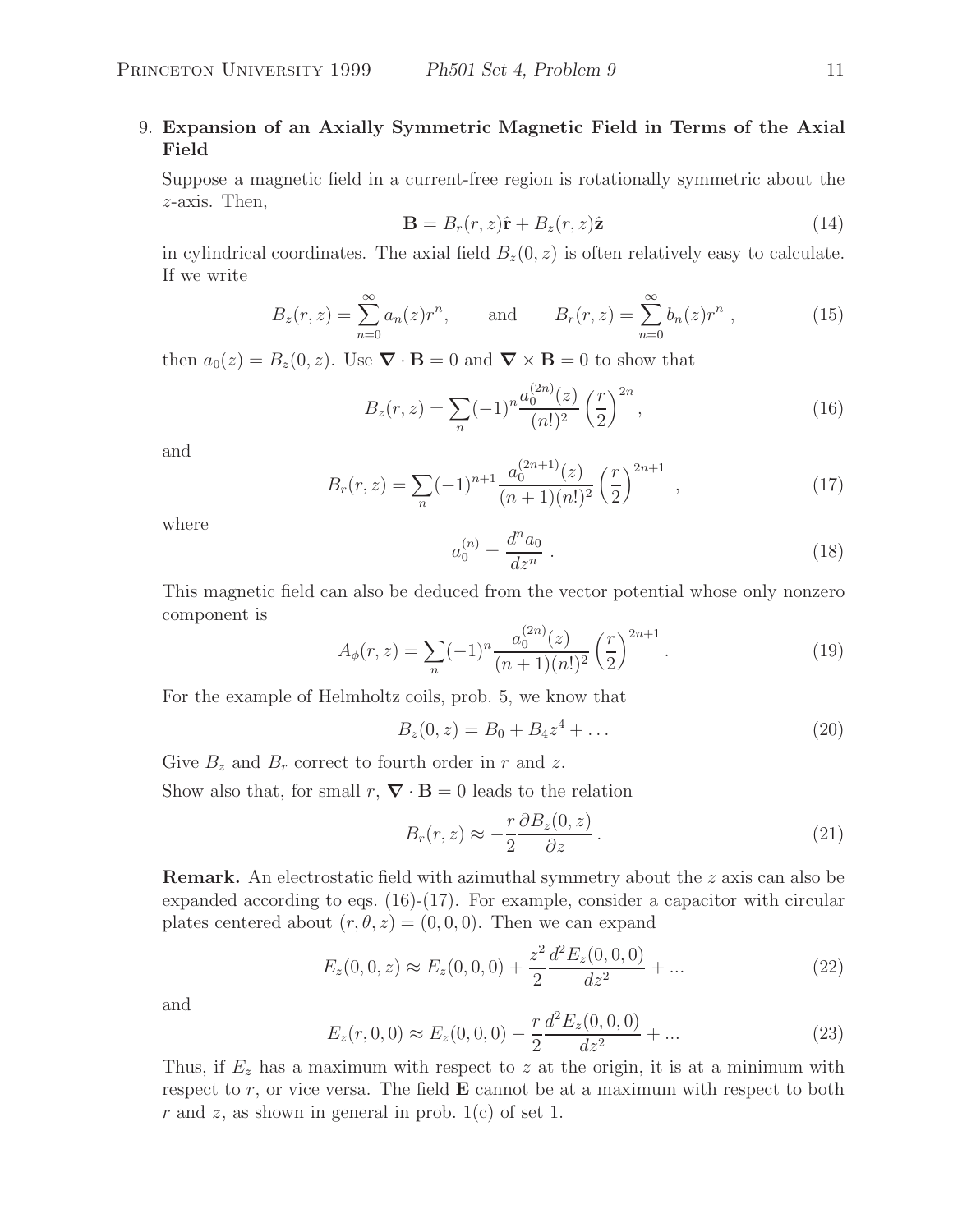## 10. **Nonaxially Symmetric Magnetic Field in Terms of the Axial Field**

In the previous problem, it was demonstrated how knowledge of a static, axial magnetic field leads to a complete characterization of the field if that field is axially symmetric.

A variant on the electro- or magnetostatic boundary value problem arises in accelerator physics, where a specified field, say  $\mathbf{B}(0,0,z)$ , that is not axially symmetric is desired along the z axis. In general there exist static fields  $\mathbf{B}(x, y, z)$  that reduce to the desired field on the axis, but the "boundary condition"  $\mathbf{B}(0,0,z)$  is not sufficient to insure a unique solution.

For example, find a field  $\mathbf{B}(x, y, z)$  that reduces to

$$
\mathbf{B}(0,0,z) = B_0 \cos kz \hat{\mathbf{x}} + B_0 \sin kz \hat{\mathbf{y}} \tag{24}
$$

on the z axis. In this, the magnetic field rotates around the z axis as z advances.

Show that the use of rectangular or cylindrical coordinates leads "naturally" to different forms for **B** off the z axis.

One 3-dimensional field extension of (24) is the so-called helical wiggler, which obeys the auxiliary requirement that the field at  $z + \delta$  be the same as the field at z, but rotated by angle  $k\delta$ . Show that this field pattern can be realized by a current-carrying wire that is wound in a helix of period  $\lambda = 2\pi/k$ .

See, B.M. Kincaid, *A short-period helical wiggler as an improved source of synchrotron radiation*, J. Appl. Phys. 48, 2684-2691 (1977);<sup>7</sup> J.P. Blewett and R. Chasman, *Orbits and fields in the helical wiggler*, J. Appl. Phys. **48**, 2692-2698 (1977).<sup>8</sup>

 $^{7}$ http://physics.princeton.edu/~mcdonald/examples/EM/kincaid\_jap\_48\_2684\_77.pdf <sup>8</sup>http://physics.princeton.edu/~mcdonald/examples/EM/blewett\_jap\_48\_2692\_77.pdf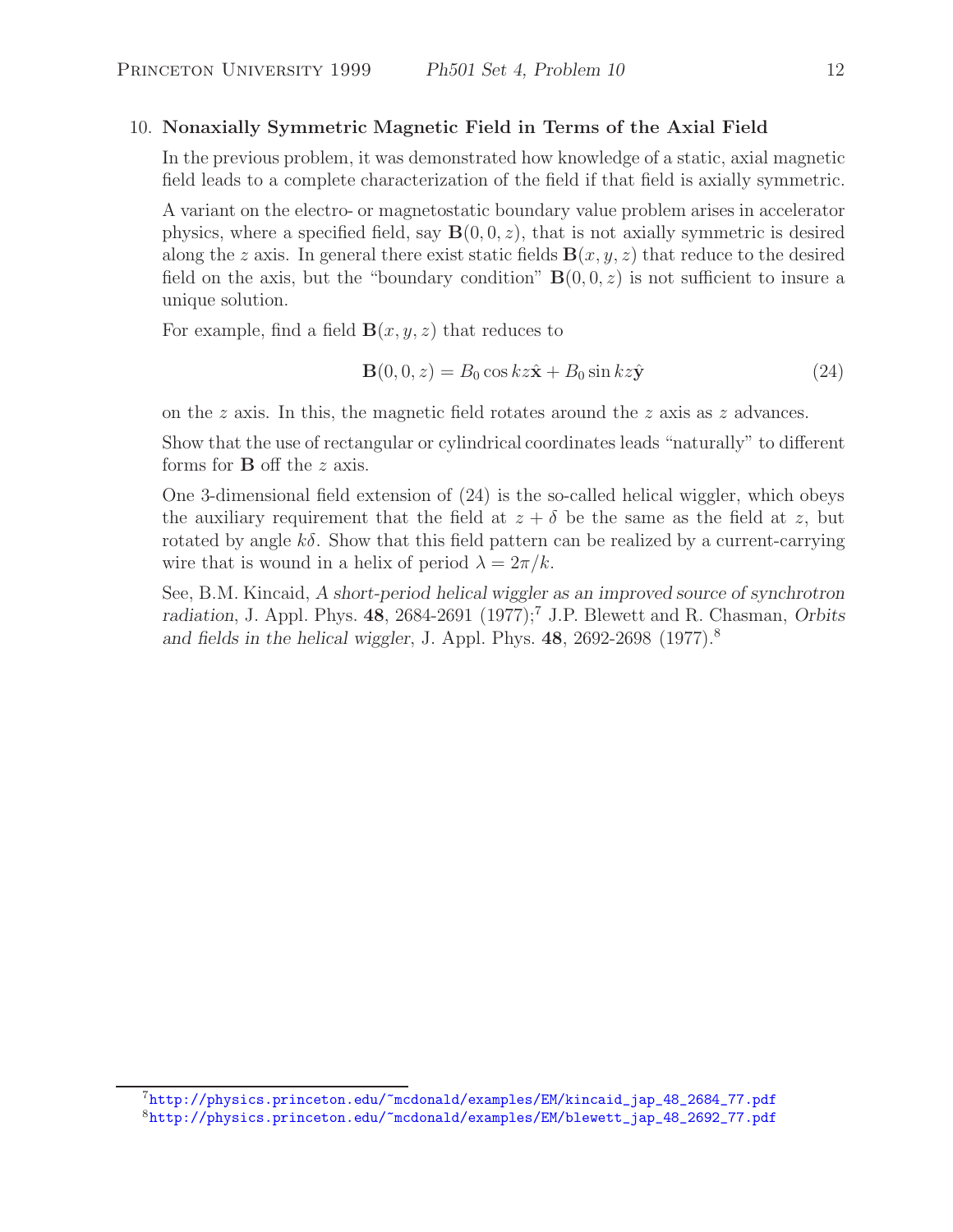## 11. **Axial Field of a Solenoid Magnet**

A solenoidal coil of radius a and length l has n turns per unit length and carries a current  $I$  (in each turn). On the axis, show that

$$
B_z(0, z) = \frac{2\pi nI}{c} (\cos \theta_1 + \cos \theta_2),\tag{25}
$$

where  $\theta_1$  and  $\theta_2$  are the angles between the axis and the ends of the solenoid at the observation point. Near the midpoint of the solenoid  $(z = 0)$ , show

$$
B_r(r,z) \approx \frac{288\pi n I a^2 rz}{cl^4} \ . \tag{26}
$$

At the end of the coil  $(z = l/2)$ , show that

$$
B_z \approx \frac{2\pi n}{c} \approx \frac{B_z(0,0)}{2},\qquad(27)
$$

and

$$
B_r \approx \frac{\pi n I r}{ac} \ . \tag{28}
$$

If one is interested in the fields near the end of a long solenoid  $(l \gg a)$ , it is often sufficient to approximate the coil as semi-infinite, for which (25) leads to

$$
B_z(0, z) = \frac{2\pi n I}{c} \left( 1 + \frac{z}{\sqrt{z^2 + a^2}} \right),
$$
\n(29)

where  $z = 0$  at the end of coil.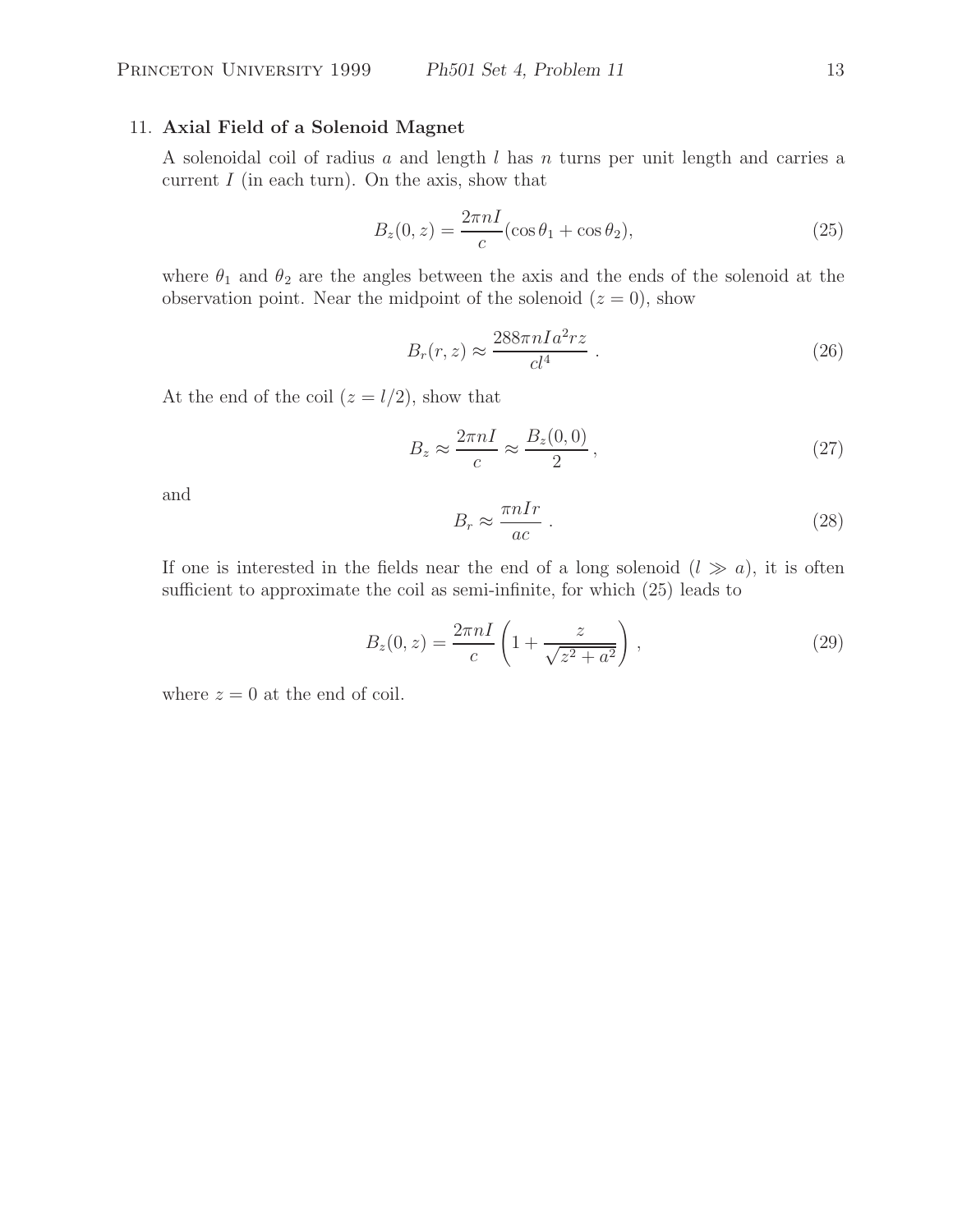12. a) A coil is wound on the surface of a sphere such that the magnetic field inside the sphere will be uniform. How should the turns be distributed?

b) What is the effective magnetic dipole moment of a sphere of uniform surface charge density  $\sigma$  which rotates with constant angular velocity  $\omega$  about an axis of the sphere? An electron has a permanent magnetic dipole moment of magnitude

$$
\mu = \frac{e\hbar}{2mc} \ . \tag{30}
$$

Suppose the electron is a rotating spherical shell of charge with radius

$$
a = \frac{e^2}{mc^2},\tag{31}
$$

the "classical electron radius". What is the velocity at the equator?

Compare the magnetic field energy of the rotating shell of charge with its electric field energy.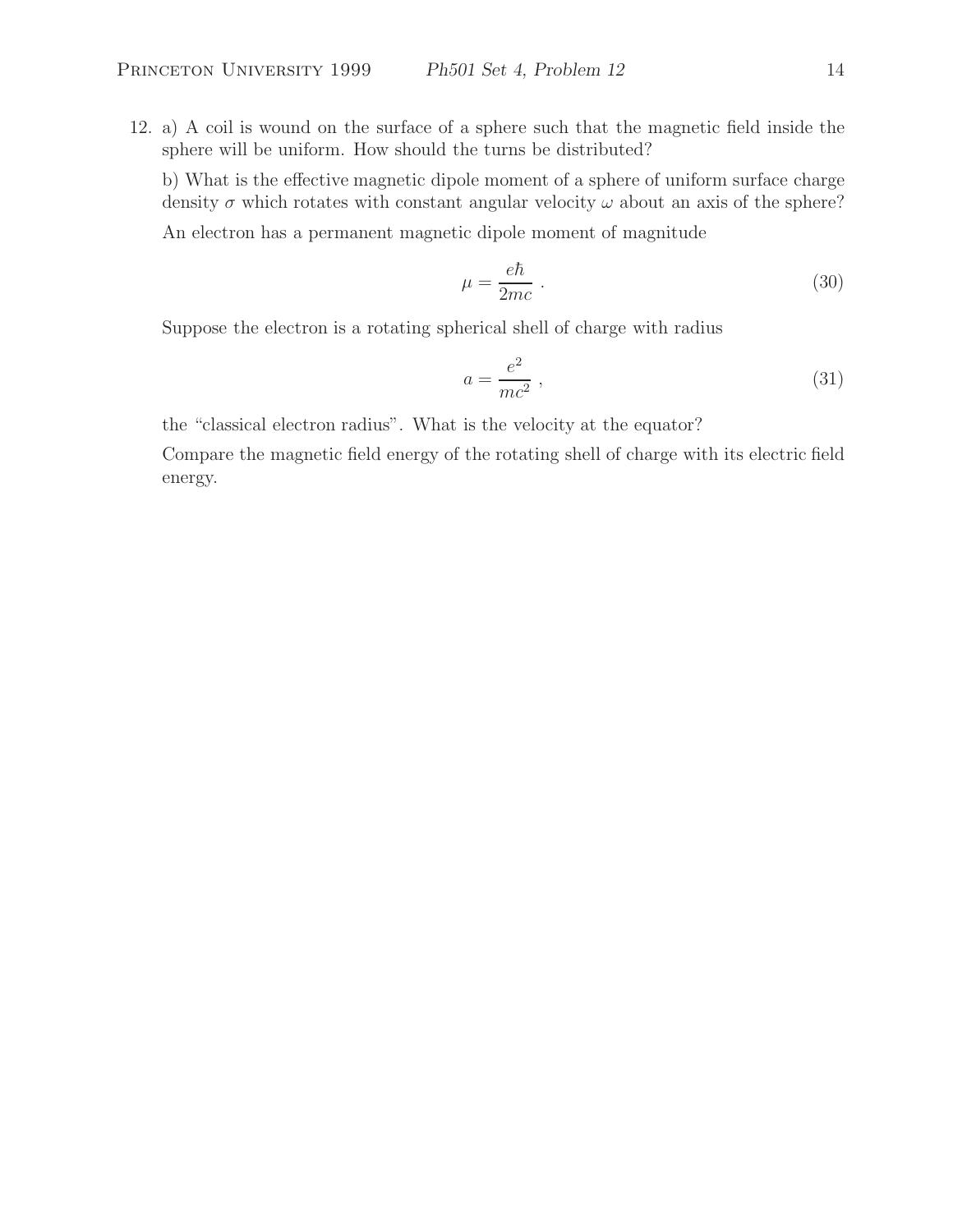## 13. **Saturation and Hysteresis**

a) A piece of iron saturates in a magnetic field of  $\approx 20,000$  Gauss, when all available electron magnetic moments are aligned. The density of iron is  $8 \text{ g/cm}^3$ . How many electrons per iron atom have been aligned to produce this field?

b) You can understand some aspects of the hysteresis curve of a ferromagnet via a model consisting of two permanent dipoles separated by a fixed distance d, but free to rotate. In the absence of any external field, what is the equilibrium orientation and energy of the two dipoles?

Suppose a magnetic field **B** is applied at right angles to the line of centers of the dipoles. What is the minimum field strength needed to align the dipoles along **B**? Higher fields produce no further change – saturation has occurred.

Suppose the dipoles were originally aligned parallel to their line of centers, and then a field **B** is applied antiparallel to the dipoles. What is the minimum value of B needed to flip the dipoles?

If the dipoles flip and later  $\bf{B}$  is reduced to zero, the dipoles do not unflip – hysteresis has occurred.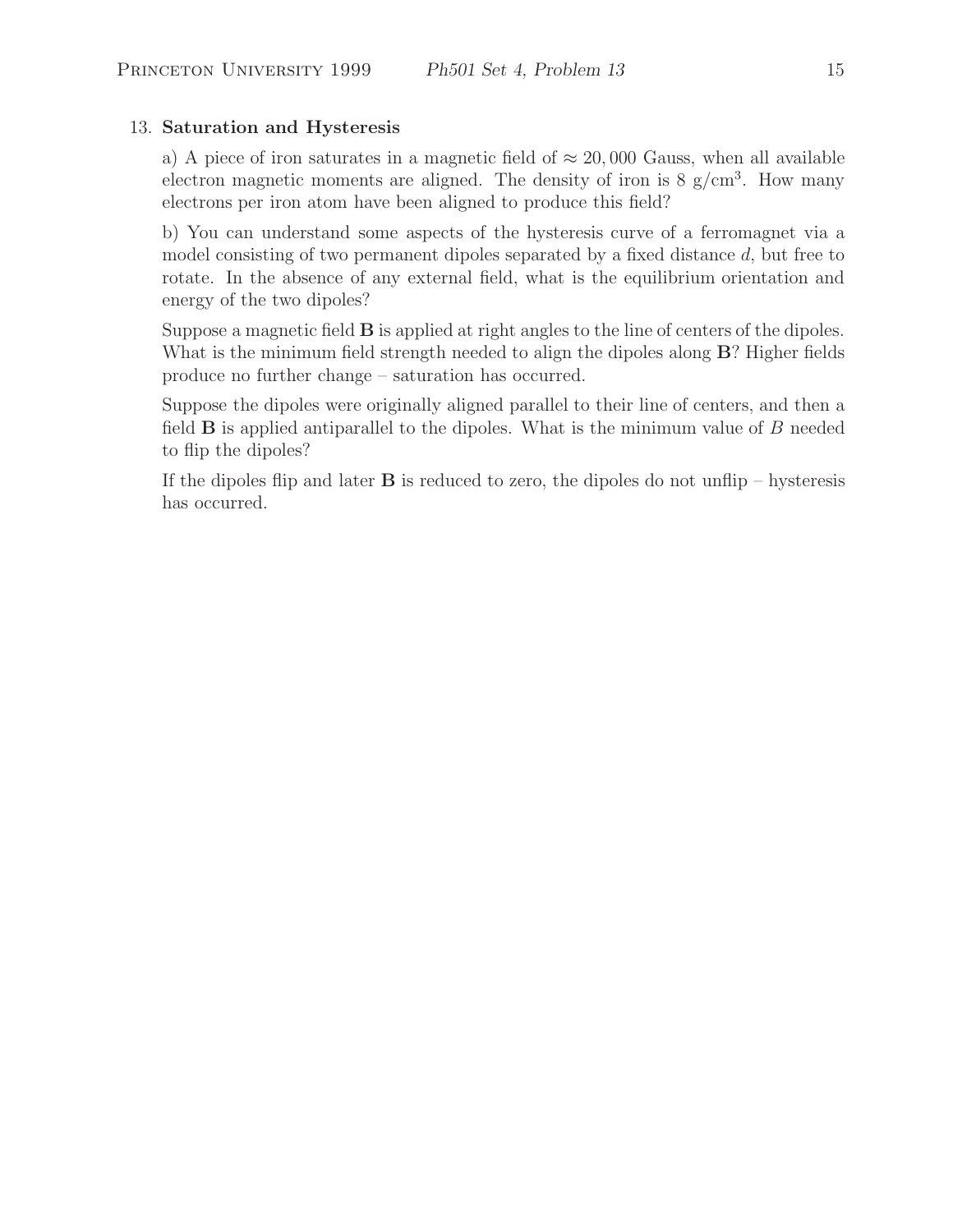14. **Magnetic Field Mapping.** You may be familiar with the method of mapping the equipotentials in 2-dimensional electrostatic problems using conducting paper:



On the paper,  $\mathbf{J} = \sigma \mathbf{E}$ , where **J** is the two dimensional current density (= current per unit length perpendicular to **J**),  $\sigma$  is the surface conductivity of the resistive paper, and **E** is the electric field in the paper. Outside of the sources and sink of current in the patches of conducting paint, we have  $\nabla \cdot \mathbf{J} = 0$ , so  $\nabla \cdot \mathbf{E} = 0$  also. The currents and fields are steady, so  $\nabla \times \mathbf{E} = 0$ , and the electric field can be derived from a potential,  $\mathbf{E} = -\nabla\phi$  that obeys Laplace's equation,  $\nabla^2\phi = 0$ . The value of the potential  $\phi$  at any point on the paper can be read directly with a voltmeter.

The boundary conditions are that

- **J** and **E** are perpendicular to the boundaries of the patches of conducting paint.
- **J** and **E** are parallel to the edges of the paper (where there is no conducting paint. Thus, the region outside the paper is like a dielectric with constant  $\epsilon = 0$ . This is not very physical, so make the paper much larger than the region used to model the problem of interest (if the boundaries are not entirely conducting).

The conducting paper technique can also be used to model 2-dimensional magnetostatic problems due to current distributions that are normal to the paper.

Imagine that the regions of conducting paint represent the cross sections of infinite conductors that are perpendicular to the paper. Let ˆ**z** label the unit vector normal to the paper. Then, the vector potential due to our imagined currents would be

$$
\mathbf{A} = \frac{1}{c} \int \frac{\mathbf{J}}{r} d\text{Vol} = A_z \hat{\mathbf{z}}.
$$
 (32)

(Here, **J** is due to the imagined current normal to the paper, not the surface currents in the paper.)

Show that the observed potential  $\phi$  on the paper, when a battery feeds current into and out of the conductors on the paper, is proportional to the vector potential of the imagined situation:

$$
A_z = k\phi, \qquad k = \text{ constant.} \tag{33}
$$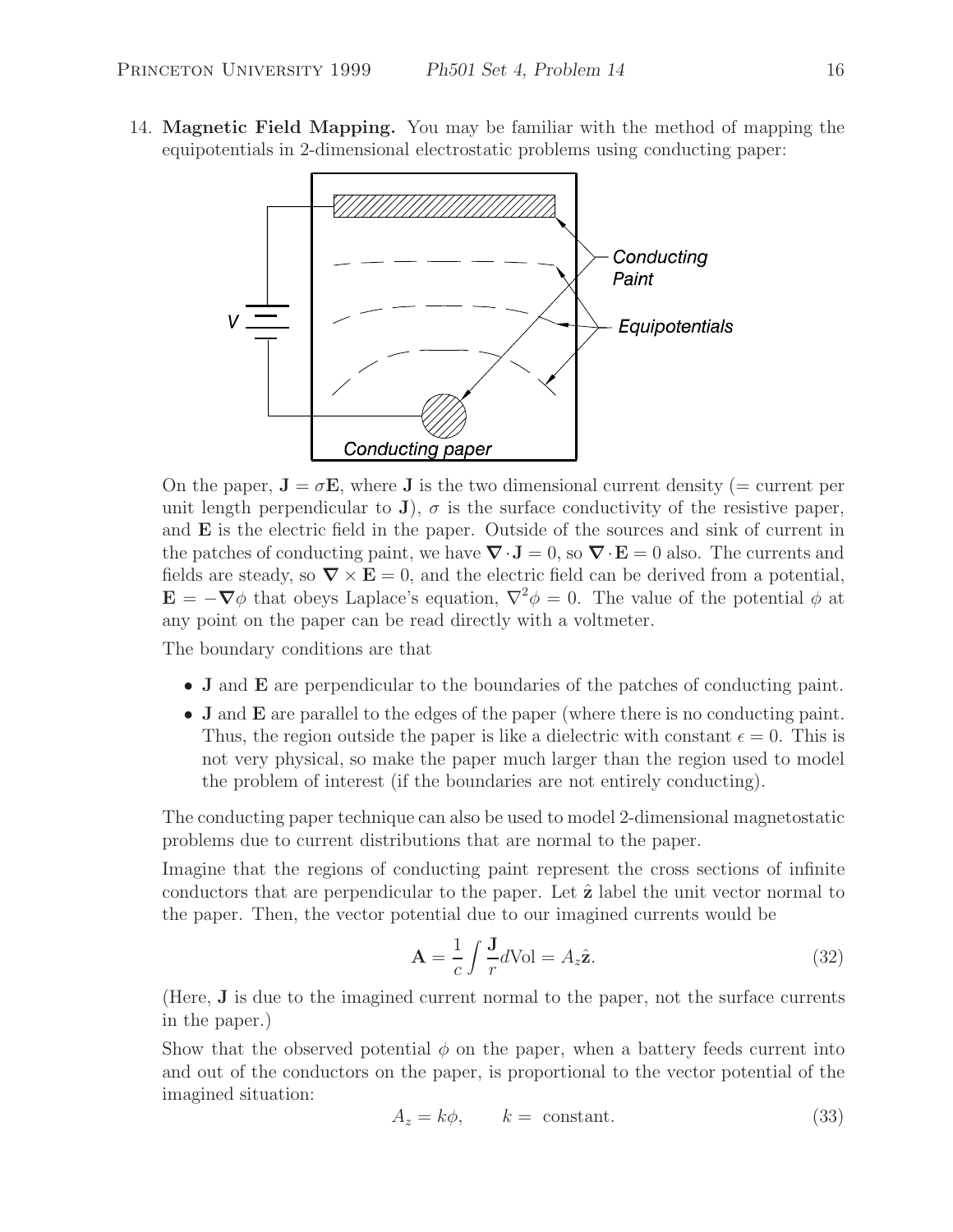Your analysis might include the following:

- Relate the magnetic field **B** of the imagined 2-dimensional current distribution to  $\phi$  on the paper. When  $\mathbf{A} = A_z \hat{\mathbf{z}}$ , **B** is perpendicular to z. Show that lines of **B** exactly follow equipotentials of  $\phi$ .
- Relate **B** to **E** on the paper.
- Suppose current  $I$  from a battery enters a region of conducting paint on the paper, causing current density **J** to flow outwards:



Consider  $\oint \mathbf{J} \times d\mathbf{l}$  for a loop enclosing the region of conducting paint to determine the constant  $k$  in (33).

- Show that the voltage difference between any two points on the paper is proportional to the magnetic flux passing between these points.
- Show that the boundary conditions at the edge of the paper are such that we may consider the region outside the paper as being iron of a very large permeability  $\mu$ .

As an example, consider a long electromagnetic with an iron yoke:



Invoking symmetry, we could map this with an arrangement like:



Try it in the lab sometime!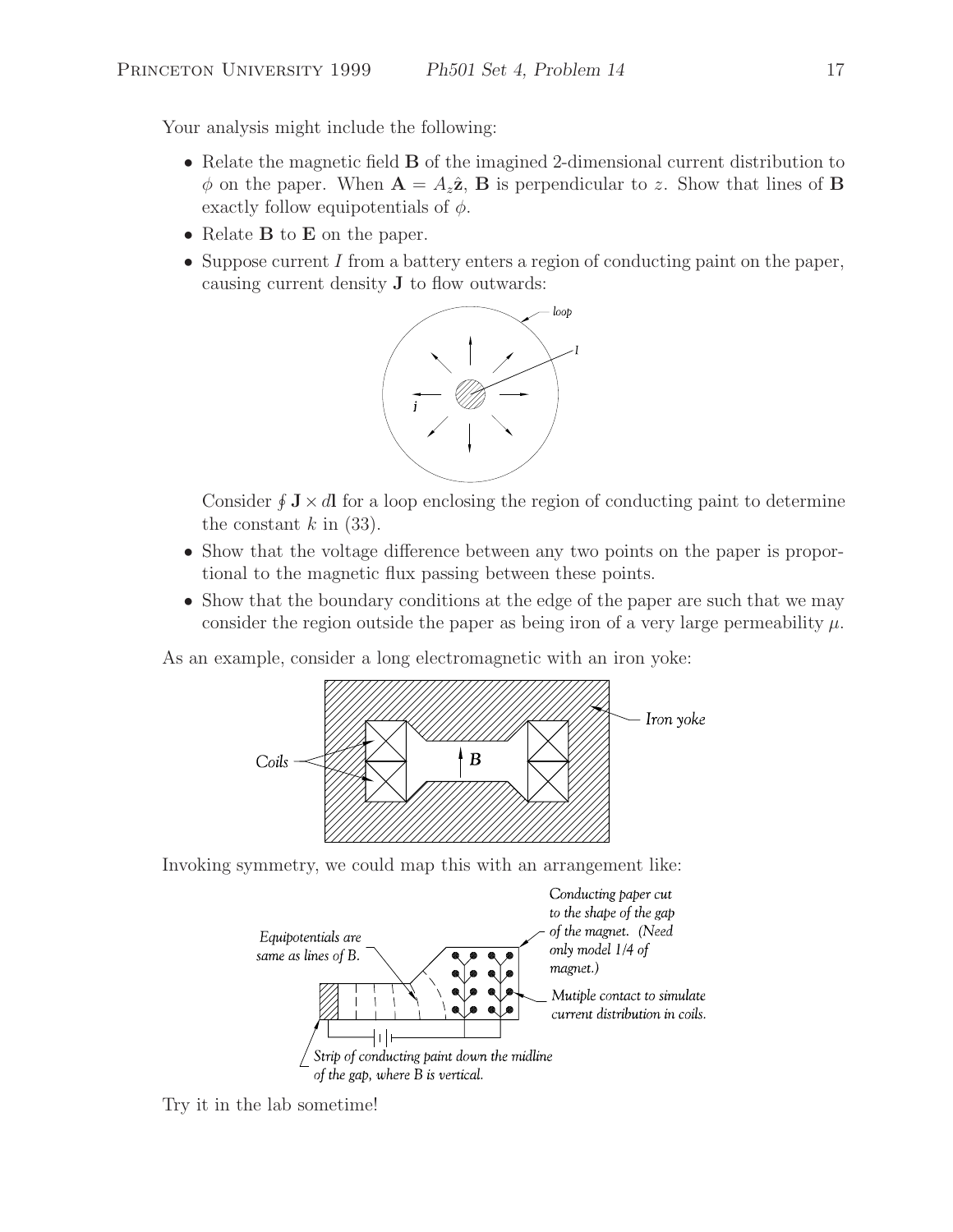## **Solutions**

1. a) The problem is 1-dimensional, so Poisson's equation is

$$
\frac{d^2\phi}{dx^2} = -4\pi\rho(x). \tag{34}
$$

Since an electron leaves the cathode at  $v = 0$ , when it reaches position x, it has energy  $e\phi(x) = mv^2/2$ , and velocity

$$
v = \sqrt{\frac{2e\phi}{m}}.\tag{35}
$$

Since the current density  $J = \rho v$  is constant, eq. (34) becomes

$$
\frac{d^2\phi}{dx^2} = -4\pi \frac{J}{v} = -4\pi J \sqrt{\frac{m}{2e}} \phi^{-1/2}.
$$
 (36)

We try (pray for) a power law solution,  $\phi = ax^p$ , which quickly leads  $p = 4/3$ . Then, since  $\phi(d) = V$ , the potential is

$$
\phi(x) = V \left(\frac{x}{d}\right)^{4/3}.\tag{37}
$$

Equation (36) can now be rearranged as

$$
J = -\frac{\phi''}{4\pi} \sqrt{\frac{2e}{m}} \phi^{1/2} = -\frac{1}{9\pi} \frac{V^{3/2}}{d^2} \sqrt{\frac{2e}{m}} = -\frac{1}{6.36\pi} \frac{V^{3/2}}{d^2} \sqrt{\frac{e}{m}}.
$$
 (38)

The electric space charge density  $\rho(x)$  follows from eqs. (34) and (37),

$$
\rho(x) = -\frac{\phi''}{4\pi} = \frac{V}{9\pi d \sqrt[3]{dx^2}},
$$
\n(39)

which is very large close to the cathode at  $x = 0$ .

b) The initial electric field in the capacitor is  $E = V/d$ , so the initial surface charge density on the cathode is

$$
\sigma = -E/4\pi = -V/4\pi d. \tag{40}
$$

The laser liberates this charge density at  $t = 0$ .

The average current density that flows onto the anode from the battery is

$$
\langle J \rangle = -\frac{\sigma}{T} = \frac{V}{4\pi dT},\qquad(41)
$$

where  $T$  is the transit time of the charge across the gap  $d$ . We first estimate  $T$  by ignoring the effect of the recharging of the cathode as the charge sheet moves away from it. In this approximation, the average field on the charge sheet is always  $E/2 = V/2d$ ,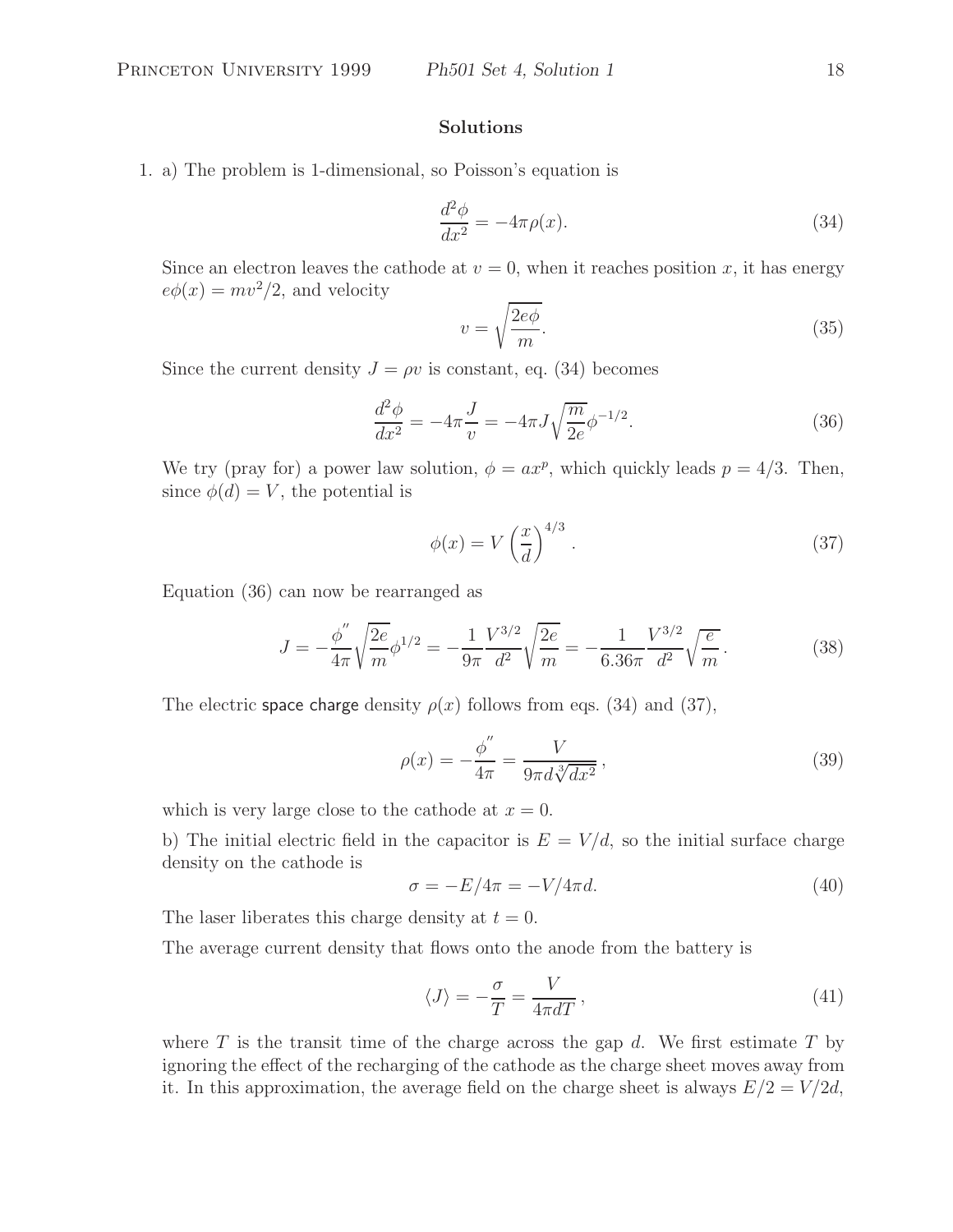so the acceleration of an electron is  $a = eV/2dm$ , and the time to travel distance d is  $T = \sqrt{2d/a} = 2d\sqrt{m/eV}$ . Hence,

$$
\langle J \rangle = \frac{1}{8\pi} \frac{V^{3/2}}{d^2} \sqrt{\frac{e}{m}}.\tag{42}
$$

This is close to Child's Law (38).

[This sign difference between (38) and (42) is because the former is the current flowing off the anode, while the latter is the current flowing onto it.]

We now make a detailed calculation, including the effect of the recharging of the cathode, which will reduce the average current density somewhat.

At some time t, the charge sheet is at distance  $x(t)$  from the cathode, and the anode and cathode have charge densities  $\sigma_A$  and  $\sigma_C$ , respectively. All the field lines that leave the anode terminate on either the charge sheet or on the anode, so

$$
\sigma + \sigma_C = -\sigma_A. \tag{43}
$$

The magnitude of the electric field strength in the region I between the anode and the charge sheet is

$$
E_I = 4\pi\sigma_A,\tag{44}
$$

and that in region II between the charge sheet and the cathode is

$$
E_{II} = -4\pi\sigma_C. \tag{45}
$$

The voltage between the capacitor plates is therefore,

$$
V = E_I(d - x) + E_{II}x = 4\pi\sigma_A d - V\frac{x}{d},
$$
\n(46)

using  $(40)$  and  $(43-45)$ . Thus,

$$
\sigma_A = \frac{V}{4\pi d} \left( 1 + \frac{x}{d} \right), \qquad \sigma_C = -\frac{Vx}{4\pi d^2}, \tag{47}
$$

and the time-dependent current density flowing onto the anode is

$$
J(t) = \dot{\sigma}_A = \frac{V\dot{x}}{4\pi d^2}.
$$
\n(48)

This differs from the average current density (41) in that  $\dot{x}/d \neq T$ , since  $\dot{x}$  varies with time.

To find the velocity  $\dot{x}$  of the charge sheet, we consider the force on it, which is due to the average field set up by charge densities on the anode and cathode,

$$
E_{\text{on }\sigma} = 2\pi(-\sigma_A + \sigma_C) = -\frac{V}{2d} \left( 1 + \frac{2x}{d} \right). \tag{49}
$$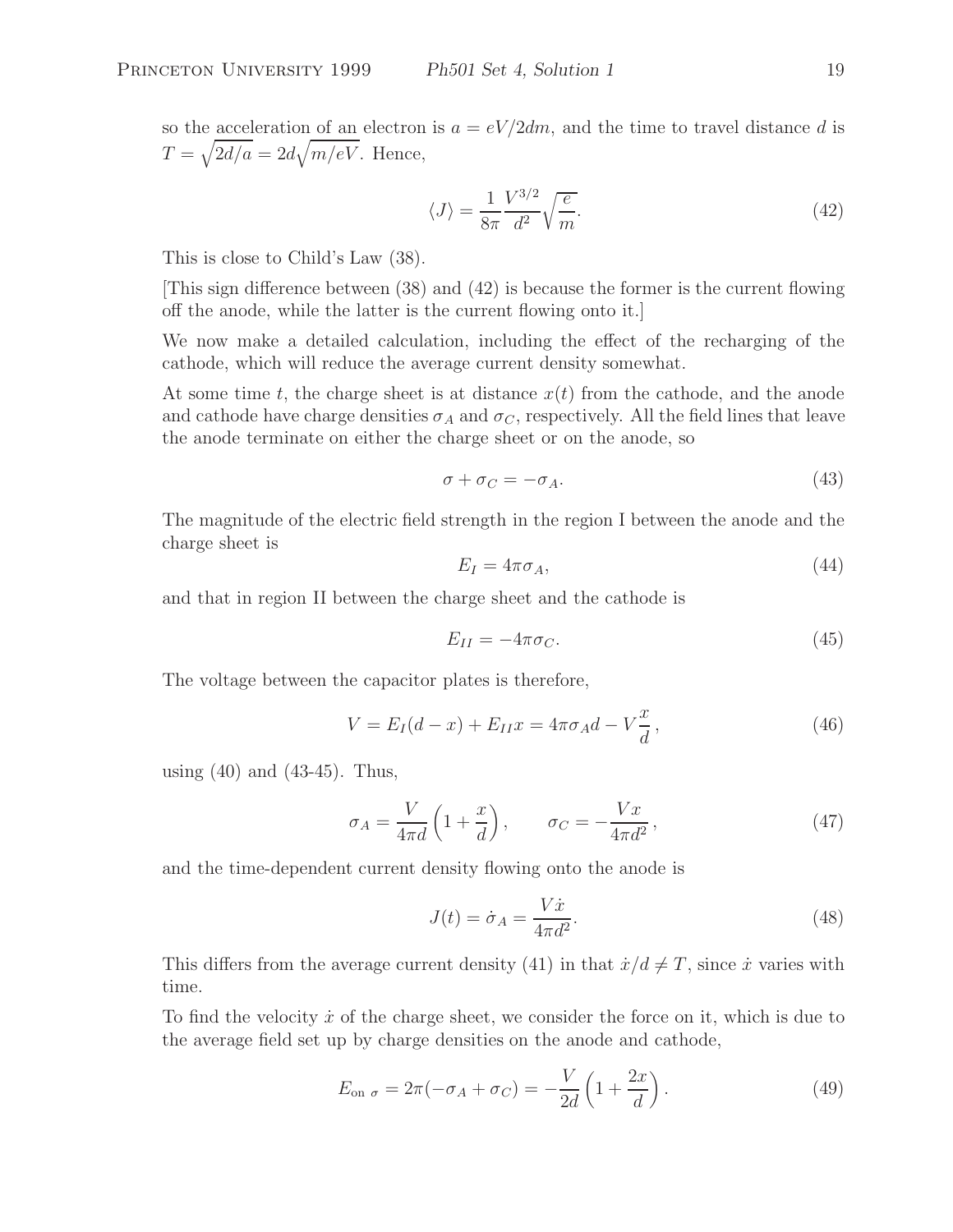The equation of motion of an electron in the charge sheet is

$$
m\ddot{x} = -eE_{\text{on }\sigma} = \frac{eV}{2d} \left( 1 + \frac{2x}{d} \right),\tag{50}
$$

or

$$
\ddot{x} - \frac{eV}{md^2}x = \frac{eV}{2md}.\tag{51}
$$

With the initial conditions that the electron starts from rest,  $x(0) = 0 = \dot{x}(0)$ , we readily find that

$$
x(t) = \frac{d}{2}(\cosh kt - 1),\tag{52}
$$

where

$$
k = \sqrt{\frac{eV}{md^2}}.\tag{53}
$$

The charge sheet reaches the anode at time

$$
T = \frac{1}{k} \cosh^{-1} \frac{3}{2} = \frac{0.96}{k},\tag{54}
$$

compared to  $T = 1/k$  as found above without the battery. anode-current density is, using  $(41)$  and  $(54)$ ,

$$
\langle J \rangle = \frac{V}{4\pi dT} = \frac{V^{3/2}}{4\pi \cosh^{-1}(3/2) d^2} \sqrt{\frac{e}{m}} = \frac{V^{3/2}}{12.09 \pi d^2} \sqrt{\frac{e}{m}}.
$$
 (55)

The electron velocity is

$$
\dot{x} = \frac{dk}{d}\sinh kt,\tag{56}
$$

so the anode-current density (48) is

$$
J = \frac{1}{8\pi} \frac{V^{3/2}}{d^2} \sqrt{\frac{e}{m}} \sinh kt \qquad (0 < t < T).
$$
 (57)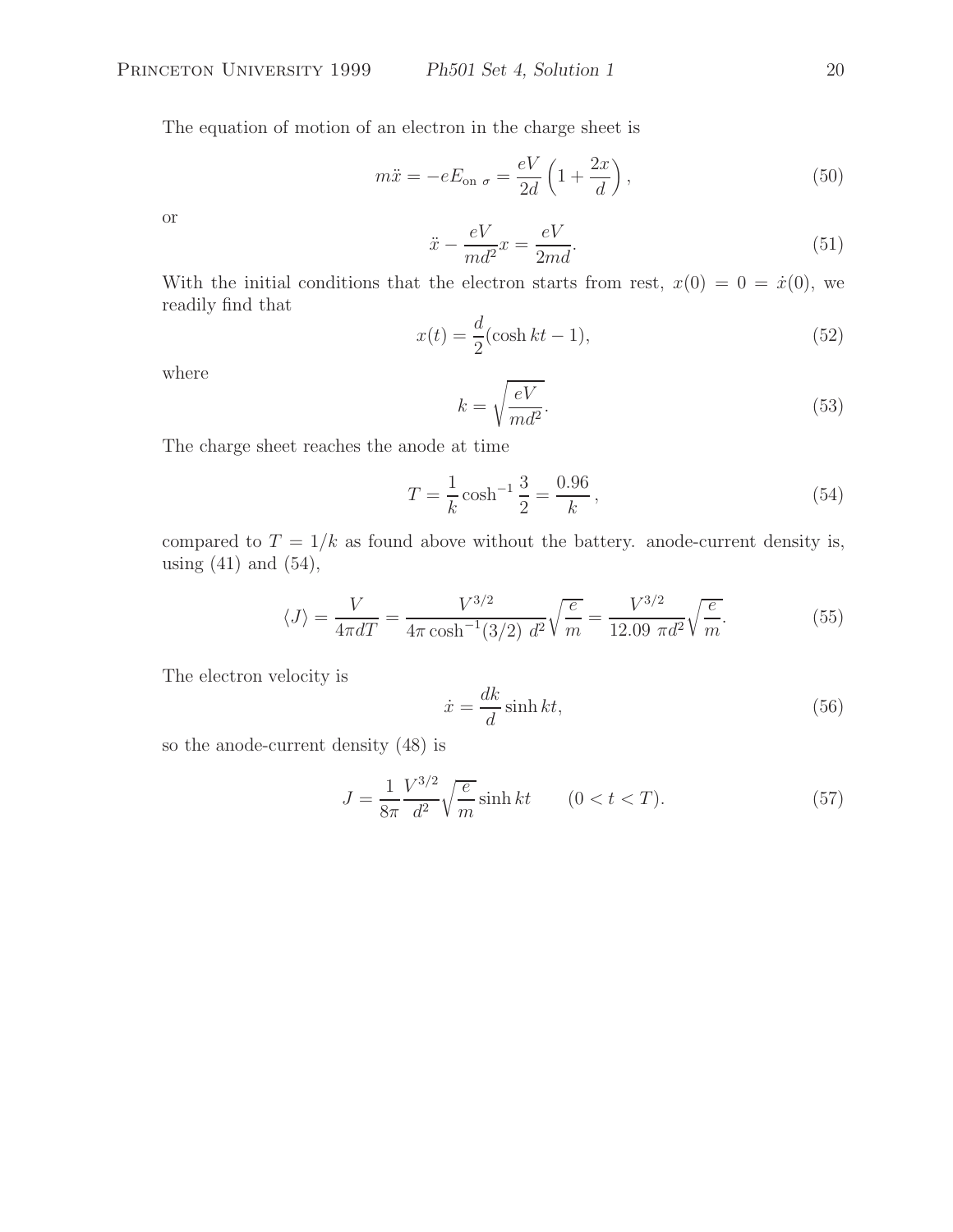#### 2. **Potential inside a Resistive Sphere**

Although current is flowing inside the resistive sphere, it remains electrically neutral. Hence, the electromagnetic scalar potential  $\phi$  satisfies Laplace's equation,  $\nabla^2 \phi = 0$ .

We analyze the problem in spherical coordinates  $(r, \theta, \varphi)$ , with the origin at the center of the sphere of radius a, and  $\theta = 0$  and  $\pi$  at the points of contact with the wires. The problem has axial symmetry, so  $\phi$  will be independent of  $\varphi$ . We require the potential to be well behaved at the origin, so it can be expressed in a Legendre series,

$$
\phi(r < a) = \sum_{n=0}^{\infty} A_n \left(\frac{r}{a}\right)^n P_n(\cos \theta). \tag{58}
$$

The convention that  $\phi = 0$  at the equator,  $\theta = \pi/2$ , implies that  $A_n = 0$  for n even. Therefore, we can write

$$
\phi(r < a) = \sum_{n \text{ odd}} A_n \left(\frac{r}{a}\right)^n P_n(\cos \theta). \tag{59}
$$

To complete the solution inside the sphere, we need a boundary condition on  $\phi$  at the surface of the sphere,  $r = a$ . We know that the radial component of the current density,  $J_r$  is zero at the surface, except for the contact points where the current enters and exits. Since  $J = \sigma E = -\sigma \nabla \phi$ , we obtain a condition on the derivative of the potential at the boundary,

$$
\left. \frac{\partial \phi}{\partial r} \right|_{r=a^-} = -E_r(r=a^-) = -\frac{J_r(r=a^-)}{\sigma}.
$$
\n(60)

In the limit of very fine wires, the current density  $J_r(r = a^-)$  is zero except at the poles, so we can express it in terms of Dirac  $\delta$  functions. The current dI that crosses an annular region on the surface of the sphere of angular extent  $d\cos\theta$  centered on angle  $\theta$  is given by

$$
dI = 2\pi a^2 J_r(a^-, \theta) d\cos\theta.
$$
 (61)

Current I enters at  $\cos \theta = 1$ , and exits at  $\cos \theta = -1$ . Hence, the form

$$
J_r(a^-, \theta) = \frac{I}{2\pi a^2} \left[ -\delta(\cos\theta - 1) + \delta(\cos\theta + 1) \right].
$$
 (62)

describes the entrance and exit currents upon integration of eq. (61).

Combining eqs.  $(59)-(60)$  and  $(62)$ , we have

$$
\sum_{n \text{ odd}} \frac{n A_n}{a} P_n(\cos \theta) = \frac{I}{2\pi a^2} [\delta(\cos \theta - 1) - \delta(\cos \theta + 1)] . \tag{63}
$$

As usual, to evaluate the Fourier coefficients  $A_n$ , we multiply eq. (63) by  $P_n(\cos \theta)$  and integrate over  $d\cos\theta$  to find

$$
\frac{nA_n}{a} \int_{-1}^{1} P_n^2(\cos \theta) \, d\cos \theta = \frac{2nA_n}{(2n+1)a} = \frac{2I}{2\pi a^2 \sigma}.
$$
\n(64)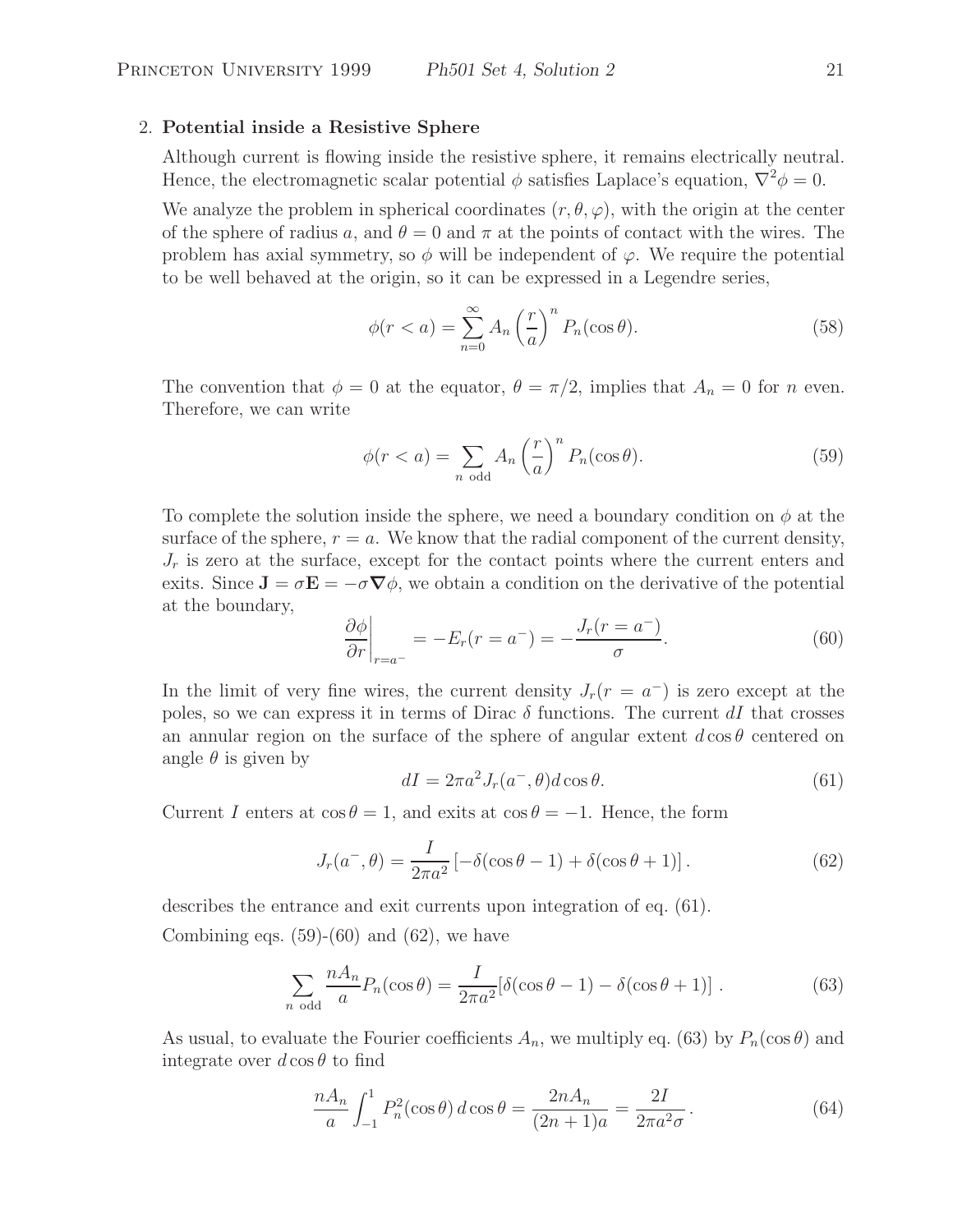Thus, the Legendre series expansion for the potential is

$$
\phi(r < a, \theta) = \frac{I}{2\pi a \sigma} \sum_{n \text{ odd}} \left(2 + \frac{1}{n}\right) \left(\frac{r}{a}\right)^n P_n(\cos \theta). \tag{65}
$$

To express this series in closed form, we utilize the expansion for the distance  $r_1$  between the point  $(a, 0)$  and  $(r, \theta)$  given on p. 57 of the notes:

$$
\frac{1}{r_1} = \frac{1}{a} \sum_{n=0}^{\infty} \left(\frac{r}{a}\right)^n P_n(\cos \theta),\tag{66}
$$



Similarly, the distance  $r_2$  between the point  $(a, \pi)$  and  $(r, \theta)$  is

$$
\frac{1}{r_2} = \frac{1}{a} \sum_{n=0}^{\infty} \left(\frac{r}{a}\right)^n P_n(\cos(\theta - \pi)) = \frac{1}{a} \sum_{n=0}^{\infty} \left(\frac{r}{a}\right)^n P_n(-\cos\theta) = \frac{1}{a} \sum_{n=0}^{\infty} (-1)^n \left(\frac{r}{a}\right)^n P_n(\cos\theta).
$$
\n(67)

Hence,

$$
\frac{1}{r_1} - \frac{1}{r_2} = \frac{2}{a} \sum_{n \text{ odd}} \left(\frac{r}{a}\right)^n P_n(\cos \theta). \tag{68}
$$

It follows that, on integration along the radius from the origin to the point  $(r, \theta)$ ,

$$
\int_0^r \left(\frac{1}{r_1} - \frac{1}{r_2}\right) \frac{dr'}{r'} = \frac{2}{a} \sum_{n \text{ odd}} \frac{1}{n} \left(\frac{r}{a}\right)^n P_n(\cos \theta). \tag{69}
$$

Then, eqs. (65) and (68-69) combine to give to the alternative form (3) for  $\phi$ ,

$$
\phi(r < a, \theta) = \frac{I}{2\pi\sigma b} \left[ \frac{1}{r_1} - \frac{1}{r_2} + \frac{1}{2} \int_0^r \left( \frac{1}{r_1} - \frac{1}{r_2} \right) d\ln r' \right].\tag{3}
$$

As we approach the "north" pole,  $r_1 \rightarrow 0$ , (we claim; details given later) the first term in eq. (3) dominates. That is, the potential  $\phi$  diverges at the poles for the case of very fine wires.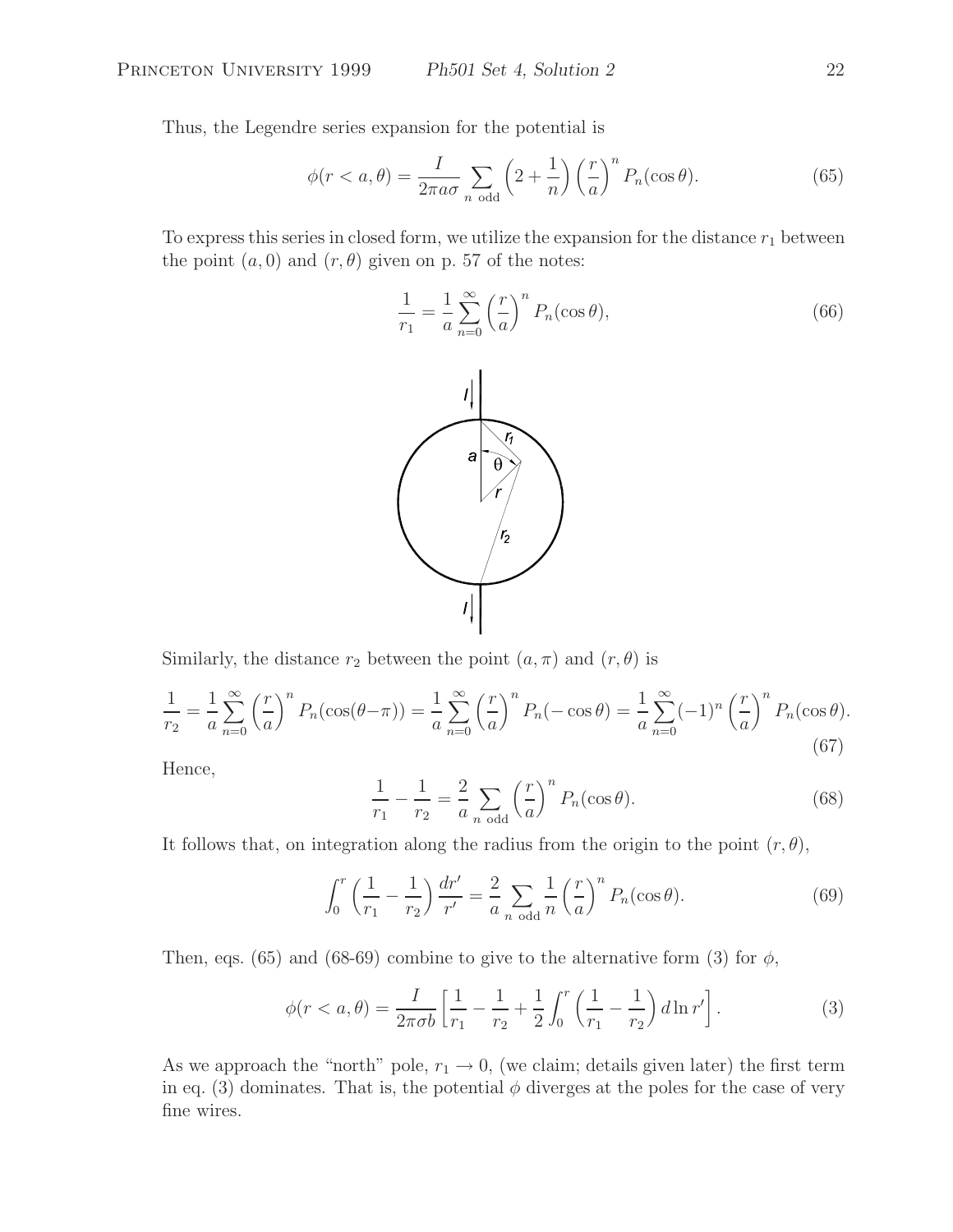When considering actual wires of radius  $b$ , we suppose that our solution holds outside the region of contact between the wire and the sphere. Indeed, we expect that the potential close to the wire, and outside the conducting sphere, to be constant in planes perpendicular to the axis of the wire, so that the interface between the wire and the sphere is an equipotential. This cuts off the formal divergence in eq. (3) near the poles.

In this way, the potential at the upper interface is obtained from (3) on putting  $r_1 = b$ and neglecting all but the first term,

$$
\phi_{\text{interface}} \equiv V \approx \frac{I}{2\pi\sigma b} \,. \tag{70}
$$

The potential difference across the sphere is twice this;

$$
\Delta V = 2V \approx \frac{I}{\pi \sigma b} = I \frac{b}{\sigma \pi b^2} \equiv IR.
$$
\n(71)

Thus, the effective resistance of the sphere is

$$
R \approx \frac{1}{\pi \sigma b} = \frac{b}{\sigma \pi b^2},\tag{72}
$$

which is also the resistance of a piece of wire of radius b, length b, and conductivity  $\sigma$ .

To verify the claim that the first term of eq.  $(3)$  dominates for small  $r_1$ , we consider the point  $(r, \theta)=(a - b, 0)$  for  $b \ll a$ . Then, the first term of eq. (3) is  $1/b$ , and the second term is  $1/(2a - b)$  which is negligible compared to the first. Inside the integral term of eq. (3), we have  $R_1 = a - r$  and  $R_2 = a + r$ , so the integral is

$$
\int_0^{a-b} \left(\frac{1}{r_1} - \frac{1}{r_2}\right) d\ln r = \int_0^{a-b} \frac{2}{a^2 - r^2} dr = \frac{1}{a} \ln \frac{2a - b}{b} \approx \frac{1}{a} \ln \frac{2a}{b} . \tag{73}
$$

The ratio of the integral term to the first term of (3) is therefore,

$$
\frac{b}{2a} \ln \frac{2a}{b},\tag{74}
$$

which goes to zero as b becomes small.

#### **Magnetic Field and Poynting Vector**

The power dissipated by the resistive bead is, according to eq. (72),

$$
P = I^2 R \approx \frac{I^2}{\pi \sigma b}.
$$
\n(75)

As a check on the solution (65) for the potential, we consider whether the dissipated power equals the integral of the Poynting flux,  $\mathbf{S} = (c/4\pi)\mathbf{E} \times \mathbf{B}$  (in Gaussian units), normal to the surface of the bead, where c is the speed of light in vacuum.

For this, we need the magnetic field **B** at  $r = a$ , due to the electric currents in the problem. This field is azimuthal, because of the azimuthal symmetry of the problem.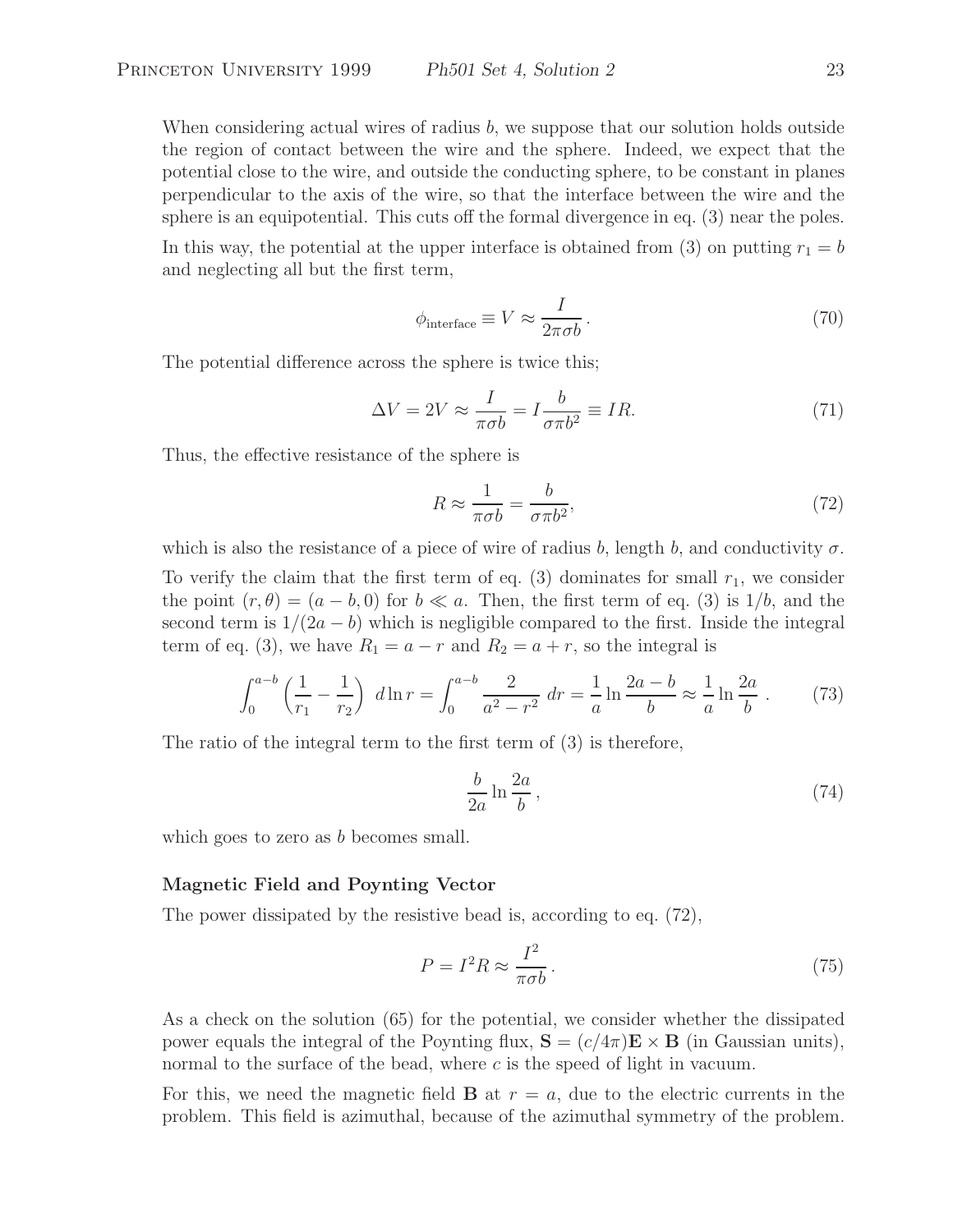Then, the magnetic field at the surface of the resistive bead follows easily from Ampère's law,

$$
2\pi r_{\perp} B_{\phi}(r = a^{-}) = 2\pi a \sin \theta B_{0} = -\frac{4\pi}{c} I, \qquad B_{\phi}(r = a^{-}) = -\frac{2I}{c \sin \theta}, \qquad (76)
$$

The radial component of the Poynting vector also depends on the electric field component,

$$
E_{\theta}(r = a^{-} = -\frac{1}{a} \frac{\partial \phi(r = a^{-})}{\partial \theta}.
$$
\n(77)

Then, the radial component of the Poynting vector at the surface of the bead is

$$
S_r(r = a^-, \theta) = \frac{c}{4\pi} E_\theta(r = a^-) B_\phi(r = a^-) = \frac{I}{2\pi a^2} \frac{1}{\sin \theta} \frac{\partial \phi(r = a^-)}{\partial \theta}
$$

$$
= -\frac{I}{2\pi a^2} \frac{\partial \phi(r = a^-)}{\partial \cos \theta} = -\frac{I}{2\pi a^2} \frac{I}{2\pi a \sigma} \sum_{n \text{ odd}} \left(2 + \frac{1}{n}\right) P'_n(\cos \theta). (78)
$$

The integral of the radial component of the Poynting vector over the surface of the bead is

$$
P_{\text{into bead}} = -2\pi a^2 \int_{-1}^1 S_r(r = a^-, \theta) d\cos\theta = \frac{I^2}{2\pi a\sigma} \sum_{n \text{ odd}} \left(2 + \frac{1}{n}\right) \int_{-1}^1 P'_n(\cos\theta) d\cos\theta
$$

$$
= \frac{I^2}{\pi a\sigma} \sum_{n \text{ odd}} \left(2 + \frac{1}{n}\right) \approx \frac{b}{a} I^2 R \sum_{n \text{ odd}} \left(2 + \frac{1}{n}\right). \tag{79}
$$

Formally, the result (79) diverges, which corresponds to infinite power dissipation at the points of contact of the wires with the bead, in the limit of zero radius of these wires. For wires of finite radius b, the power dissipated is finite,  $P = I^2 R$  for resistance R as approximated in eq.  $(72)$ , but then the formal solutions  $(3)$  and  $(65)$  are only approximate. Since the sum of the first N terms of the series  $\sum_{N \text{ odd}}(2+1/n)$  is roughly  $N^2$ , we infer that the form (65) for the potential inside the bead in case of wires of radius b is a reasonable approximation if we keep only the first  $N \approx \sqrt{a/b}$ terms.

In practice, one would be content to keep many fewer terms than this.

## **Potential outside the Resistive Sphere**

We now consider the problem outside the sphere, for which one model is that the wires are perfect conductors extending from  $r = a$  to distance d, where they are attached to perfectly conducting hemispheres of radius  $d > a$ , with a ring-shaped battery of potential difference 2V between them at location  $(r, \theta) = (c, \pi/2)$ .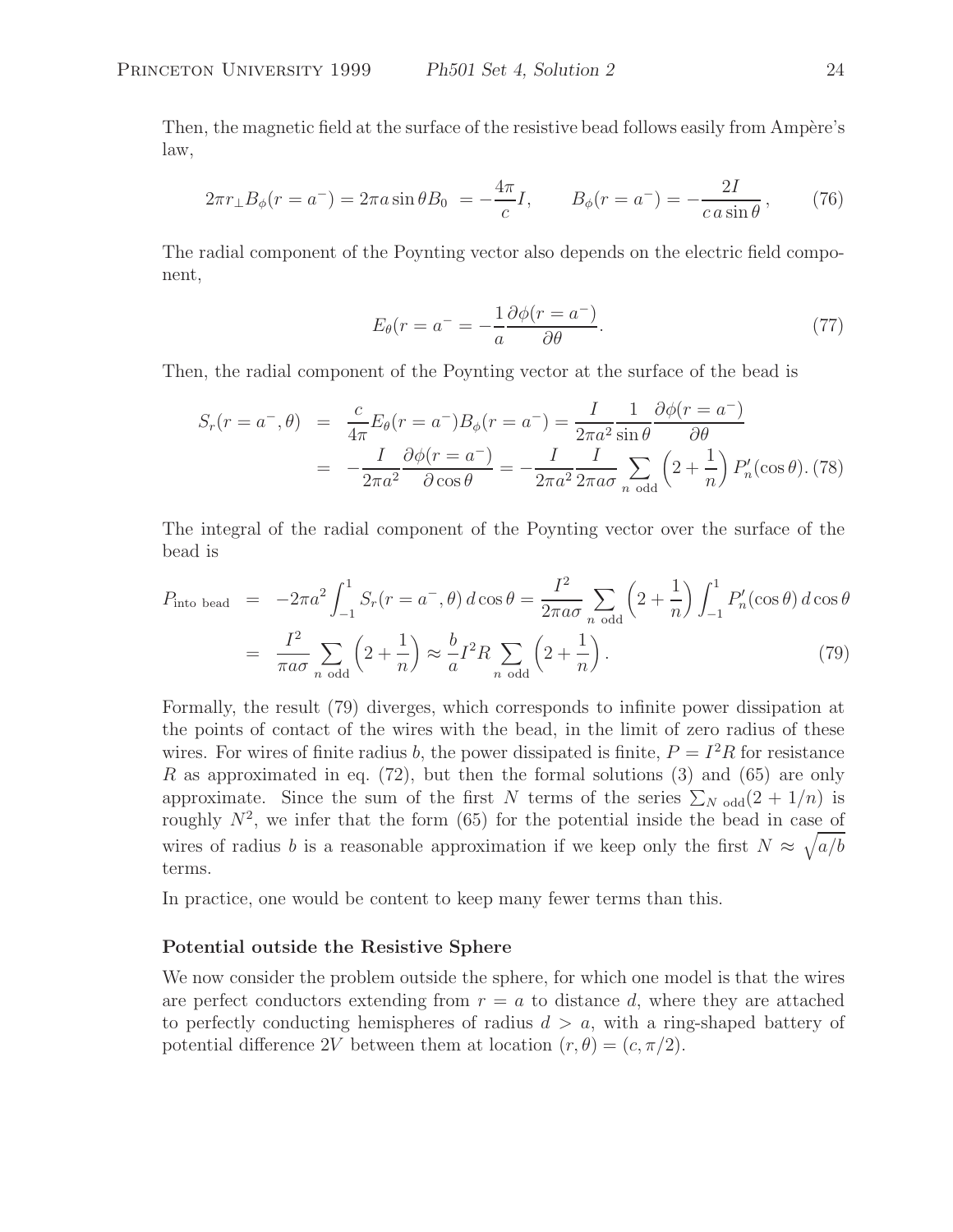

In the region  $a < r < d$  and outside the wires at  $\theta = 0$  and  $\pi$ , the potential obeys  $\nabla^2 \phi = 0$ , is azimuthally symmetric, and symmetric about the plane  $\theta = \pi/2$ , so it can be expanded as

$$
\phi(a < r < d) = \sum_{n \text{ odd}} \left[ B_n \left( \frac{r}{a} \right)^n + C_n \left( \frac{a}{r} \right)^{n+1} \right] P_n(\cos \theta). \tag{80}
$$

Continuity of the potential at  $r = a$  requires, recalling eqs. (59) and (64), that

$$
B_n + C_n = A_n = \frac{(2n+1)I}{2\pi a n \sigma} = \frac{(2n+1)bV}{an}.
$$
 (81)

The constant potential  $V$  on the upper hemisphere requires that

$$
\phi(r=d, 0 < \cos\theta < 1) = V = \sum_{n \text{ odd}} \left[ B_n \left( \frac{d}{a} \right)^n + C_n \left( \frac{a}{d} \right)^{n+1} \right] P_n(\cos\theta),\tag{82}
$$

and the constant potential  $V$  on the upper wire requires that

$$
\phi(a < r < d, \theta = 0) = V = \sum_{n \text{ odd}} \left[ B_n \left( \frac{r}{a} \right)^n + C_n \left( \frac{a}{r} \right)^{n+1} \right]. \tag{83}
$$

If we multiply eq. (82) by  $P_n(\cos \theta) = P_n(x)$  and integrate over x from 0 to 1, we obtain (using Wolfram Alpha with integrate Legendre P(n,x) from  $x=0$  to 1),<sup>9</sup>

$$
V \int_0^1 P_n(x) dx = \frac{\sqrt{\pi} V}{2\Gamma(1 - \frac{n}{2})\Gamma(\frac{n+3}{2})} \equiv K_n V = \frac{1}{2n+1} \left[ B_n \left( \frac{d}{a} \right)^n + C_n \left( \frac{a}{d} \right)^{n+1} \right], \tag{84}
$$

 $K_1 = 1/2, K_3 = -1/8, K_5 = 1/16, K_7 = -5/128, K_9 = 7/256, K_{11} = -21/1024, ...$ Combining this with eq. (81), we find

$$
B_n = \frac{(2n+1)V}{\left(\frac{d}{a}\right)^n - \left(\frac{a}{d}\right)^{n+1}} \left[K_n - \frac{b}{an}\left(\frac{a}{d}\right)^{n+1}\right], \qquad C_n = \frac{(2n+1)V}{\left(\frac{d}{a}\right)^n - \left(\frac{a}{d}\right)^{n+1}} \left[\frac{b}{an}\left(\frac{d}{a}\right)^n - K_n\right].
$$
\n(85)

It is obvious how well the  $B_n$  and  $C_n$  of eq. (85) satisfy the condition (83), but a numerical example suggests that they do so. For example, suppose that  $d = 2a$ ,

<sup>&</sup>lt;sup>9</sup> Jackson uses Rodrigues' formula and integration by parts n times to find  $K_n = (-1/2)^{(n-1)/2}(n-2)!!/2[(n+1)/2]!,$  his eq. (3.26).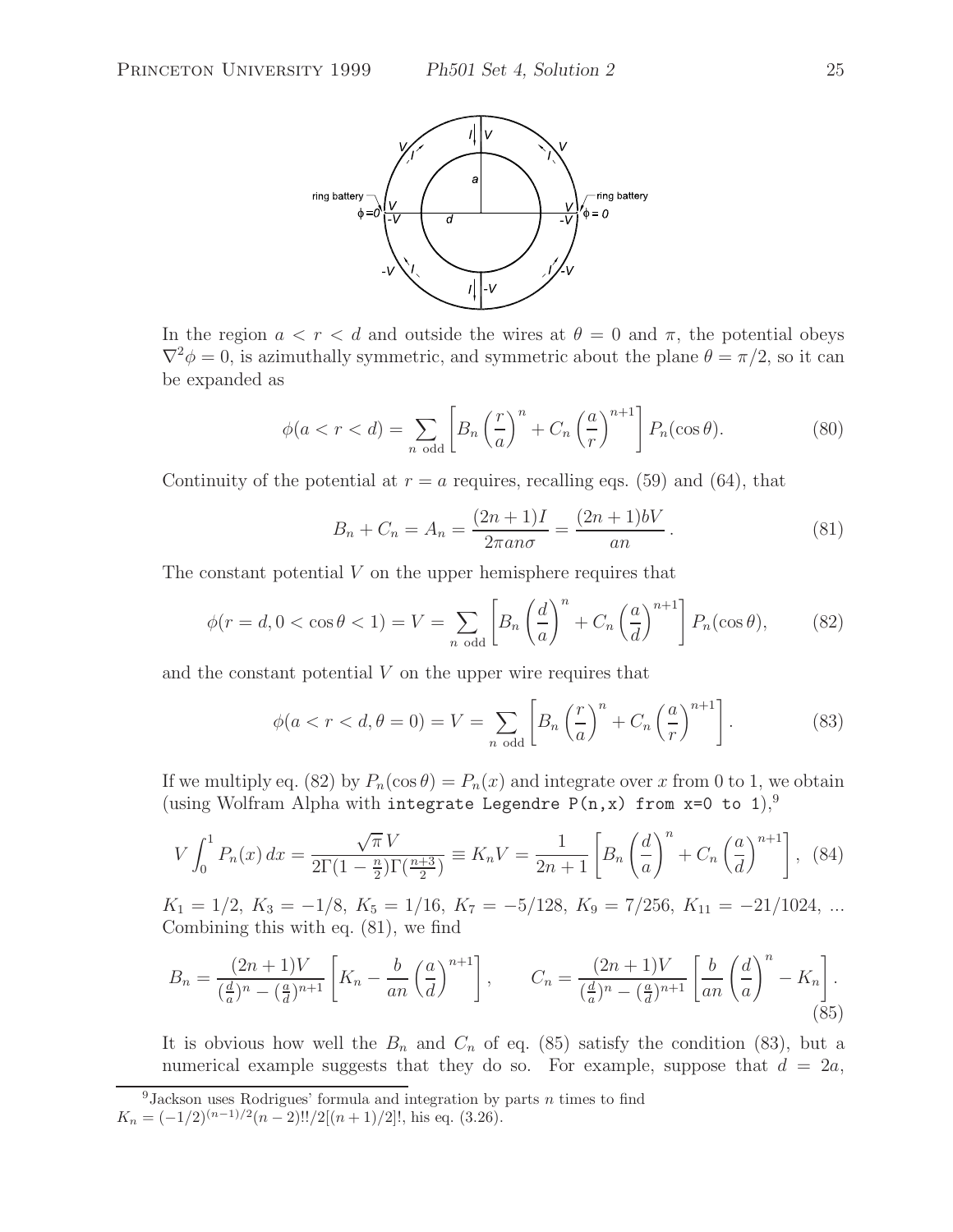$b/a = 0.03$  and  $V = 1$ . Then, using only the first six terms of eq. (83) yields the following plot,



We also infer that the surface  $r = a$  of the sphere supports electric charge density,

$$
\varsigma(\theta) = \frac{E_r(r = a^+) - E_r(r = a^-)}{4\pi} = -\frac{\partial}{\partial r}[\phi(r = a^+) - \phi(r = a^-)]
$$
(86)  

$$
= \sum_{n \text{ odd}} \frac{-nB_n + (n+1)C_n + nA_n}{a} P_n(\cos \theta) = \sum_{n \text{ odd}} \frac{(2n+1)C_n}{a} P_n(\cos \theta).
$$

This illustrates the general result that current-carrying conductors (of finite conductivity  $\sigma$ ) have nonzero surface charge density, as needed to shape the electric field  $\mathbf{E} = \mathbf{J}/\sigma$  which drives the current inside the conductor.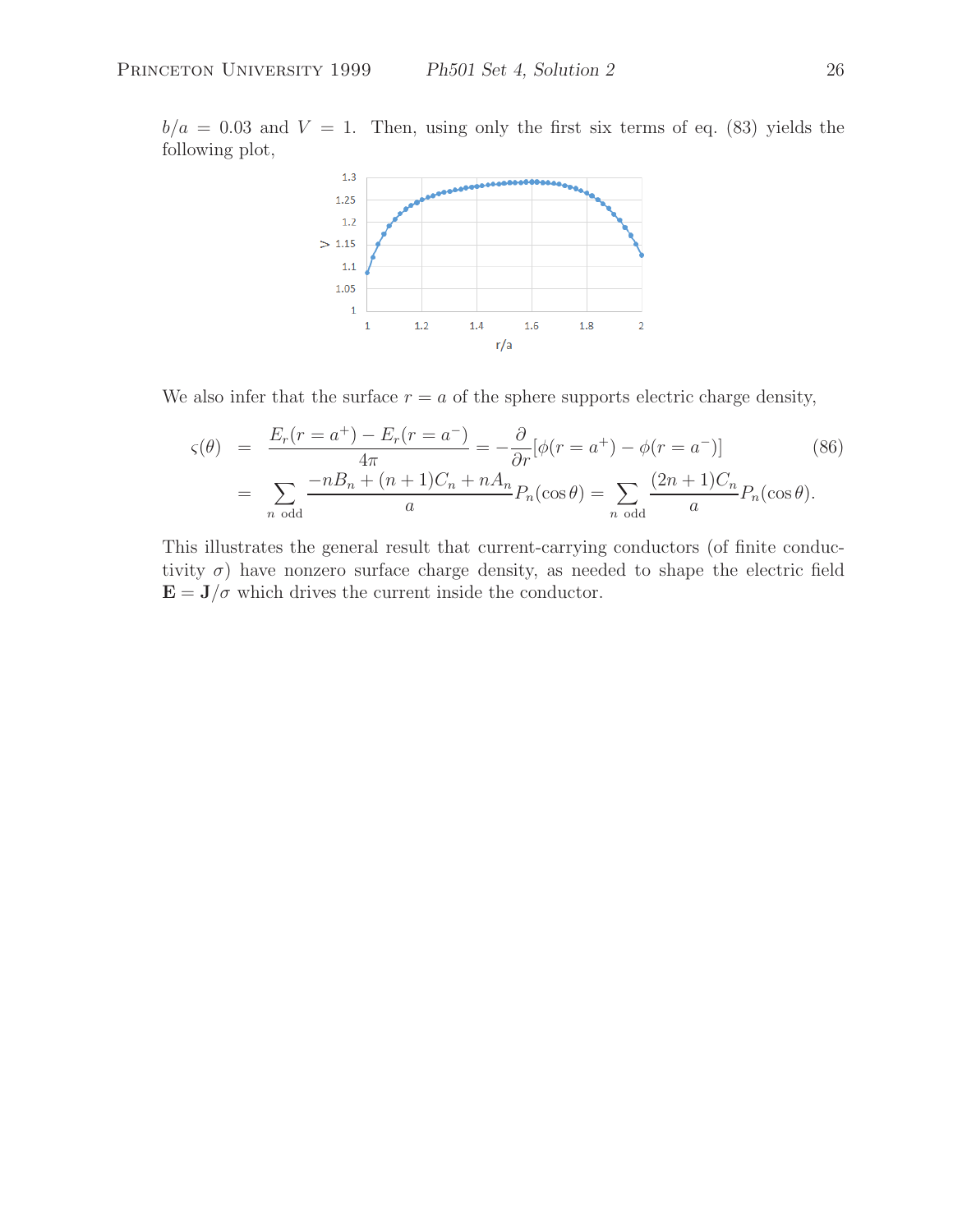3. a) Take the axis of the wire to be the z axis of a cylindrical coordinate system,  $(r, \theta, z)$ . By rotational symmetry, there is no azimuthal component to the electric field, and by translation symmetry, the axial and radial components can only depend on  $r$ . Similarly, there is no radial or axial component to the magnetic field, and its azimuthal component is only dependent on r.

Consider a cylindrical portion of the wire, of radius  $r$  and length  $l$ . The charge contained in this cylinder is then,

$$
Q = e(\rho_0 - \rho)\pi r^2 l,\tag{87}
$$

where  $e$  is the magnitude of the charge of an electron. From Gauss' Law and  $(87)$ , we have

$$
4\pi Q = 4\pi^2 er^2l(\rho_0 - \rho) = \oint \mathbf{E} \cdot d\mathbf{S} = 2\pi rlE_r(r),
$$
\n(88)

since the contributions from the flat end surfaces are be equal and opposite. Hence,

$$
\mathbf{E} = 2\pi e(\rho_0 - \rho)r\hat{\mathbf{r}} + E_z\hat{\mathbf{z}}.\tag{89}
$$

The resulting radial force on the free electrons must be opposed by magnetic effects associated with the electron current, which we presume flows only in the z direction

The current density in the wire is

$$
\mathbf{J} = -\rho ev \hat{\mathbf{z}},\tag{90}
$$

so from Ampère's law,

$$
2\pi r B_{\theta} = -\frac{4\pi}{c} \rho ev \pi r^2, \quad \text{and} \quad \mathbf{B} = -\frac{2\pi}{c} e \rho vr \hat{\theta}.
$$
 (91)

The radial component of the Lorentz force on an electron, which must vanish if there is to be no current in radial direction, is then,

$$
F_r = -e\left(E_r - \frac{v_z}{c}B_\theta\right) = -e\left[2\pi e(\rho_0 - \rho)r + 2\pi e\rho \frac{v^2}{c^2}r\right] = 0,\tag{92}
$$

using  $(89)$  and  $(91)$ . Hence,

$$
\rho_0 = \rho \left( 1 - \frac{v^2}{c^2} \right),\tag{93}
$$

and the positive charge density is less than the negative by one part in  $10^{21}$  for  $v = 1$ cm/s.

b) In this problem, we treat the resistor as a kind of conductive capacitor. Since the current density is uniform, the electric field  $E$  is also. To maintain this electric field, surface charge  $\pm Q$  must reside at the ends of the resistor. From Gauss' Law,

$$
Q = \frac{EA}{4\pi} \,,\tag{94}
$$

where A is the cross-sectional area of the resistor.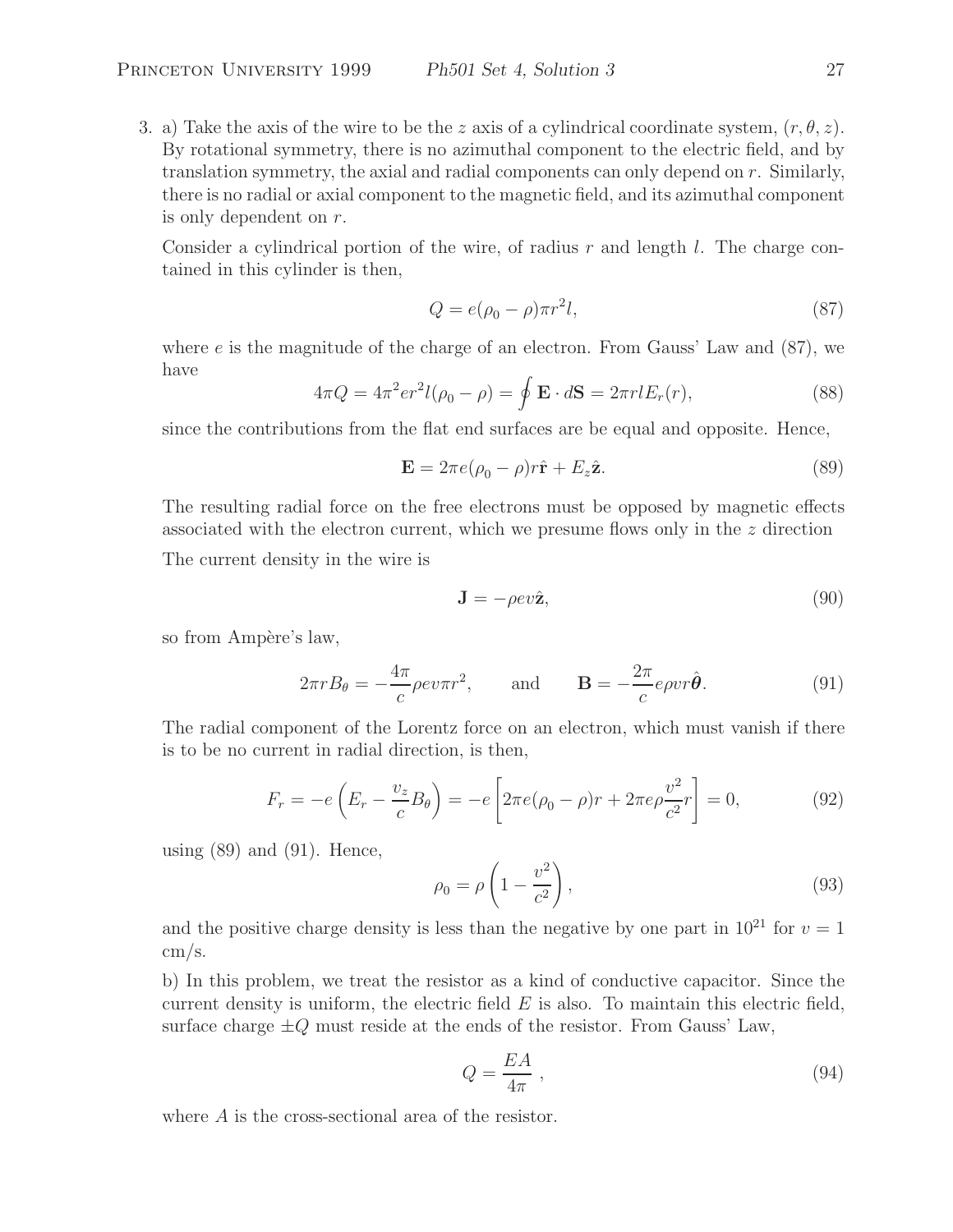If the current  $I$  into to resistor varies with time, then part of it goes to changing the charge Q at the ends of the resistor, and part of it appears as the conduction current  $I_C$  across the resistor. Thus,  $I_C$  is less than I according to

$$
I_C = I - \dot{Q}.\tag{95}
$$

However, Maxwell advises us that inside the resistor we should also consider the displacement current,

$$
I_D = \frac{\dot{D}}{4\pi} = \frac{\epsilon \dot{E}}{4\pi} = \epsilon \dot{Q} = \dot{Q},\qquad(96)
$$

using (94), in a medium whose dielectric constant  $\epsilon$  is unity.

Combining (95) and (96), the "total" current inside the resistor is thus,

$$
I_{\text{total}} = I_C + I_D = I,\tag{97}
$$

which illustrates Maxwell's notion that "total" currents are conserved.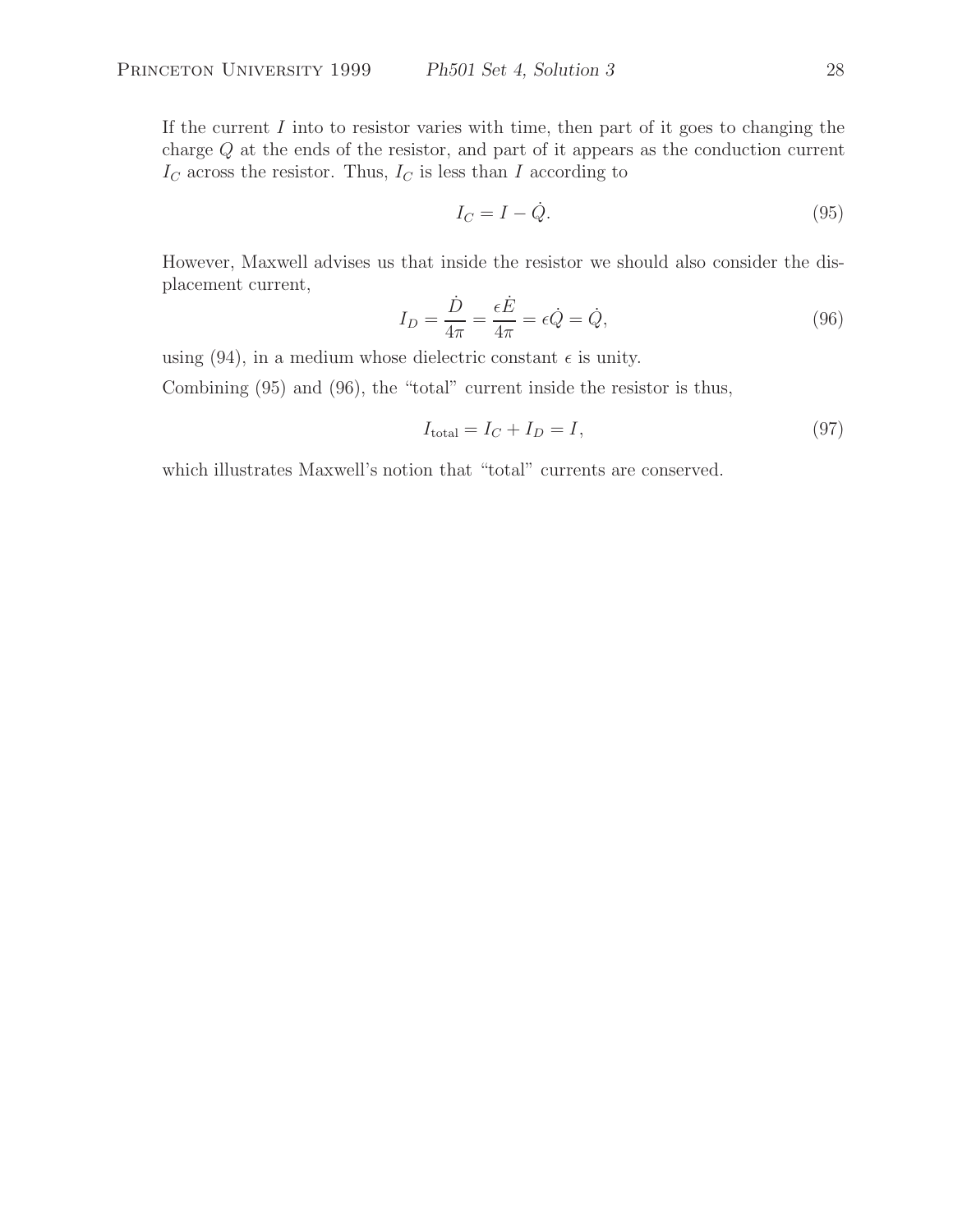4. The form of the current  $I(t)$  in a cylindrical "straw tube" can also be found without using the reciprocation theorem, so we illustrate that first.

## **Elementary Solution for**  $I(t)$

The current that flows off the anode is equal to minus the rate of change of the charge  $q(t) < 0$  that remains on the anode as the positive ions of total charge  $q_0$  move outward according to  $r(t)$ .

The key to an elementary solution is that although the positive ions occupy a very small volume around the point  $(r, \theta, z)=(r(t), 0, 0)$  in cylindrical coordinates, the charge they induce on the cathode is exactly the same as if those ions were uniformly spread out over a cylinder of radius r.

Because the superposition principle holds in electrostatics, the problem of the chamber with voltage V on the anode plus ions at a fixed position between the anode and cathode can be separated into two parts. First, an empty chamber with voltage V on the anode, and second, a grounded chamber with positive ions inside. [That is, we decompose the problem into cases A and B of the discussion of the reciprocation theorem, even though we won't use that theorem here.]

For the second part, the radial electric field in the region  $a < r < r(t)$  can be calculated from the charge q on the anode as

$$
E(r) = \frac{2q(t)}{rl},\tag{98}
$$

using Gauss' Law, where  $l \gg b$  is the length of the cylinder. Similarly, the electric field in the region  $r(t) < r < b$  is

$$
E(r) = \frac{2(q_0 + q(t))}{rl}.
$$
\n(99)

The potential difference between the inner and outer cylinder must be zero. Hence,

$$
0 = \frac{2q(t)}{l} \int_{a}^{r(t)} \frac{dr}{r} + \frac{2(q_0 + q(t))}{l} \int_{r(t)}^{b} \frac{dr}{r} = \frac{2q_0}{l} \ln \frac{b}{r(t)} + \frac{2q(t)}{l} \ln \frac{b}{a}, \quad (100)
$$

and so

$$
q(t) = -q_0 \frac{\ln(b/r(t))}{\ln(b/a)}.
$$
\n(101)

The current is

$$
I(t) = -\dot{q}(t) = -\frac{q_0}{\ln(b/a)} \frac{v(t)}{r(t)}.
$$
\n(102)

To calculate the dynamical quantities  $r(t)$  and  $v(t)$ , we must return to the full problem of the ions in a chamber with voltage  $V$ . The electric field in the chamber is only slightly perturbed by the presence of the ions, and so is given by

$$
E(r) = \frac{V}{r \ln(b/a)}.
$$
\n(103)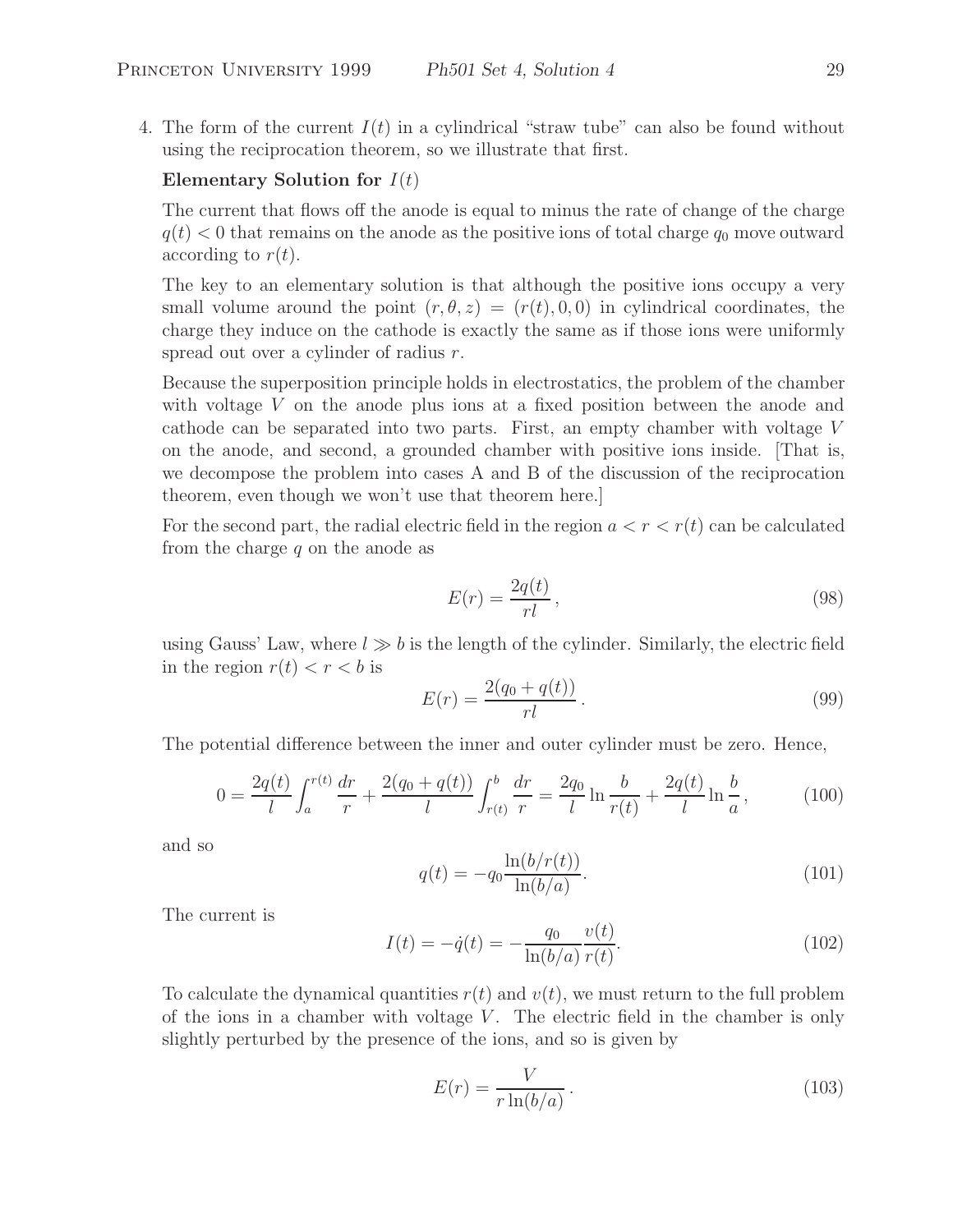According to (5), the positive ions have velocity

$$
v(r) = \frac{\mu V}{r \ln(b/a)},\tag{104}
$$

which integrates to give

$$
r^{2}(t) = a^{2} + \frac{2\mu V}{\ln(b/a)}t.
$$
\n(105)

Inserting (104-105) in (102), we find

$$
I(t) = -\frac{q_0}{2t_0 \ln(b/a)} \frac{1}{1 + t/t_0},\tag{106}
$$

where

$$
t_0 = \frac{a^2 \ln(b/a)}{2\mu V} \,. \tag{107}
$$

The idealized current pulse has a very sharp rise, and falls off rapidly over characteristic time  $t_0$ , which is about 20 nsec in typical straw tube chambers.

## I(t) **via Reciprocity**

Referring to the prescription in the statement of the problem, we first solve case C, in which the inner electrode is at unit potential and the outer electrode is grounded. We quickly find that

$$
V_C(r) = \frac{\ln(b/r)}{\ln(b/a)}.\tag{108}
$$

According to (11), the current off the inner electrode is therefore,

$$
I(t) = -q_0 \frac{dV_C}{dr} v(r) = -\frac{q_0}{\ln(b/a)} \frac{v(t)}{r(t)},
$$
\n(109)

as previously found in (102). We again solve for v and  $r(t)$  as in (103-105), which corresponds to the use of case A, to obtain the solution (106-107).

## **The Charge Distribution** q(z) **on the Cathode**

The more detailed question as to the longitudinal charge distribution on the cathode can be solved by the reciprocation method if we conceptually divide the cathode cylinder into a ring of length dz at position  $z_1$  plus two cylinders that extends to  $z = \pm l/2$ where  $l$  is the length of the cylinder. We label the ring as electrode 1, and calculate the charge  $\Delta Q_1 = q(z)dz$  induced on this ring when the positive ion charge  $q_0$  is at position  $(r_0, 0, z_0)$  in cylindrical coordinates  $(r, \theta, z)$ .

According to the prescription (10) given in the statement of the problem,

$$
\Delta Q_1 = -q_0 V_C(r_0, 0, z_0),\tag{110}
$$

where case C now consists of a cylinder of radius  $b$  grounded except for the ring at position  $z_1$  at unit potential, and a grounded cylinder at radius a. For z not close to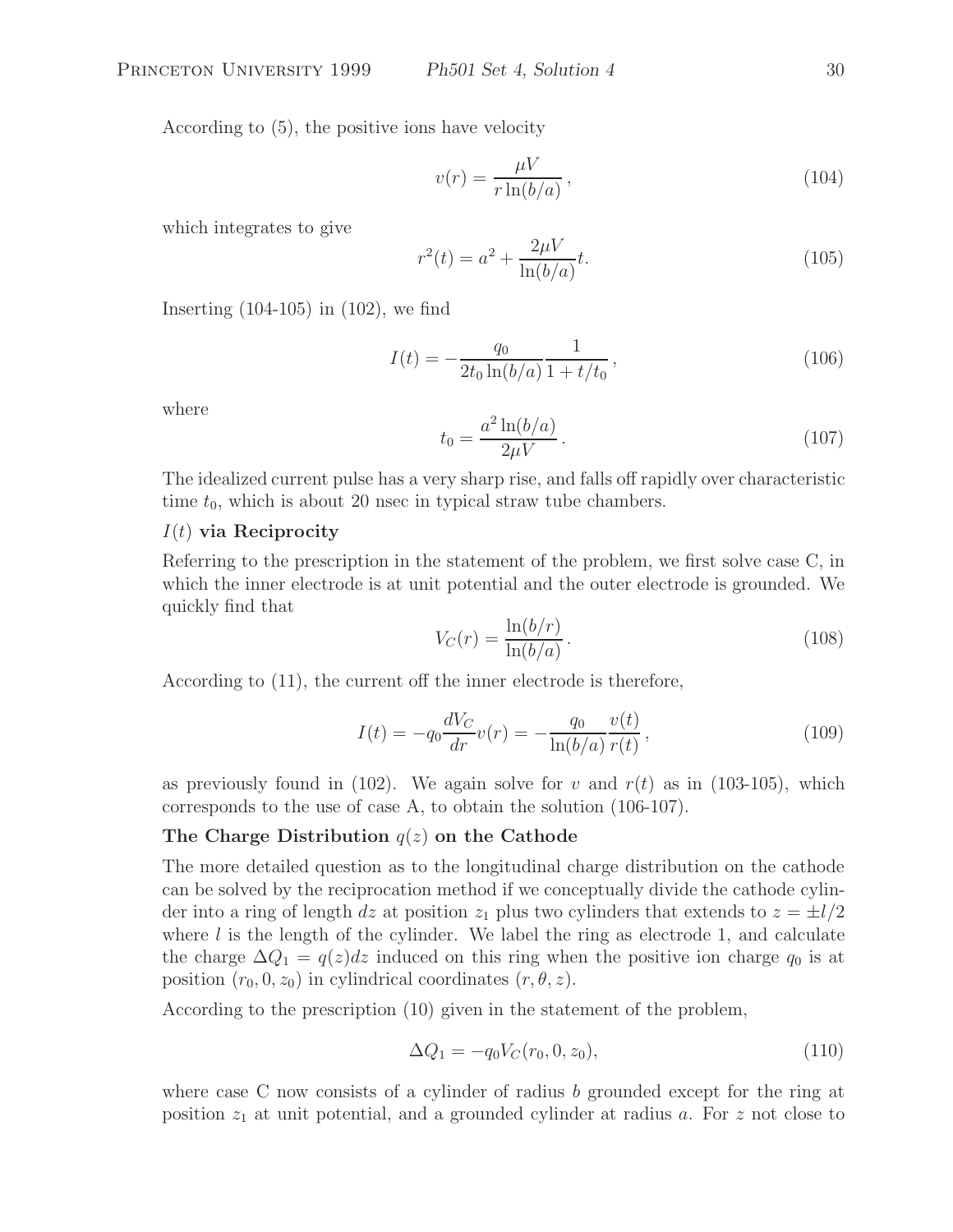the ends of the cylinder, the end surfaces  $z = \pm l/2$  may be approximated as at ground potential.

This problem is very similar to that discussed in sec. 5.36 of W.R. Smythe, *Static and Dynamic Electricity*, 3rd ed. (Mcgraw-Hill, New York, 1968).

Laplace's equation,  $\nabla^2 \phi_C(\mathbf{r}) = 0$  holds for the potential in the region  $a < r < b$ . The problem has azimuthal symmetry, so  $\phi_C$  will be independent of  $\theta$ . Since the planes  $z = \pm l/2$  are grounded, the longitudinal functions in the Fourier series expansion,

$$
\phi_C = \sum_n R_n(r) Z_n(z),\tag{111}
$$

must have the form  $Z_n = \sin 2n\pi z/l$ . The equation for the radial functions  $R_n(r)$ follows from Laplace's equation as

$$
\frac{d^2 R_n}{dr^2} + \frac{1}{r} \frac{dR_n}{dr} - \left(\frac{2n\pi}{l}\right)^2 R_n = 0.
$$
 (112)

The solutions of this are the modified Bessel functions of order zero,  $I_0(2n\pi r/l)$  and  $K_0(2n\pi r/l)$ . Both of these are finite on the interval  $a < r < b$ , so the expansion (111) will include them both.

The boundary condition that  $\phi_C(a, \theta, z) = 0$  is satisfied by the expansion

$$
\phi_C = \sum_n A_n \frac{\frac{I_0(2n\pi r/l)}{I_0(2n\pi a/l)} - \frac{K_0(2n\pi r/l)}{K_0(2n\pi a/l)}}{\frac{I_0(2n\pi b/l)}{I_0(2n\pi a/l)} - \frac{K_0(2n\pi b/l)}{K_0(2n\pi a/l)}} \sin \frac{2n\pi z}{l},
$$
\n(113)

where the form of the denominator is chosen to simplify the evaluation of the boundary condition at  $r = b$ . Here,  $\phi_C = 0$ , except of an interval dz long about z where it is unity. Hence, the Fourier coefficients are

$$
A_n = \frac{2}{l} \sin \frac{2n\pi z_1}{l} dz.
$$
\n(114)

In sum, the charge distribution  $q(z)$  on the cathode at radius b due to positive charge  $q_0$  at  $(r_0, 0, z_0)$  follows from (110) and (112-113) as

$$
q(z) = -\frac{2q_0}{l} \sum_n \frac{\frac{I_0(2n\pi r_0/l)}{I_0(2n\pi a/l)} - \frac{K_0(2n\pi r_0/l)}{K_0(2n\pi a/l)}}{\frac{I_0(2n\pi b/l)}{I_0(2n\pi a/l)} - \frac{K_0(2n\pi b/l)}{K_0(2n\pi a/l)}} \sin \frac{2n\pi z}{l} \sin \frac{2n\pi z_0}{l}.
$$
 (115)

A numerical evaluation of (115) is illustrated in Fig. 1. As is to be expected, the induced charge distribution on the cathode has characteristic width of order  $b-r_0$ , the distance of the positive charge from the cathode.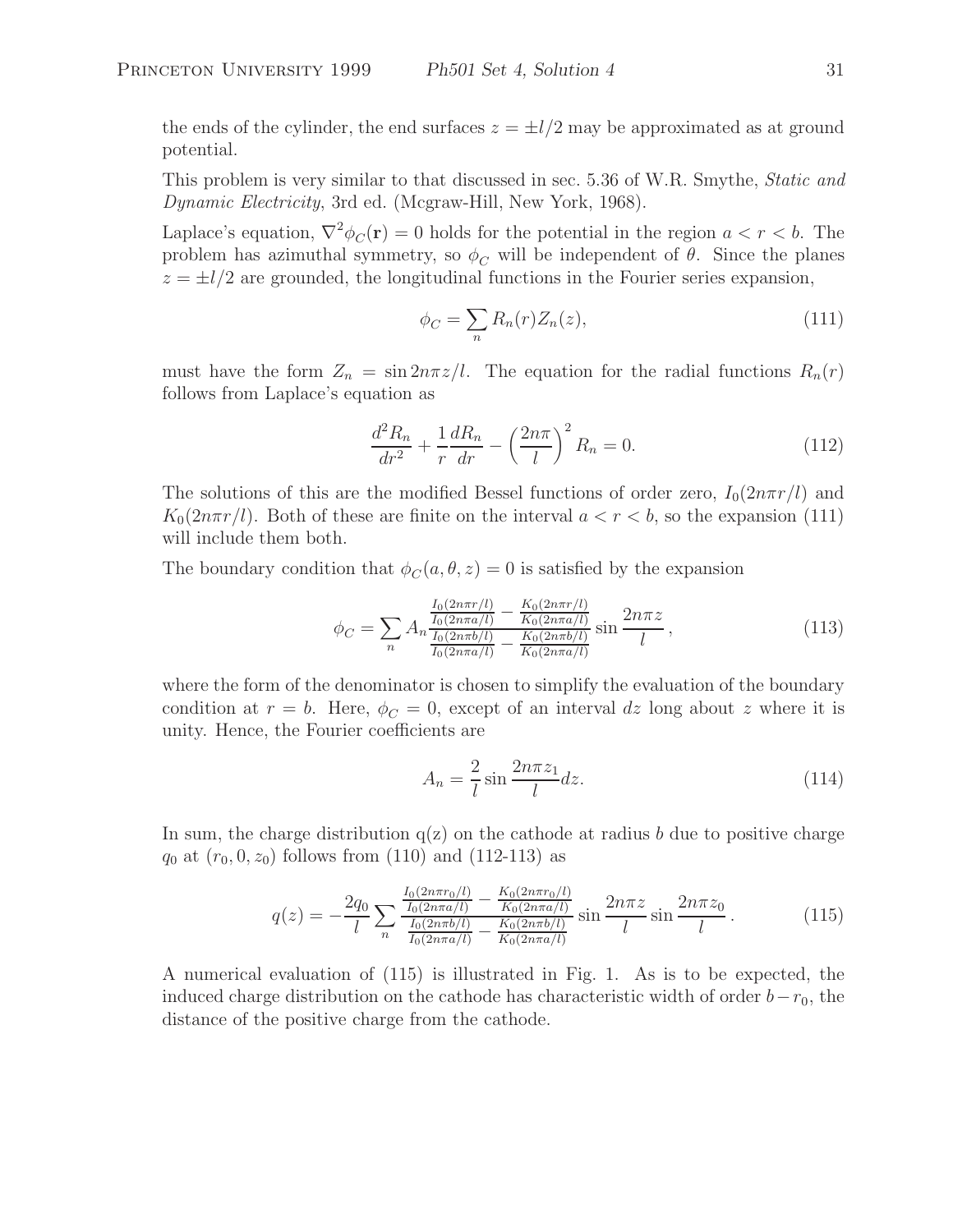

Figure 1: The induced charge distribution (115) on the cathode of a straw tube chamber of radius  $R_C = 0.25$  cm due to positive ion charge at radius R.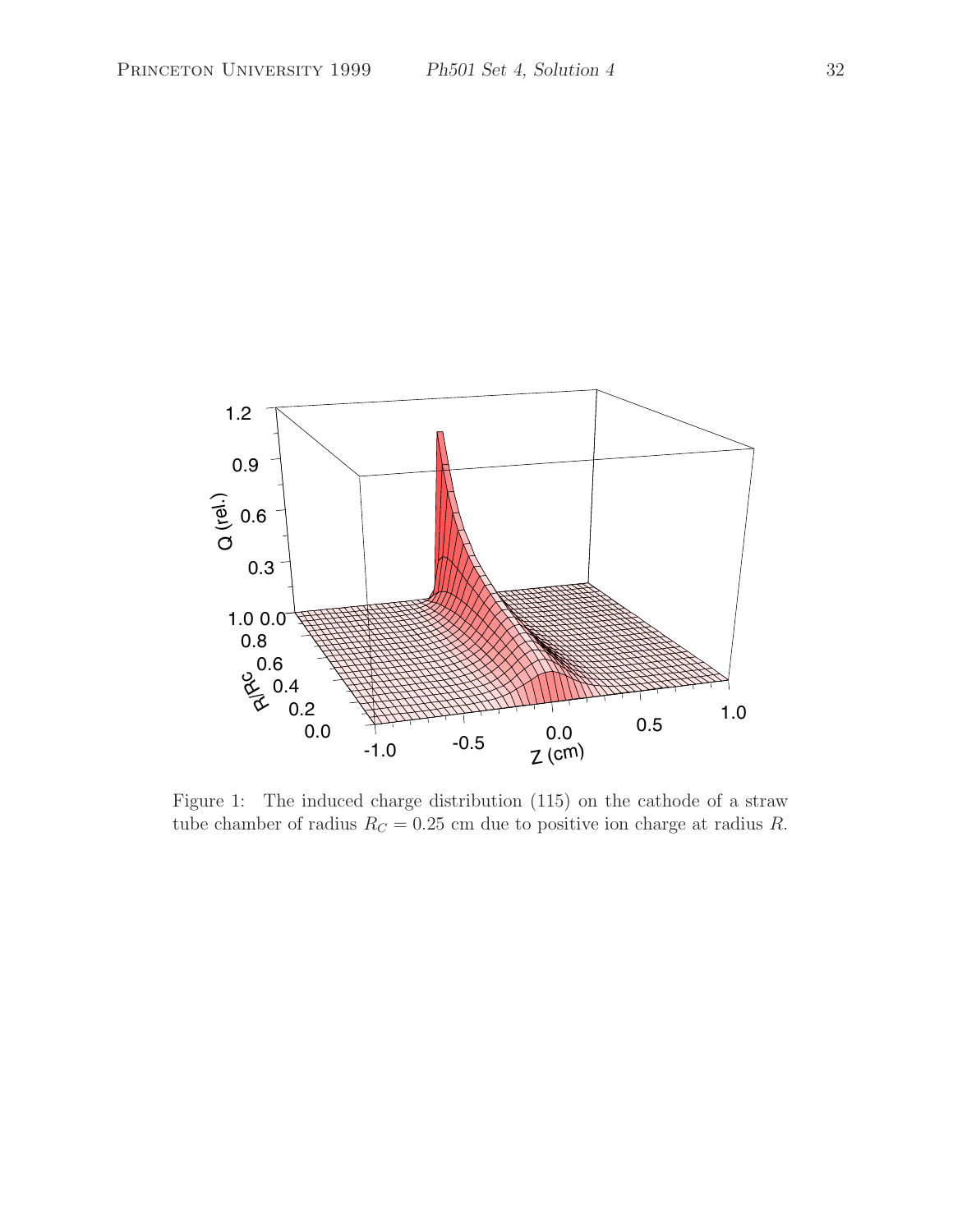5. This problem is posed on p. 363 of *The Mathematical Theory of Electricity and Magnetism*, 5th ed., by James Jeans.

We will evaluate the resistance R via Ohm's Law,  $R = V/I$ , by calculating the current I that flows when a potential difference V is established between the two contacts.

For a thin disk, the current flow is 2-dimensional. Since  $J = \sigma E$ , where J is the current density and **E** is the electric field, the electric field is 2-dimensional also. And, since  $\mathbf{E} = -\nabla \phi$ , where  $\phi$  is the electric potential, the potential is 2-dimensional as well.

The form of the 2-dimensional potential is well approximated (for distances more than  $\delta/2$  from the centers of the contacts) by considering a cylinder of radius a, rather than the disk, with a line charge density  $\lambda$  that passes through the center of one contact, and line charge  $-\lambda$  that passes through the center of the other contact.

The electric field from the wire of charge density  $\lambda$  has magnitude

$$
E_1 = \frac{2\lambda}{r_1},\tag{116}
$$

according to Gauss' law, where  $r_1$  is the distance from the wire to the observer. The corresponding electric potential is

$$
\phi_1 = 2\lambda \ln \frac{r_1}{r_0},\tag{117}
$$

where  $r_0$  is a constant of integration. The potential due to the wire with charge density  $-\lambda$  is similarly

$$
\phi_2 = -2\lambda \ln \frac{r_2}{r_0},\tag{118}
$$

where  $r_2$  is the distance from the observer to wire 2. The potential at an arbitrary point is then given by

$$
\phi = \phi_1 + \phi_2 = 2\lambda \ln \frac{r_1}{r_2}.
$$
\n(119)

The total potential difference between the two line charges is formally divergent. To make physical sense, we can suppose that expression (119) holds only for  $r_1$  and  $r_2$ greater than  $\delta/2$ , the half width of the electrical contacts, and the potential is essentially constant for smaller values of  $r_1$  and  $r_2$ . That is, we approximate the contacts of width  $\delta$  by perfectly conducting wires of radii  $\delta/2$ , as shown in the figure below. Then, the potential of contact 2 is estimated from eq. (119) by setting  $r_1 = d - \delta/2$  and  $r_2 = \delta/2$ 

$$
\phi(\text{contact 2}) = 2\lambda \ln \frac{d - \delta/2}{\delta/2} \approx 2\lambda \ln \frac{2d}{\delta}.\tag{120}
$$

The potential at the surface of contact 1 is just the negative of eq. (120), so the potential difference is

$$
V \approx 4\lambda \ln \frac{2d}{\delta}.\tag{121}
$$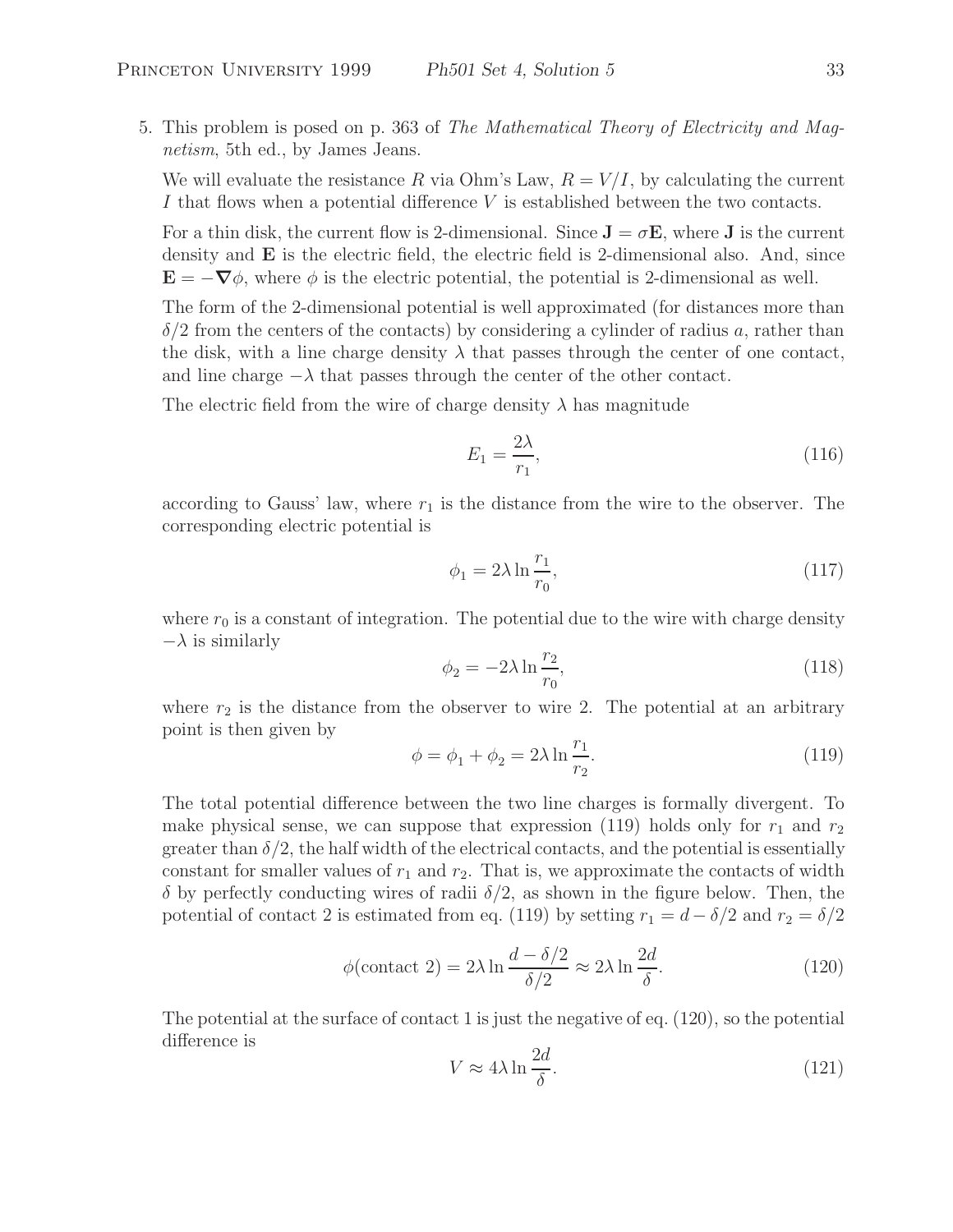

We note that the current and the electric field must be tangential to the edge of the disk. We recall that the equipotentials of eq.  $(119)$  are circles, and that the corresponding electric field lines are also circles which, of course, pass through the line charges. Hence, the boundary condition on the electric field at the edge of the disk is indeed satisfied.

To complete the solution, we must calculate the current  $I$  that is flowing. For this, we can integrate the current density **J** across any surface between the two contacts. For convenience, consider a cylindrical surface of radius r centered on one of the contacts, such that  $\delta/2 < r \ll d$ . Since  $r \ll d$ , this surface is essentially an equipotential, and the electric field is essentially that due to the nearby charge density  $\lambda$ . Namely, the electric field is normal to this surface, with magnitude

$$
E = \frac{2\lambda}{r}.\tag{122}
$$

The current density across this surface is given by  $J = \sigma E$ . Restricting the problem to a disk of thickness t, the relevant area of the surface is  $\pi rt$ , so the total current is

$$
I = \pi r t \cdot \sigma \cdot \frac{2\lambda}{r} = 2\pi \sigma \lambda t,\tag{123}
$$

which is independent of the choice of  $r$ .

Finally, the resistance is found by combining eqs. (121) and (123):

$$
R = \frac{V}{I} \approx \frac{4\lambda \ln 2d/\delta}{2\pi \sigma \lambda t} = \frac{2}{\pi \sigma t} \ln \frac{2d}{\delta},\tag{124}
$$

independent of the radius a of the disk.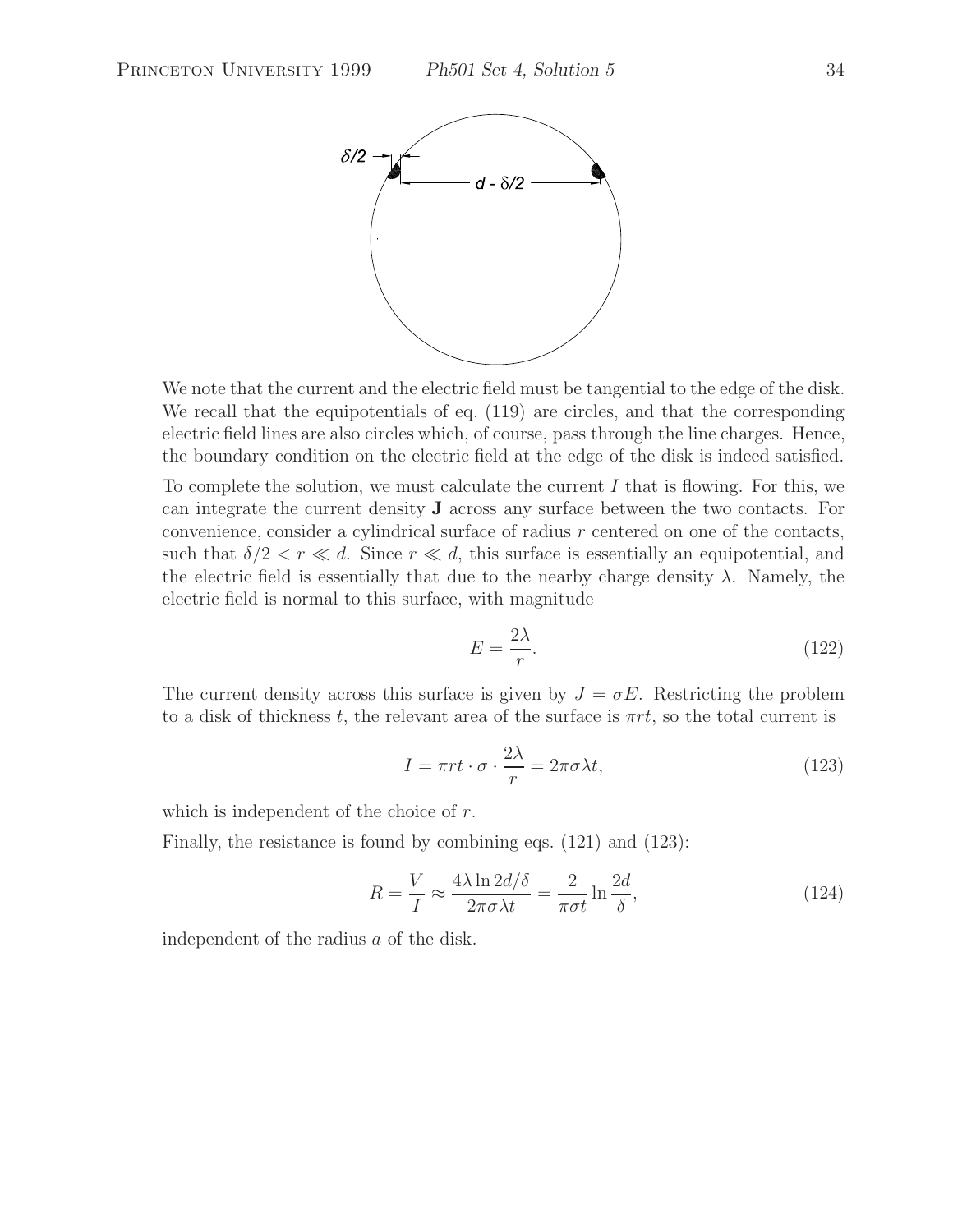6. The series expansion approach is unsuccessful in treating the full problem of a "checkerboard" array of two phases if those phases meet in sharp corners as shown above. However, an analytic form for the electric potential of a two-phase (and also a four-phase) checkerboard can be obtained using conformal mapping of certain elliptic functions; see R.V. Craster and Yu.V. Obnosov, *Checkerboard composites with separated phases*, J. Math. Phys. 42, 5379 (2001).<sup>10</sup> If the regions of one phase are completely surrounded by the other phase, rather lengthy series expansions for the potential can be given; see Bao Ke-Da, Jörger Axell and Göran Grimvall, *Electrical conduction in checkerboard geometries*, Phys. Rev. B  $41$ ,  $4330$  (1990).<sup>11</sup> The present problem is based on M. Söderberg and G. Grimvall, *Current distribution for a two-phase material with chequer-board geometry*, J. Phys. C: Solid State Phys. **16**, 1085 (1983),<sup>12</sup> and Joseph B. Keller, *Effective conductivity of periodic composites composed of two very unequal conductors*, J. Math. Phys. **28**, 2516 (1987).<sup>13</sup>

In the steady state, the electric field obeys  $\nabla \times \mathbf{E} = 0$ , so that **E** can be deduced from a scalar potential  $\phi$  via  $\mathbf{E} = -\nabla \phi$ . The steady current density obeys  $\nabla \cdot \mathbf{J} = 0$ , and is related to the electric field by Ohm's law,  $J = \sigma E$ . Hence, within regions of uniform conductivity,  $\nabla \cdot \mathbf{E} = 0$  and  $\nabla^2 \phi = 0$ . Thus, we seek solutions to Laplace's equations in the four regions of uniform conductivity, subject to the stated boundary conditions at the outer radius, as well as the matching conditions that  $\phi$ ,  $E_{\parallel}$ , and  $j_{\perp}$ are continuous at the boundaries between the regions.

We analyze this two-dimensional problem in a cylindrical coordinate system  $(r, \theta)$  with origin at the corner between the phases and  $\theta = 0$  along the radius vector that bisects the region whose potential is unity at  $r = a$ . The four regions of uniform conductivity are labeled I, II, III and IV as shown below.



Since  $\mathbf{J}_{\perp} = J_r = \sigma E_r = -\sigma \partial \phi / \partial r$  at the outer boundary, the boundary conditions at  $r = a$  can be written

$$
\phi_I(r=a) = 1,\tag{125}
$$

<sup>10</sup>http://physics.princeton.edu/~mcdonald/examples/EM/craster\_prsla\_456\_2741\_00.pdf <sup>11</sup>http://physics.princeton.edu/~mcdonald/examples/EM/ke-da\_prb\_41\_4330\_90.pdf

<sup>&</sup>lt;sup>12</sup>http://physics.princeton.edu/~mcdonald/examples/EM/soderberg\_jpc\_16\_1085\_83.pdf

<sup>13</sup>http://physics.princeton.edu/~mcdonald/examples/EM/keller\_jmp\_28\_2516\_87.pdf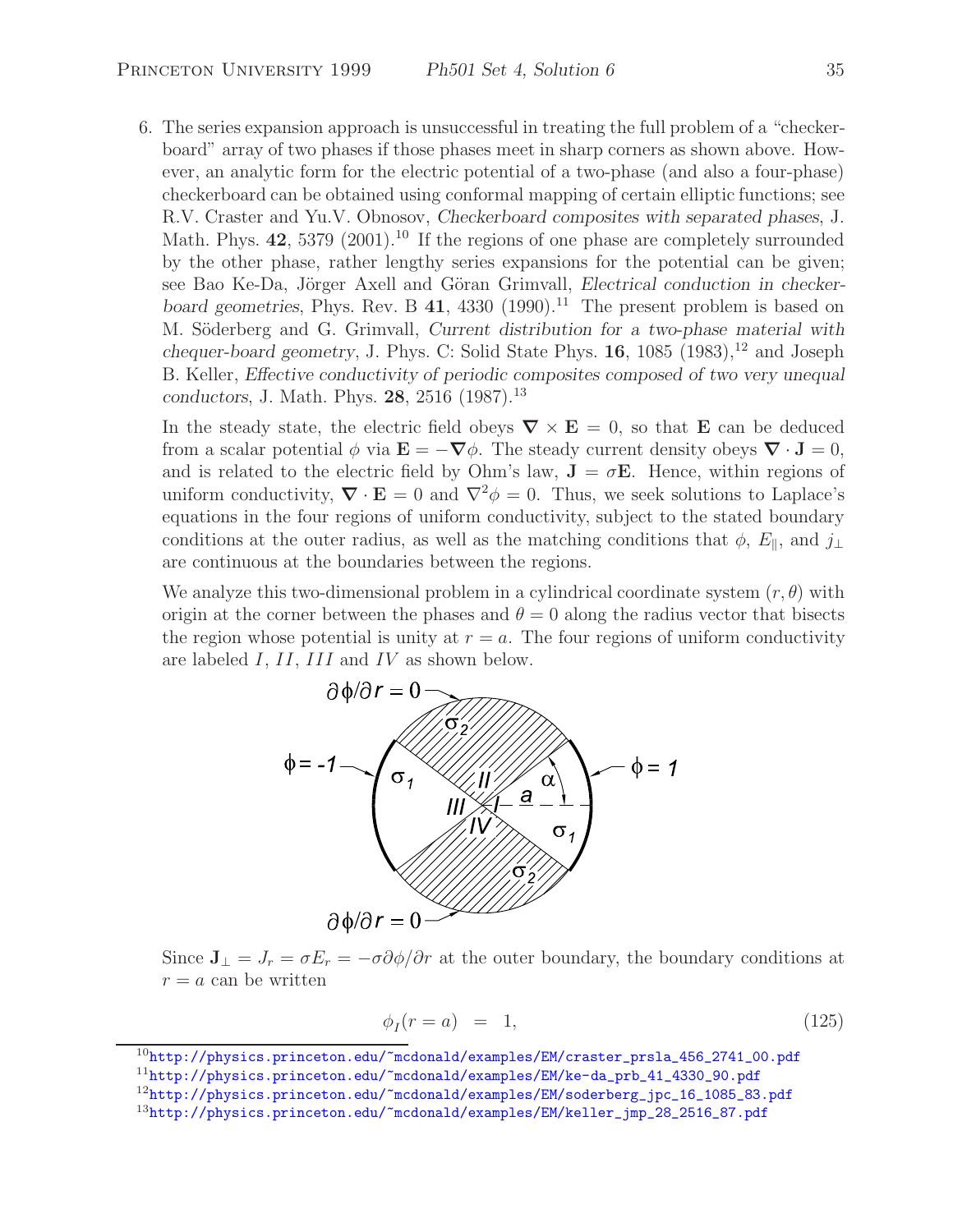$$
\frac{\partial \phi_{II}(r=a)}{\partial r} = \frac{\partial \phi_{IV}(r=a)}{\partial r} = 0, \qquad (126)
$$

$$
\phi_{III}(r = a) = -1. \tag{127}
$$

Likewise, the condition that  $J_{\perp} = J_{\theta} = \sigma E_{\theta} = -(\sigma/r)\partial \phi/\partial \theta$  is continuous at the boundaries between the regions can be written

$$
\sigma_1 \frac{\partial \phi_I(\theta = \alpha)}{\partial \theta} = \sigma_2 \frac{\partial \phi_{II}(\theta = \alpha)}{\partial \theta}, \qquad (128)
$$

$$
\sigma_1 \frac{\partial \phi_{III}(\theta = \pi - \alpha)}{\partial \theta} = \sigma_2 \frac{\partial \phi_{II}(\theta = \pi - \alpha)}{\partial \theta},
$$
\n(129)

From the symmetry of the problem we see that

$$
\phi(-\theta) = \phi(\theta),\tag{130}
$$

$$
\phi(\pi - \theta) = -\phi(\theta),\tag{131}
$$

and in particular  $\phi(r=0) = 0 = \phi(\theta = \pm \pi/2)$ .

We recall that two-dimensional solutions to Laplace's equations in cylindrical coordinates involve sums of products of  $r^{\pm k}$  and  $e^{\pm i\hat{k}\theta}$ , where k is the separation constant that in general can take on a sequence of values. Since the potential is zero at the origin, the radial function is only  $r^k$ . The symmetry condition (130) suggests that the angular functions for region I be written as  $\cos k\theta$ , while the symmetry condition (131) suggests that we use  $\sin k(\pi/2 - |\theta|)$  in regions II and IV and  $\cos k(\pi - \theta)$  in region III. That is, we consider the series expansions

$$
\phi_I = \sum A_k r^k \cos k\theta,\tag{132}
$$

$$
\phi_{II} = \phi_{IV} = \sum B_k r^k \sin k \left( \frac{\pi}{2} - |\theta| \right), \qquad (133)
$$

$$
\phi_{III} = -\sum A_k r^k \cos k(\pi - \theta). \tag{134}
$$

The potential must be continuous at the boundaries between the regions, which requires

$$
A_k \cos k\alpha = B_k \sin k \left(\frac{\pi}{2} - \alpha\right). \tag{135}
$$

The normal component of the current density is also continuous across these boundaries, so eq. (128) tells us that

$$
\sigma_1 A_k \sin k\alpha = \sigma_2 B_k \cos k \left(\frac{\pi}{2} - \alpha\right). \tag{136}
$$

On dividing eq. (136) by eq. (135) we find that

$$
\tan k\alpha = \frac{\sigma_2}{\sigma_1} \cot k \left(\frac{\pi}{2} - \alpha\right). \tag{137}
$$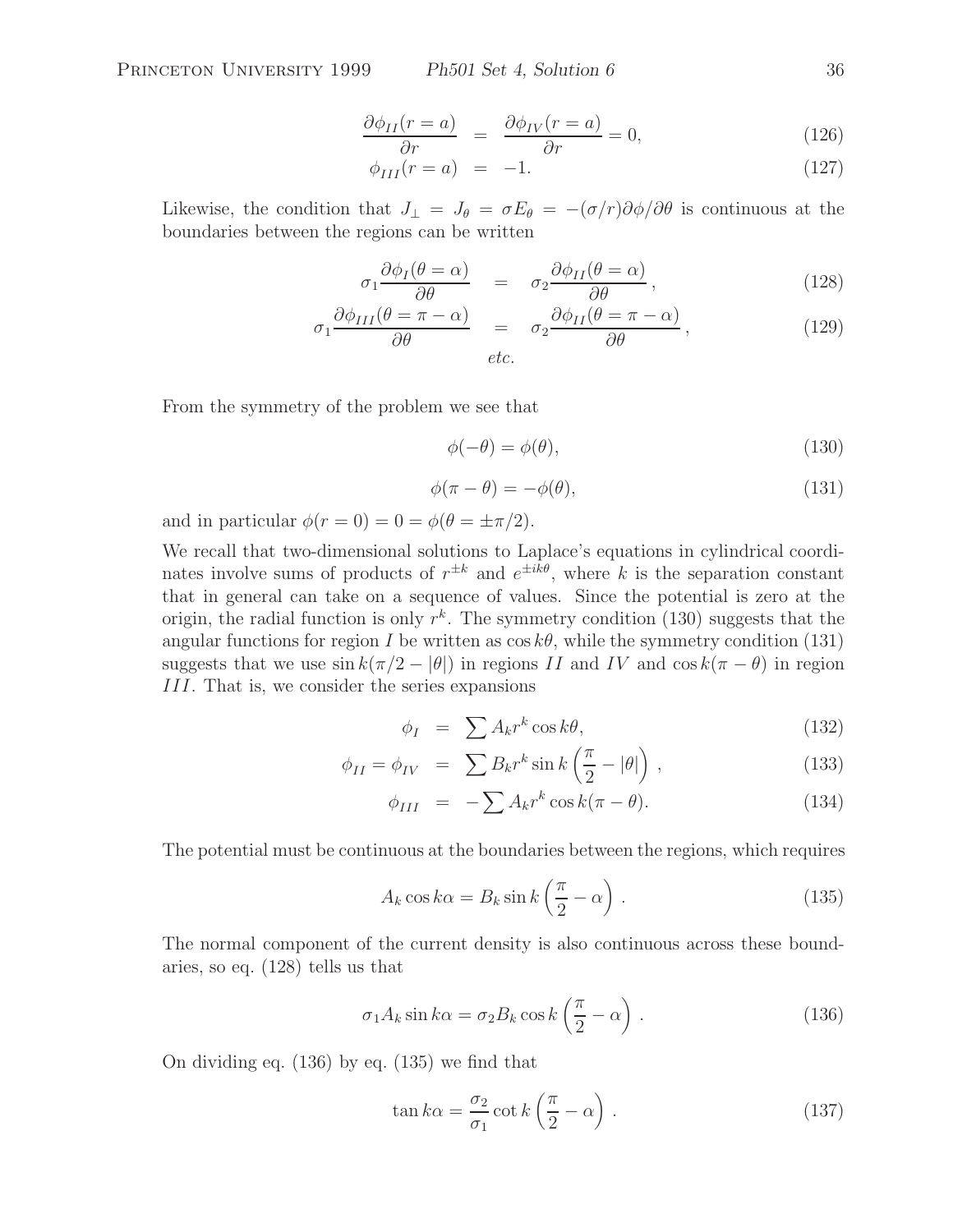There is an infinite set of solutions to this transcendental equation. When  $\sigma_2/\sigma_1 \ll 1$ we expect that only the first term in the expansions  $(132)-(133)$  will be important, and in this case we expect that both  $k\alpha$  and  $k(\pi/2 - \alpha)$  are small. Then eq. (137) can be approximated as

$$
k\alpha \approx \frac{\sigma_2/\sigma_1}{k(\frac{\pi}{2} - \alpha)},\tag{138}
$$

and hence

$$
k^2 \approx \frac{\sigma_2/\sigma_1}{\alpha(\frac{\pi}{2} - \alpha)} \ll 1. \tag{139}
$$

Equation (135) also tells us that for small  $k\alpha$ ,

$$
A_k \approx B_k k \left(\frac{\pi}{2} - \alpha\right). \tag{140}
$$

Since we now approximate  $\phi_I$  by the single term  $A_k r^k \cos k\theta \approx A_k r^k$ , the boundary condition (125) at  $r = a$  implies that

$$
A_k \approx \frac{1}{a^k},\tag{141}
$$

and eq. (140) then gives

$$
B_k \approx \frac{1}{ka^k(\frac{\pi}{2} - \alpha)} \gg A_k. \tag{142}
$$

The boundary condition (126) now becomes

$$
0 = kB_k a^{k-1} \sin k \left(\frac{\pi}{2} - \theta\right) \approx \frac{k\left(\frac{\pi}{2} - \theta\right)}{a\left(\frac{\pi}{2} - \alpha\right)},\tag{143}
$$

which is approximately satisfied for small  $k$ .

So we accept the first terms of eqs. (132)-(134) as our solution, with k,  $A_k$  and  $B_k$ given by eqs. (139), (141) and (142).

In region  $I$  the electric field is given by

$$
E_r = -\frac{\partial \phi_I}{\partial r} \approx -k \frac{r^{k-1}}{a^k} \cos k\theta \approx -k \frac{r^{k-1}}{a^k},\tag{144}
$$

$$
E_{\theta} = -\frac{1}{r} \frac{\partial \phi_I}{\partial \theta} \approx k \frac{r^{k-1}}{a^k} \sin k\theta \approx k^2 \theta \frac{r^{k-1}}{a^k}.
$$
 (145)

Thus, in region I,  $E_{\theta}/E_r \approx k\theta \ll 1$ , so the electric field, and the current density, is nearly radial. In region II the electric field is given by

$$
E_r = -\frac{\partial \phi_{II}}{\partial r} \approx -k \frac{r^{k-1}}{k a^k \left(\frac{\pi}{2} - \alpha\right)} \sin k \left(\frac{\pi}{2} - \theta\right) \approx -k \frac{r^{k-1}}{a^k} \frac{\frac{\pi}{2} - \theta}{\frac{\pi}{2} - \alpha},\qquad(146)
$$

$$
E_{\theta} = -\frac{1}{r} \frac{\partial \phi_{II}}{\partial \theta} \approx k \frac{r^{k-1}}{k a^k (\frac{\pi}{2} - \alpha)} \cos k \left(\frac{\pi}{2} - \theta\right) \approx \frac{r^{k-1}}{a^k (\frac{\pi}{2} - \alpha)}.
$$
 (147)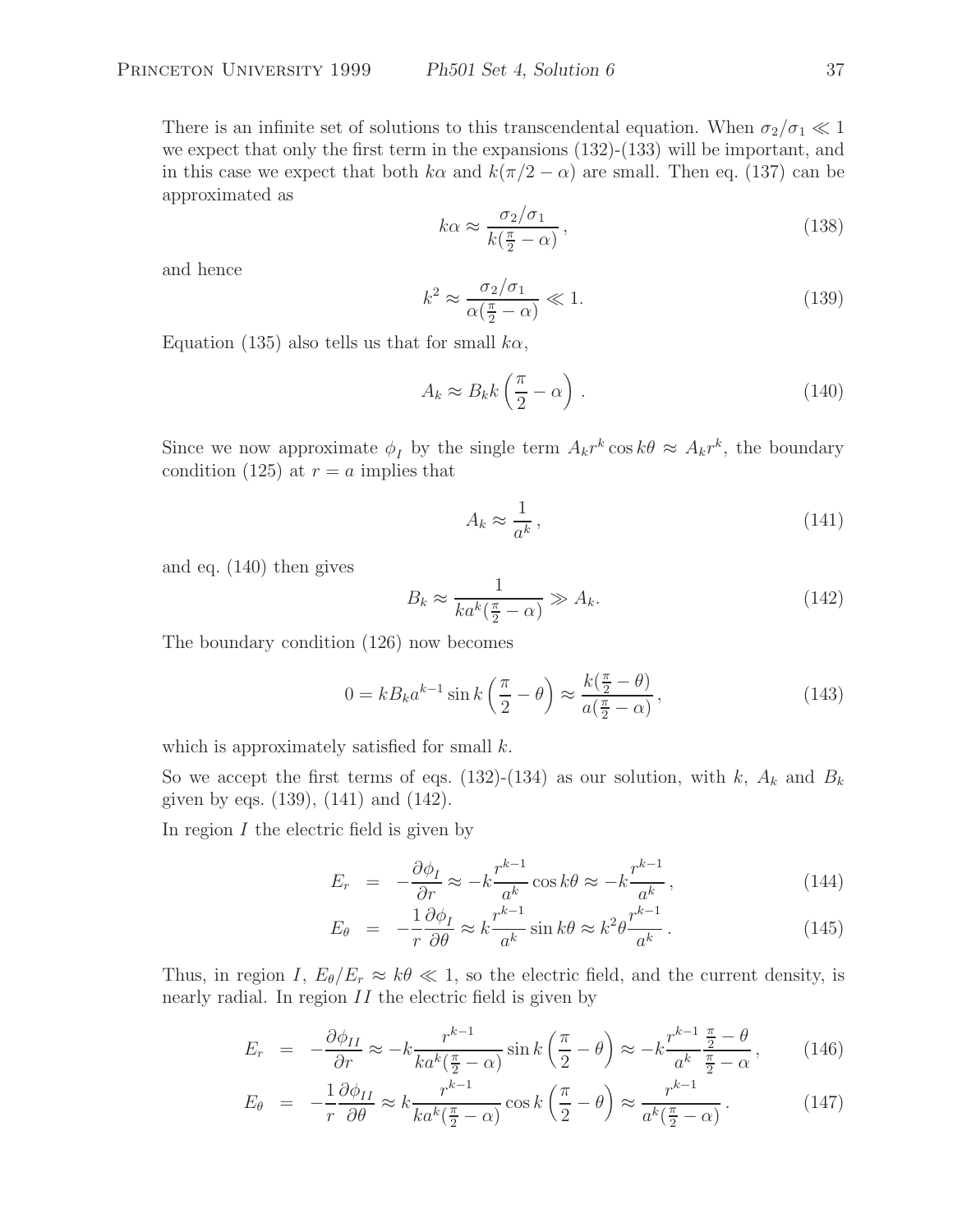Thus, in region II,  $E_r/E_\theta \approx k(\pi/2 - \theta) \ll 1$ , so the electric field, and the current density, is almost purely azimuthal.

The current density **J** follows the lines of the electric field **E**, and therefore behaves as sketched below:



The total current can be evaluated by integrating the current density at  $r = a$  in region I:

$$
I = 2a \int_0^{\alpha} J_r d\theta = 2a\sigma_1 \int_0^{\alpha} E_r(r=a) d\theta \approx -2k\sigma_1 \int_0^{\alpha} d\theta = -2k\sigma_1 \alpha = -2\sqrt{\frac{\sigma_1 \sigma_2 \alpha}{\frac{\pi}{2} - \alpha}}.
$$
\n(148)

In the present problem the total potential difference  $\Delta\phi$  is -2, so the effective conductivity is

$$
\sigma = \frac{I}{\Delta \phi} = \sqrt{\frac{\sigma_1 \sigma_2 \alpha}{\frac{\pi}{2} - \alpha}}.
$$
\n(149)

For a square checkerboard,  $\alpha = \pi/4$ , and the effective conductivity is  $\sigma = \sqrt{\sigma_1 \sigma_2}$ . It turns out that this result is independent of the ratio  $\sigma_2/\sigma_1$ , and holds not only for the corner region studied here but for the entire checkerboard array; see Joseph B. Keller, *A Theorem on the Conductivity of a Composite Medium*, J. Math. Phys. **5**, 548 (1964).<sup>14</sup>

<sup>14</sup>http://physics.princeton.edu/~mcdonald/examples/EM/keller\_jmp\_5\_548\_64.pdf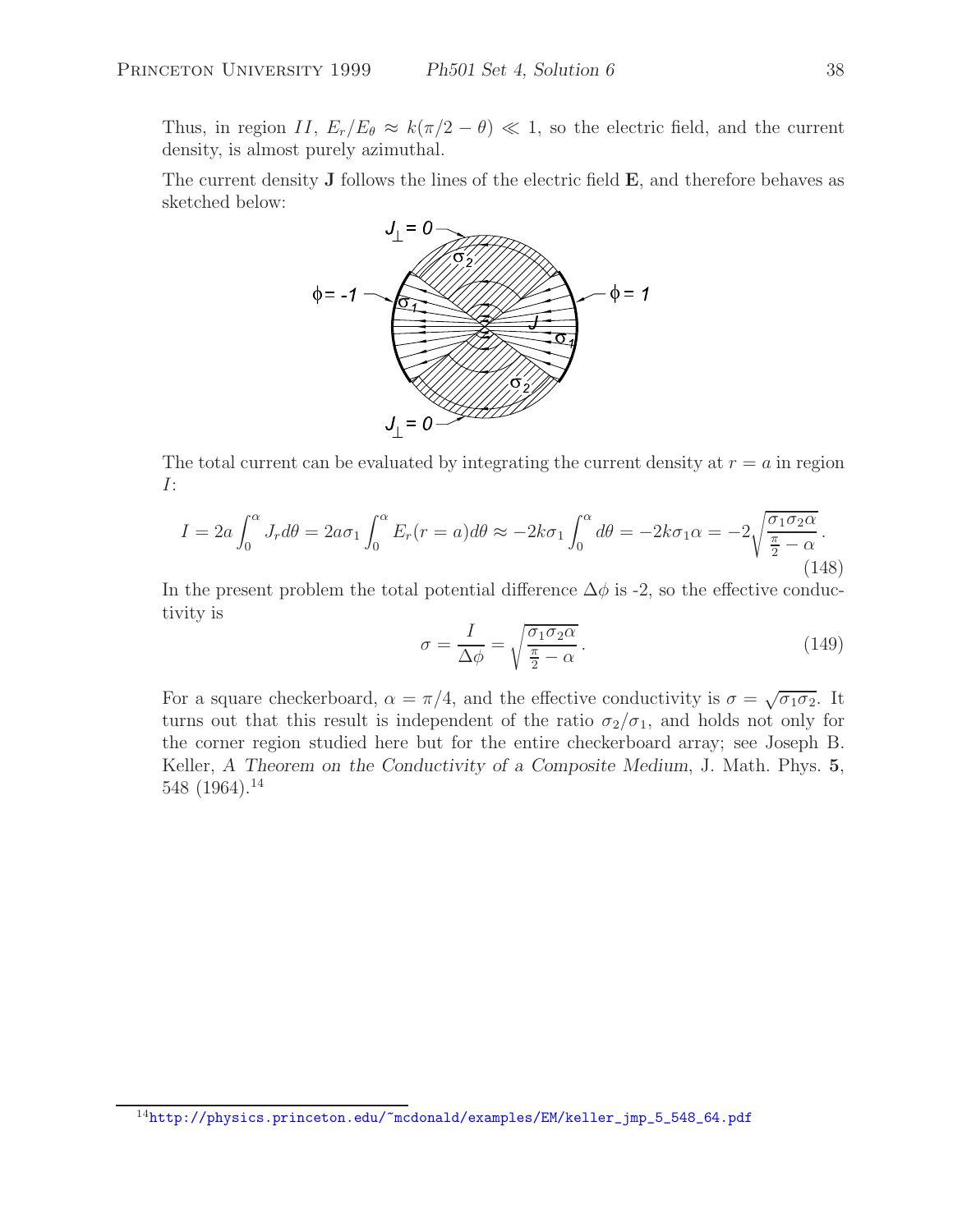7. Taking the wire that carries current  $I$  to be along the z axis, the magnetic field at distance r from the wire is

$$
\mathbf{B} = \frac{2I}{cr}\hat{\boldsymbol{\theta}}.\tag{150}
$$

The force on an element  $d\mathbf{l}$  of the loop that carries current  $I'$  is

$$
d\mathbf{F} = \frac{I'}{c} d\mathbf{l} \times \mathbf{B}.
$$
 (151)

The torque about the axis of the loop due to that force element is

$$
d\mathbf{N} = s\hat{\mathbf{n}} \times d\mathbf{F} \tag{152}
$$

where s is the distance from the axis to the element and  $\hat{\mathbf{n}}$  is the unit vector from the axis to the element. Combining (150-152), the total torque on the loop is

$$
\mathbf{N} = \frac{2II'}{c} \oint \frac{s\hat{\mathbf{n}} \times (d\mathbf{l} \times \hat{\boldsymbol{\theta}})}{r}.
$$
 (153)

The two sides of length 2b will have equal and opposite contributions which therefore cancel, leaving only the contributions from the two sides of length 2a. For the side nearest the wire,  $s = b$ , and  $d\mathbf{l} = \hat{\mathbf{z}}dl$ , since the currents flow in the same direction, so that  $d\mathbf{l} \times \hat{\boldsymbol{\theta}} = -\hat{\mathbf{r}}_{\text{near}} dl$  (parallel currents attract),

$$
s\hat{\mathbf{n}} \times (d\mathbf{l} \times \hat{\boldsymbol{\theta}}) = -b\hat{\mathbf{n}} \times \hat{\mathbf{r}}_{\text{near}} dl = -b\sin\alpha \hat{\mathbf{z}} dl = -\frac{bd\sin\theta}{r_{\text{near}}}\hat{\mathbf{z}} dl,
$$
 (154)

using the law of sines for the triangle shown.



The distance  $r$  from the wire to this side of the loop is

$$
r_{\text{near}} = \sqrt{b^2 + d^2 - 2bd \cos \theta},\tag{155}
$$

so that the contribution of this side of the loop to the torque is

$$
\mathbf{N}_{\text{near}} = -\frac{4abdlI'}{c} \frac{\sin \theta}{b^2 + d^2 - 2bd \cos \theta} \hat{\mathbf{z}}.\tag{156}
$$

For the side furthest the wire, again  $s = b$ , but  $d\mathbf{l} = -\hat{\mathbf{z}}dl$ , so  $d\mathbf{l} \times \hat{\boldsymbol{\theta}} = \hat{\mathbf{r}}_{\text{far}}dl$ . Then,

$$
s\hat{\mathbf{n}} \times (d\mathbf{l} \times \hat{\boldsymbol{\theta}}) = b\hat{\mathbf{n}} \times \hat{\mathbf{r}}_{\text{far}} dl = -b\sin\beta \hat{\mathbf{z}} dl = -\frac{bd\sin\theta}{r_{\text{far}}}\hat{\mathbf{z}} dl. \tag{157}
$$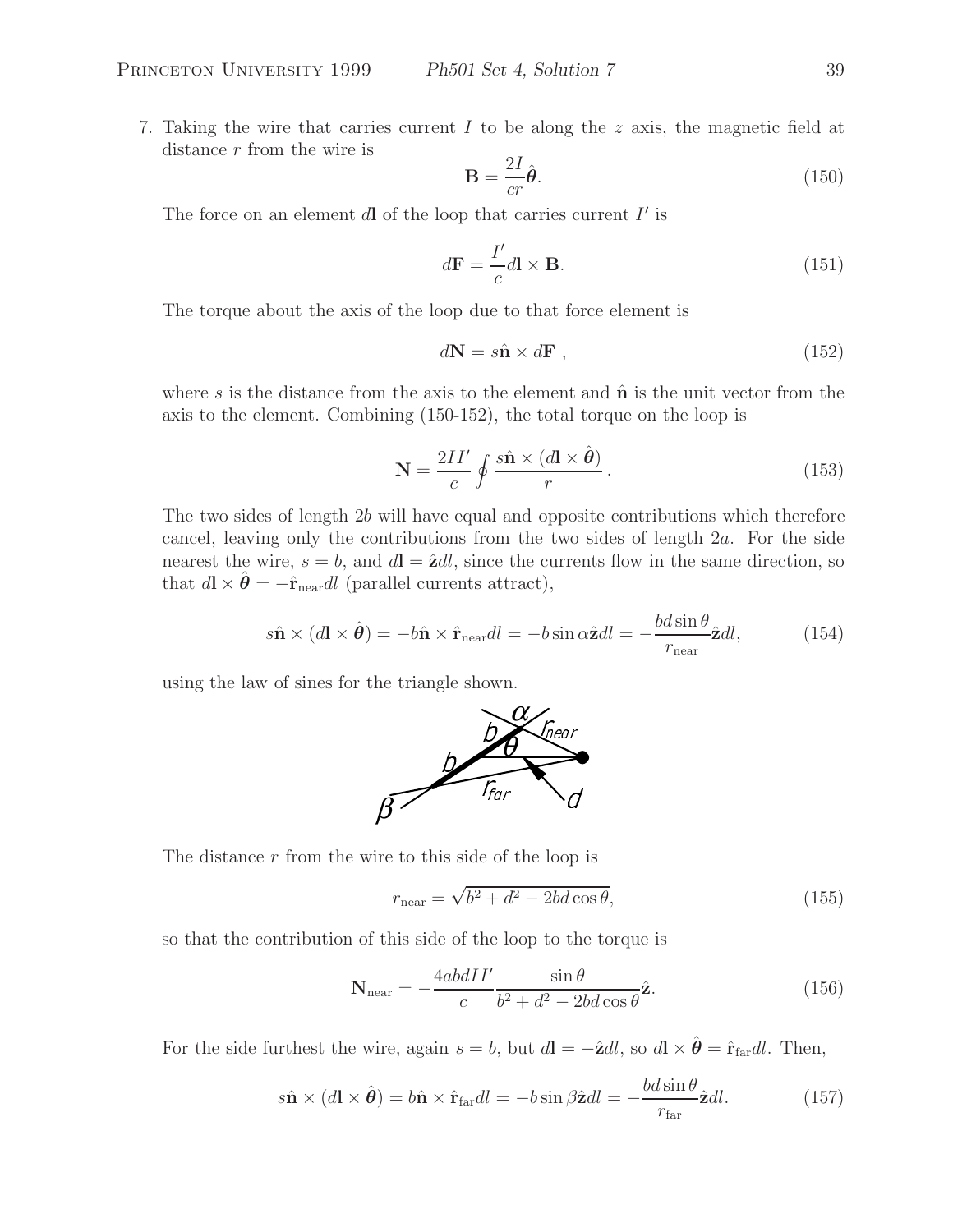and

$$
r_{\text{far}} = \sqrt{b^2 + d^2 + 2bd \cos \theta},\tag{158}
$$

so that the contribution of the far side of the loop to the torque is

$$
\mathbf{N}_{\text{far}} = -\frac{4ab dII'}{c} \frac{\sin \theta}{b^2 + d^2 + 2bd \cos \theta} \hat{\mathbf{z}}.\tag{159}
$$

The total torque on the loop is then,

$$
\mathbf{N} = \mathbf{N}_{\text{near}} + \mathbf{N}_{\text{far}} = -\frac{8abdII'}{c} \frac{(b^2 + d^2)\sin\theta}{b^4 + d^4 - 2b^2d^2\cos 2\theta} \hat{\mathbf{z}},\tag{160}
$$

where the identity  $2\cos^2\theta = \cos 2\theta + 1$  has been used. This torque is down the axis, that is, it acts to decrease  $\theta$  and bring the loop into the plane of the wire and the axis.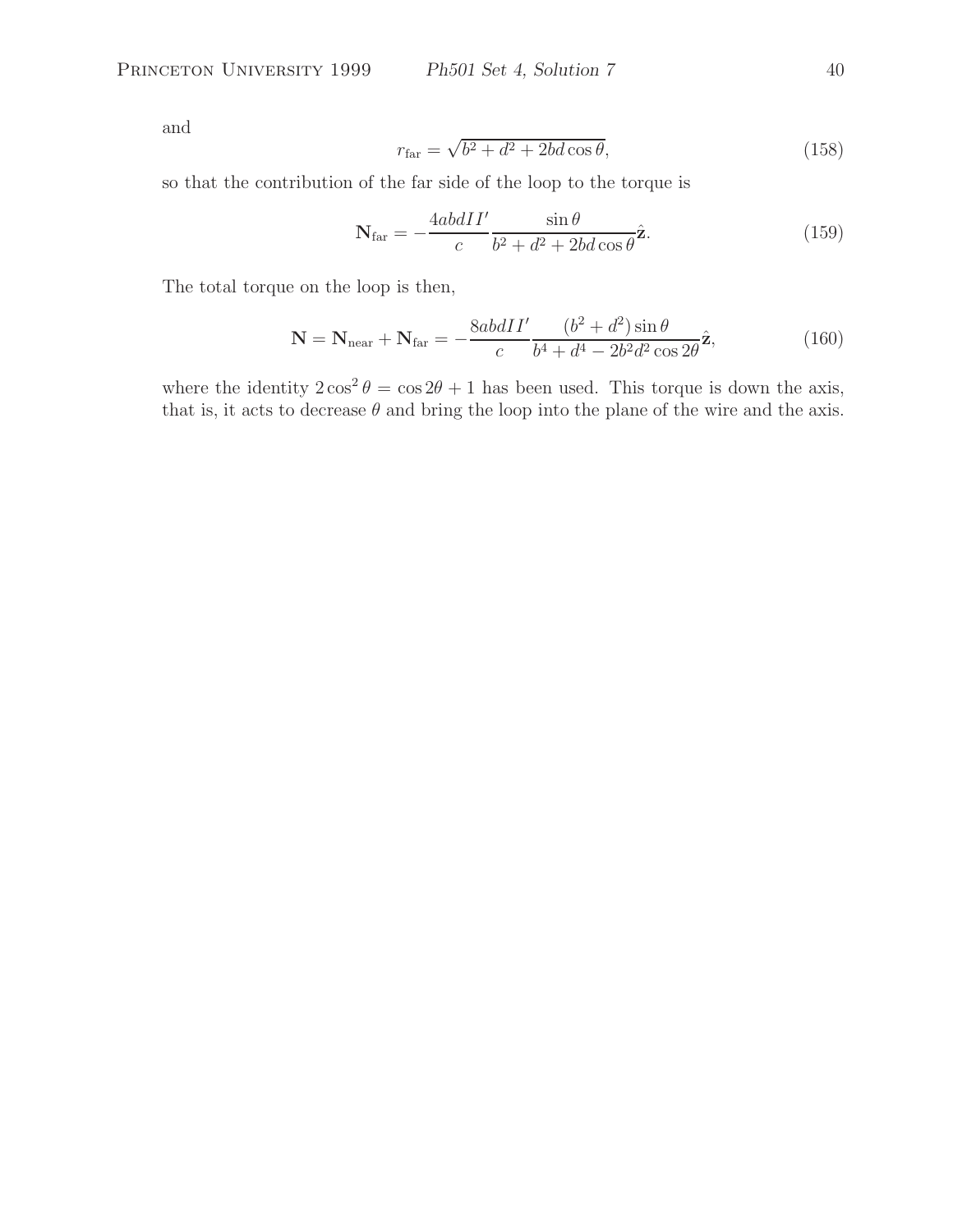8. a) The magnetic field on the axis of the loop centered at  $z = b$  is obtained from the Biot-Savart law:

$$
\mathbf{B}_1 = \frac{I}{c} \oint \frac{d\mathbf{l} \times \mathbf{r}}{r^3} = \frac{2\pi I a^2}{c(a^2 + (z - b)^2)^{\frac{3}{2}}}\hat{\mathbf{z}},\tag{161}
$$

and that due to the other loop is

$$
\mathbf{B}_2 = \frac{2\pi I a^2}{c(a^2 + (z+b)^2)^{\frac{3}{2}}}\hat{\mathbf{z}}.\tag{162}
$$

The total field is then the sum of the (161) and (162). This is unchanged under  $z \rightarrow -z$ , so all odd derivatives with respect to z automatically vanish at the origin. We can choose the separation  $b$  to cancel any desired even derivative at the origin.

We first accumulate a catalog of derivatives (some of which are needed in prob. 6):

$$
\frac{c_{z}(z)}{2\pi I a^{2}} = \frac{1}{(a^{2} + (z - b)^{2})^{\frac{3}{2}}} + \frac{1}{(a^{2} + (z + b)^{2})^{\frac{3}{2}}},\tag{163}
$$

$$
\frac{cB'_z(z)}{2\pi Ia^2} = -\frac{3(z-b)}{(a^2 + (z-b)^2)^{\frac{5}{2}}} - \frac{3(z+b)}{(a^2 + (z+b)^2)^{\frac{5}{2}}},\tag{164}
$$

$$
\frac{cB_z''(z)}{2\pi Ia^2} = \frac{12(z-b)^2 - 3a^2}{(a^2 + (z-b)^2)^{\frac{7}{2}}} + \frac{12(z+b)^2 - 3a^2}{(a^2 + (z+b)^2)^{\frac{7}{2}}}.
$$
\n(165)

$$
\frac{cB_z'''(z)}{2\pi Ia^2} = -\frac{90(z-b)^3 - 15a^2(z-b)}{(a^2 + (z-b)^2)^{\frac{9}{2}}} - \frac{90(z+b)^3 - 15a^2(z+b)}{(a^2 + (z+b)^2)^{\frac{9}{2}}},
$$
(166)

$$
\frac{cB_z^{''''}(z)}{2\pi Ia^2} = \frac{540(z-b)^4 - 450a^2(z-b)^2 + 15a^4}{(a^2 + (z-b)^2)^{\frac{11}{2}}} + \frac{540(z+b)^4 - 450a^2(z+b)^2 + 15a^4}{(a^2 + (z+b)^2)^{\frac{11}{2}}},
$$
\n(167)

The second derivative of  $B<sub>z</sub>$  with respect to z at the origin is proportional to

$$
\frac{4b^2 - a^2}{(a^2 + b^2)^{\frac{7}{2}}},\tag{168}
$$

which vanishes when  $a = 2b$ . That is, the separation of a pair of Helmholtz coil is equal to their radius.

b) In a Helmholtz coil pair, the field at the origin is proportional to  $I/a$  according to (163), so the 4rth derivative at the origin is proportional to  $I/a<sup>5</sup>$ . If we add a second Helmholtz pair with current I' and radius  $a' = 2/a$ , the combined 4th derivative at the origin is proportional to  $I/a^5 + 32I'/a^5$ . Hence, the current  $I' = -I/32$  will cancel the 4rth derivative at the origin. The field at the origin is then proportional to  $I/a - (I/32)(2/a) = 15I/16$ . That is, the central field has been reduced by 1/16.

c) Far outside the coils, the leading behavior of the magnetic field is due to the dipole moment,  $2\pi I a^2/c$ , of the coils. If a second Helmholtz pair is placed at  $a'=2a$  to cancel the dipole moment of the first pair, we need  $I' = -I/4$ . Since the central field of a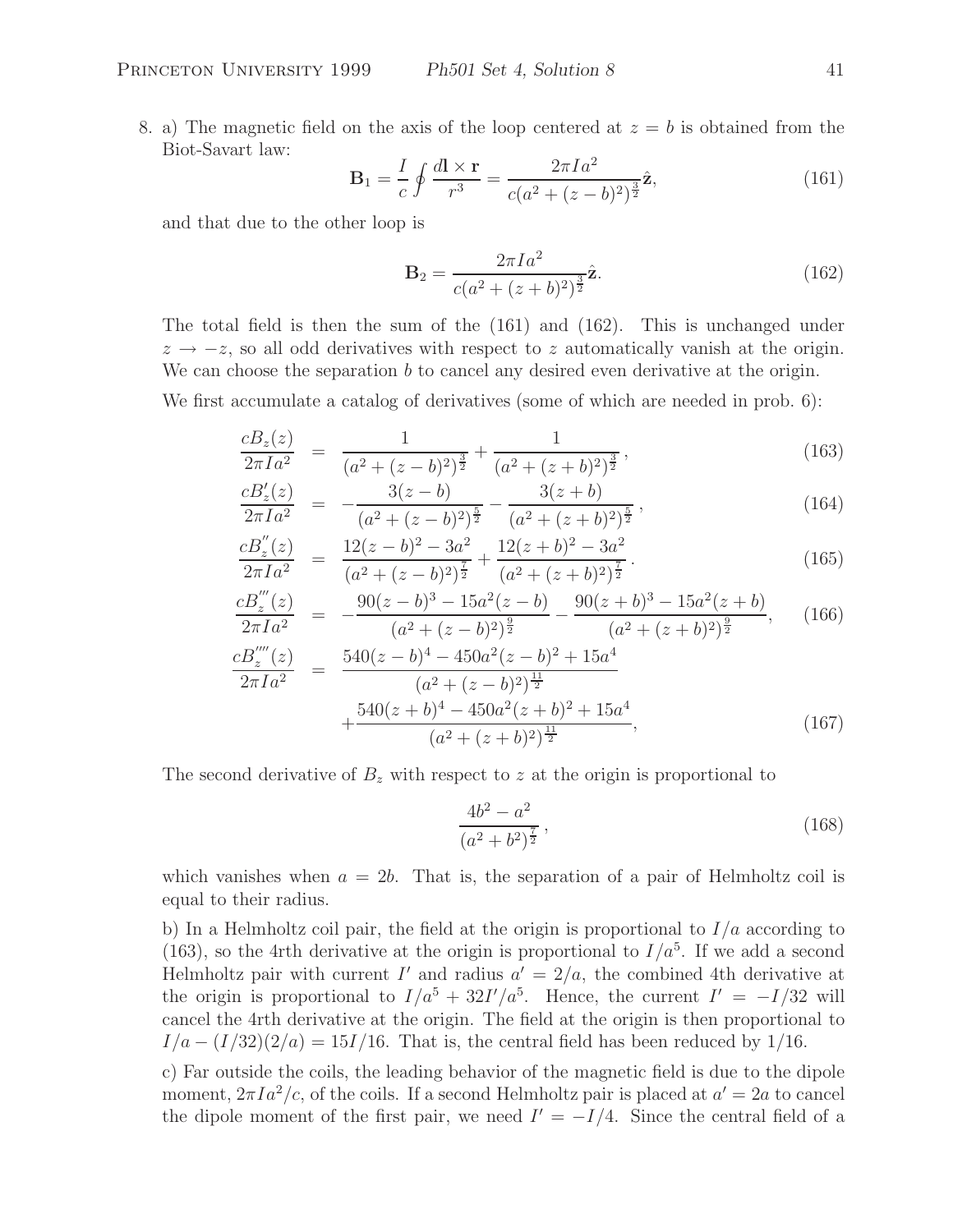Helmholtz pair varies as  $I/a$ , the combined central field will be  $I/a - (I/4)(1/2a) =$ 7I/8a, *i.e.*, 1/8 of the central field is lost to insure that the field far outside the coils is extremely weak.

To characterize the field well outside a set of Helmholtz coils in more detail, we use the variable  $u = 1/z$ , and expand about  $u = 0$ . From (163), and using  $a = 2b$ ,

$$
\frac{cB_z^{(0)}(u)}{2\pi I a^2} = \frac{u^3}{(1 - au + 5a^2u^2/4)^{\frac{3}{2}}} + \frac{u^3}{(1 + au + 5a^2u^2/4)^{\frac{3}{2}}}.
$$
(169)

Using the Taylor expansion,

$$
\frac{1}{(1+\epsilon)^{\frac{3}{2}}} = 1 - \frac{3}{2}\epsilon + \frac{15}{8}\epsilon^2 - \frac{105}{48}\epsilon^3 + \dots,
$$
\n(170)

we find that

$$
B_z^{(0)}(u) = \frac{4\pi I a^2}{c} \left( u^3 + \frac{75}{16} a^3 u^6 + \dots \right). \tag{171}
$$

The leading term,  $u^3 = 1/z^3$ , is due to the dipole moment of the pair, which, of course, is proportional to  $Ia^2$ . The next nonvanishing term,  $u^6$ , is due to the hexadecupole moment, which is proportional to  $Ia<sup>5</sup>$ . The brevity of this derivation hides that fact that the Helmholtz condition,  $a = 2b$ , served to cancel the octupole moment. The quadrupole moment vanishes due to the symmetry of the coil pair.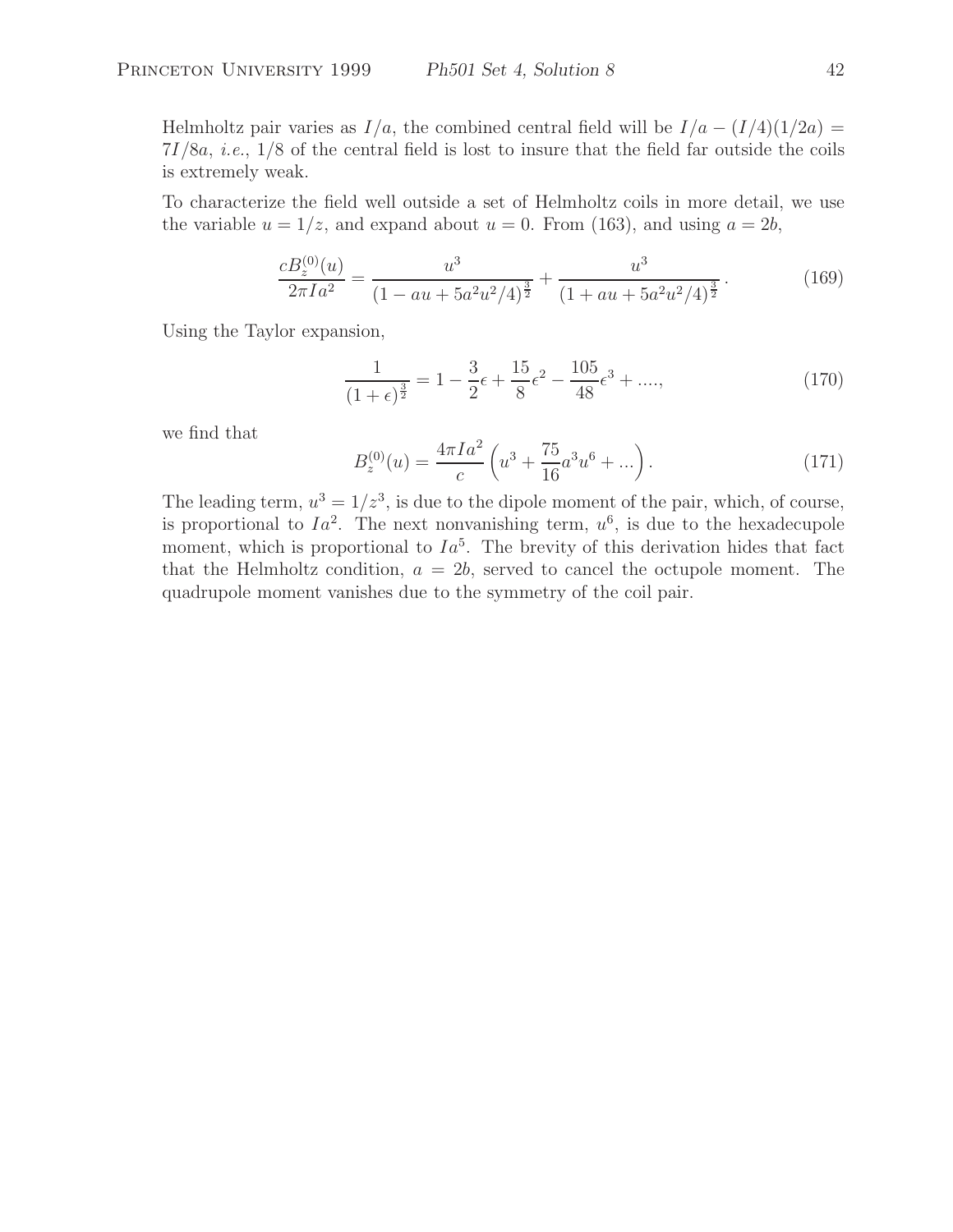9. Since the divergence of the magnetic field vanishes, the proposed expansions (15) obey

$$
\nabla \cdot \mathbf{B} = \frac{1}{r} \frac{\partial B_r}{\partial r} + \frac{\partial B_z}{\partial z} = \sum_n \left[ (n+1) b_n r^{n-1} + a_n^{(1)} r^n \right] = 0,
$$
 (172)

where  $a^{(m)}(z) \equiv d^m a/dz^m$ . For this to be true at all r, the coefficients of  $r^n$  must separately vanish for all  $n$ . Hence,

$$
b_0 = 0, \tag{173}
$$

$$
b_n = -\frac{a_{n-1}^{(1)}}{n+1} \,. \tag{174}
$$

Since the curl of the field vanishes,

$$
(\mathbf{\nabla} \times \mathbf{B})_{\theta} = \frac{\partial B_r}{\partial z} - \frac{\partial B_z}{\partial r} = \sum_n \left( b_n^{(1)} r^n - n a_n r^{n-1} \right) = 0 , \qquad (175)
$$

Again, the coefficient of  $r^n$  must vanish for all  $n$ , so that

$$
b_n^{(1)} = (n+1)a_{n+1}.
$$
\n(176)

Using  $(176)$  in  $(174)$ , we find

$$
b_n = -\frac{b_{n-2}^{(2)}}{(n+1)(n+3)}.\t(177)
$$

Since  $b_0$  vanishes,  $b_{2n}$  vanishes for all n, and from (176),  $a_{2n+1}$  vanishes for all n. Then, using (177) in (176), we find

$$
a_{2n} = -\frac{a_{2n-2}^{(2)}}{4n^2}.
$$
\n(178)

Repeatedly applying this to itself gives

$$
a_{2n} = (-1)^n \frac{a_0^{(2n)}}{2^{2n} (n!)^2}.
$$
\n(179)

Inserting this in (174), we get

$$
b_{2n+1} = (-1)^{n+1} \frac{a_0^{(2n+1)}}{2^{2n+1}(n+1)(n!)^2} . \tag{180}
$$

Combining (179-180) with (15), we arrive at the desired forms (16-17) for the fields. The axial field of a pair of Helmholtz coils has the form

$$
a_0(z) = B_0 + B_4 z^4 + \dots \tag{181}
$$

The first four derivatives are

$$
a_0^{(1)} = 4B_4 z^3, \qquad a_0^{(2)} = 12B_4 z^2, \qquad a_0^{(3)} = 24B_4 z, \qquad a_0^{(4)} = 24B_4. \tag{182}
$$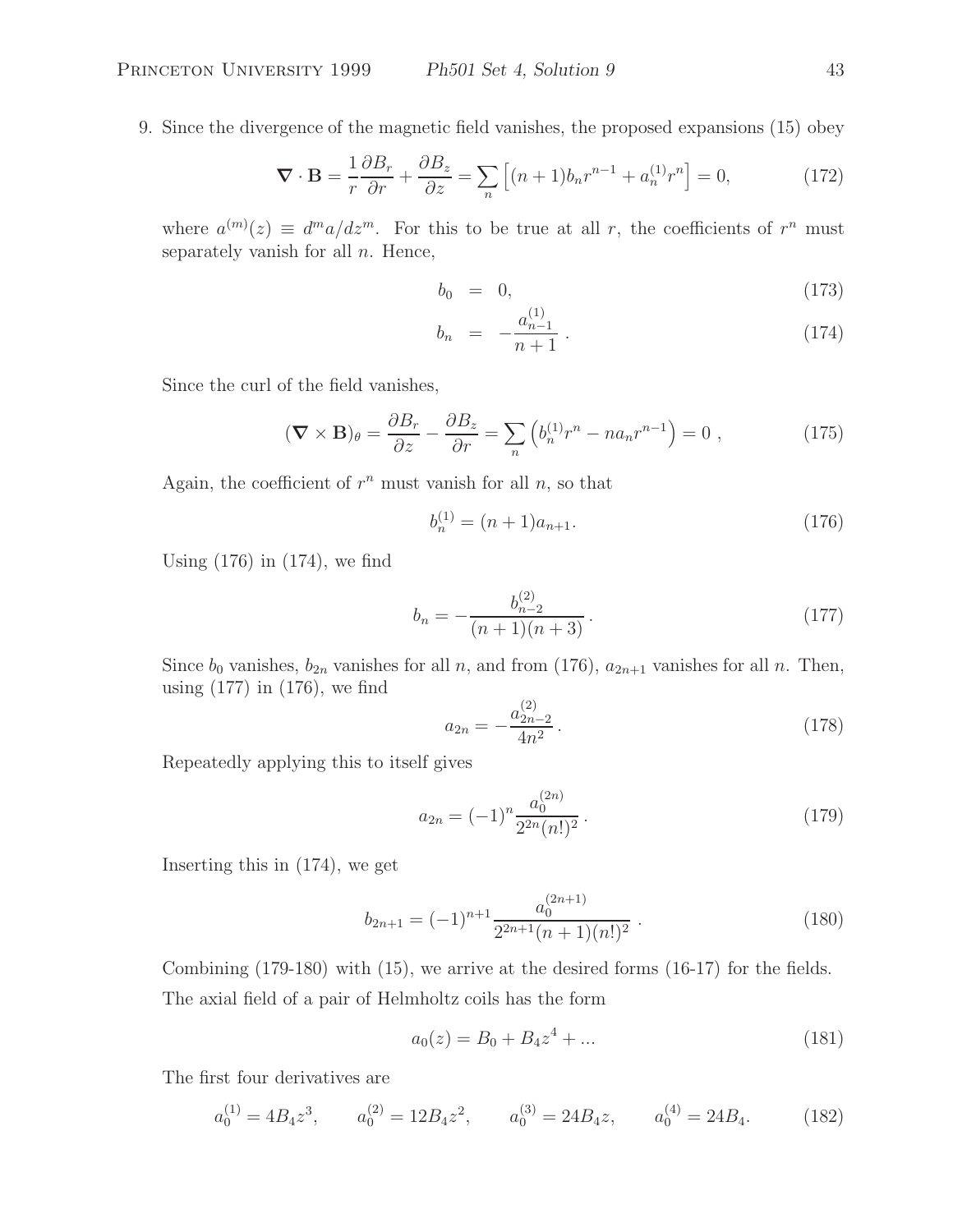From (179-180), the other non-vanishing functions through fourth order are

$$
a_2 = -3B_4z^2
$$
,  $a_4 = \frac{3B_4}{8}$ ,  $b_1 = -2B_4z^3$ ,  $b_3 = \frac{3B_4}{2}z$ . (183)

The fields, correct to fourth order, are

$$
B_z = B_0 + B_4 z^4 - 3B_4 r^2 z^2 + \frac{3B_4}{8} r^4 + \dots \,, \tag{184}
$$

$$
B_r = -2B_4rz^3 + \frac{3B_4}{2}r^3z + \dots \tag{185}
$$

The constants  $B_0$  and  $B_4$  are obtained from the catalog of derivatives in prob. 5, using

$$
B_z(0, z) = B_0 + B_4 z^4 = B_z(0, z) + \frac{B_z^{(m)}(0, z)z^4}{4!} + \dots
$$
 (186)

From (163),

$$
B_0 = \frac{4\pi I a^2}{c(a^2 + b^2)^{\frac{3}{2}}} = \frac{32\sqrt{5}\pi I}{25ca},
$$
\n(187)

and from (167),

$$
B_4 = \frac{5\pi I a^2 (a^4 - 30a^2 b^2 + 36b^4)}{2c(a^2 + b^2)^{\frac{11}{2}}} = -\frac{4864\sqrt{5}\pi I}{3125ca^5} = -\frac{152}{125a^4} B_0,
$$
 (188)

using  $b = a/2$ . Since  $B_4 < 0$ , the axial field  $B_z$  decreases as we move away from the origin, as is to be expected.

These results are overly detailed for some purposes. If one is interested only in the leading behavior at small r, then  $(184-185)$  simplify to

$$
B_z(r, z) \approx B_z(0, z), \qquad B_r(r, z) \approx -\frac{r}{2} \frac{\partial B_z(0, z)}{\partial z}.
$$
 (189)

The result for  $B_r$  also follows quickly from  $\nabla \cdot \mathbf{B} = 0$ , according to eq. (172),

$$
B_r(r,z) = -\int_0^r r \frac{\partial B_z(r,z)}{\partial z} dr \approx -\int_0^r r \frac{\partial B_z(0,z)}{\partial z} dr = -\frac{r}{2} \frac{\partial B_z(0,z)}{\partial z}.
$$
 (190)

It is also instructive that the approximation (190) can be deduced quickly from the integral form of Gauss' law (without the need to recall the form of *∇* · **B** in cylindrical coordinates). Consider a Gaussian pillbox of radius r and thickness  $dz$  centered on  $(r = 0, z)$ . Then,

$$
0 = \int \mathbf{B} \cdot d\mathbf{S} \approx \pi r^2 [B_z(0, z + dz) - B_z(0, z)] + 2\pi r dz B_r(r, z)
$$
  

$$
\approx \pi r^2 dz \frac{\partial B_z(0, z)}{\partial z} + 2\pi r dz B_r(r, z),
$$
 (191)

which again implies eqs.  $(189)$ .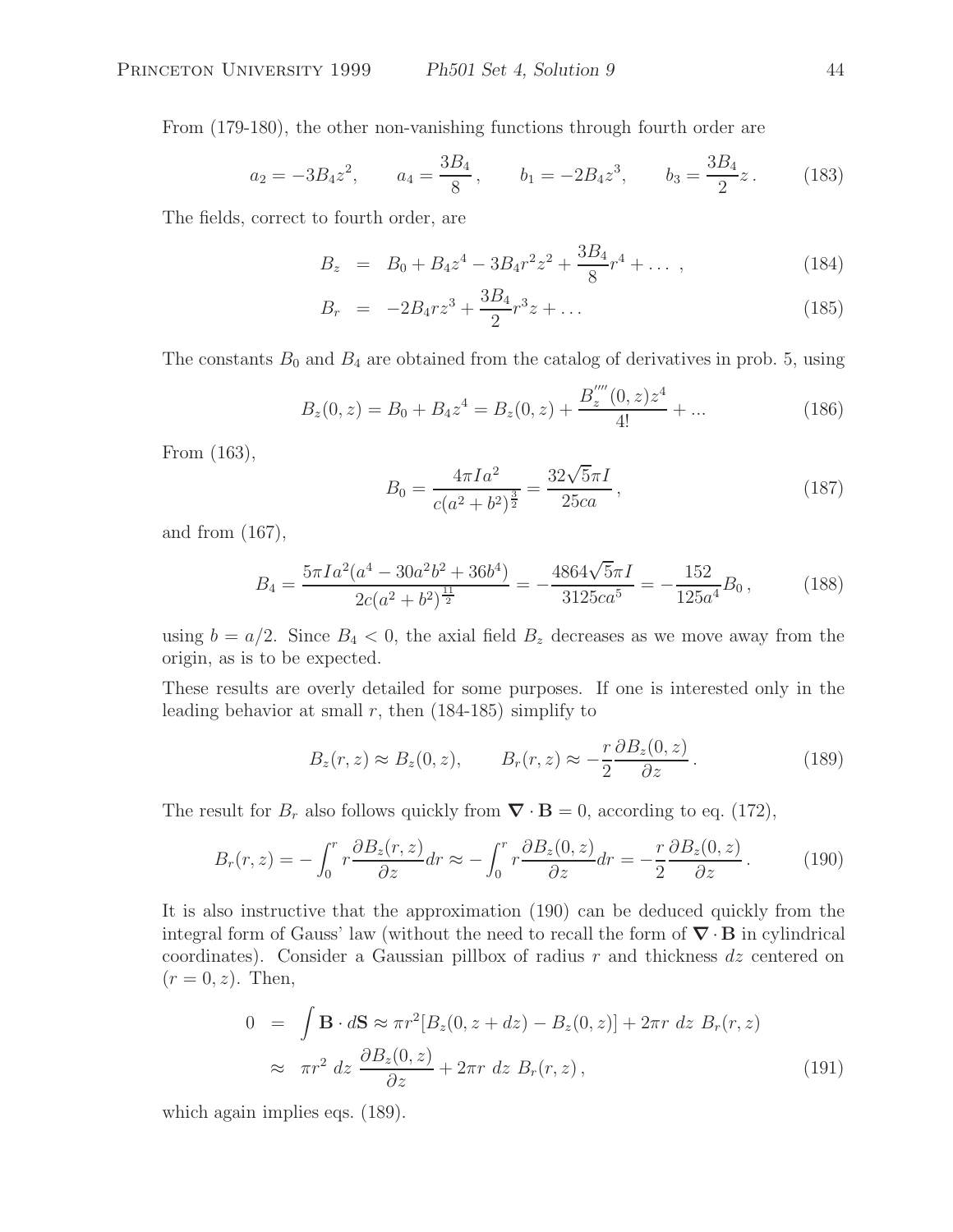10. We first seek a solution in rectangular coordinates, and expect that separation of variables will apply. Thus, we consider the form

$$
B_x = f(x)g(y)\cos kz, \tag{192}
$$

$$
B_x = F(x)G(y)\sin kz, \tag{193}
$$

$$
B_z = A(x)B(y)C(z). \tag{194}
$$

Then

$$
\nabla \cdot \mathbf{B} = 0 = f'g \cos kz + FG' \sin kz + ABC', \qquad (195)
$$

where the  $'$  indicates differentiation of a function with respect to its argument. Equation (195) can be integrated to give

$$
ABC = -\frac{f'g}{k}\sin kz + \frac{FG'}{k}\cos kz.
$$
\n(196)

The z component of  $\nabla \times \mathbf{B} = 0$  tells us that

$$
\frac{\partial B_x}{\partial y} = f g' \cos kz = \frac{\partial B_y}{\partial x} = F' G \sin kz,
$$
\n(197)

which implies that  $q$  and  $F$  are constant, say 1. Likewise,

$$
\frac{\partial B_x}{\partial z} = -fk \sin kz = \frac{\partial B_z}{\partial x} = A'BC = -\frac{f''}{k} \sin kz,
$$
\n(198)

using (196-197). Thus,  $f'' - k^2 f = 0$ , so

$$
f = f_1 e^{kx} + f_2 e^{-kx}.
$$
\n(199)

Finally,

$$
\frac{\partial B_y}{\partial z} = Gk \cos kz = \frac{\partial B_z}{\partial y} = AB'C = \frac{G''}{k} \sin kz,
$$
\n(200)

so

$$
G = G_1 e^{ky} + G_2 e^{-ky}.
$$
\n(201)

The "boundary conditions"  $f(0) = B_0 = G(0)$  are satisfied by

$$
f = B_0 \cosh kx, \qquad G = B_0 \cosh ky,
$$
\n(202)

which together with (196) leads to the solution

$$
B_x = B_0 \cosh kx \cos kz, \tag{203}
$$

$$
B_y = B_0 \cosh ky \sin kz, \tag{204}
$$

$$
B_z = -B_0 \sinh kx \sin kz + B_0 \sinh ky \cos kz, \qquad (205)
$$

This satisfies the last "boundary condition" that  $B_z(0, 0, z) = 0$ . However, this solution does not have helical symmetry.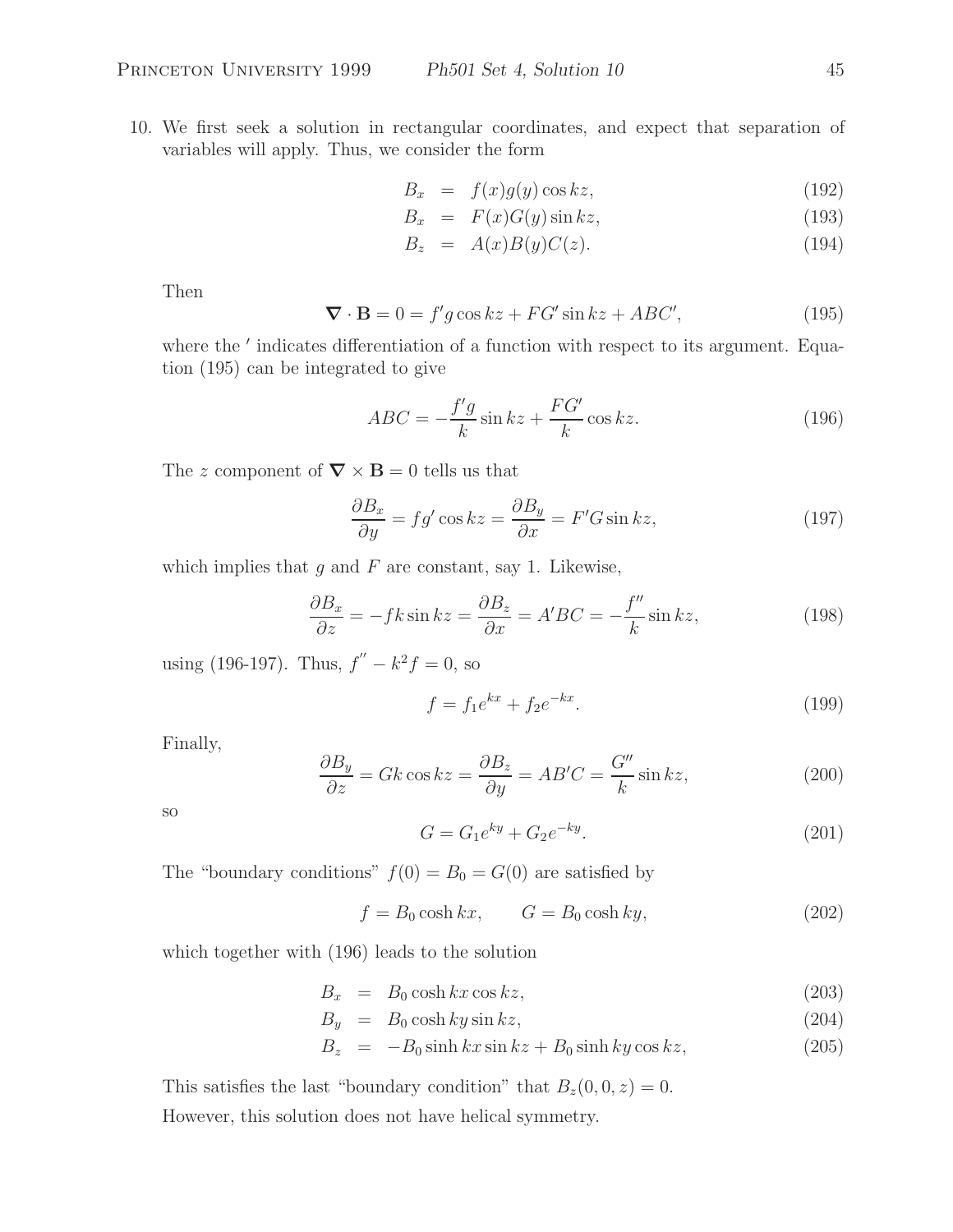Suppose instead, we look for a solution in cylindrical coordinates  $(r, \theta, z)$ . We again expect separation of variables, but we seek to enforce the helical symmetry that the field at  $z + \delta$  be the same as the field at z, but rotated by angle  $k\delta$ . This symmetry implies that the argument kz should be replaced by  $kz - \theta$ , and that the field has no other  $\theta$  dependence.

We begin constructing our solution with the hypothesis that

$$
B_r = F(r)\cos(kz - \theta), \qquad (206)
$$

$$
B_{\theta} = G(r)\sin(kz - \theta). \tag{207}
$$

To satisfy the condition  $(24)$  on the z axis, we first transform this to rectangular components,

$$
B_z = F(r)\cos(kz - \theta)\cos\theta + G(r)\sin(kz - \theta)\sin\theta, \qquad (208)
$$

$$
B_y = -F(r)\cos(kz - \theta)\sin\theta + G(r)\sin(kz - \theta)\cos\theta, \qquad (209)
$$

from which we learn that the "boundary conditions" on  $F$  and  $G$  are

$$
F(0) = G(0) = B_0.
$$
\n(210)

A suitable form for  $B_z$  can be obtained from  $(\nabla \times \mathbf{B})_r = 0$ :

$$
\frac{1}{r}\frac{\partial B_z}{\partial \theta} = \frac{\partial B_\theta}{\partial z} = kG\cos(kz - \theta),\tag{211}
$$

so

$$
B_z = -krG\sin(kz - \theta),\tag{212}
$$

which vanishes on the z axis as desired.

From either  $(\nabla \times \mathbf{B})_{\theta} = 0$  or  $(\nabla \times \mathbf{B})_{z} = 0$  we find that

$$
F = \frac{d(rG)}{dr}.
$$
\n(213)

Then,  $\nabla \cdot \mathbf{B} = 0$  leads to

$$
(kr)^{2} \frac{d^{2}(krG)}{d(kr)^{2}} + kr \frac{d(krG)}{d(kr)} - [1 + (kr)^{2}](krG) = 0.
$$
 (214)

This is the differential equation for the modified Bessel function of order 1. See, for example, M. Abramowitz and I.A. Stegun, *Handbook of Mathematical Functions* (National Bureau of Standards, Washington, D.C., 1964), sec. 9.6. Hence,

$$
G = C \frac{I_1(kr)}{kr} = \frac{C}{2} \left[ 1 + \frac{(kr)^2}{8} + \cdots \right],
$$
 (215)

$$
F = C \frac{dI_1}{d(kr)} = C \left( I_0 - \frac{I_1}{kr} \right) = \frac{C}{2} \left[ 1 + \frac{3(kr)^2}{8} + \cdots \right].
$$
 (216)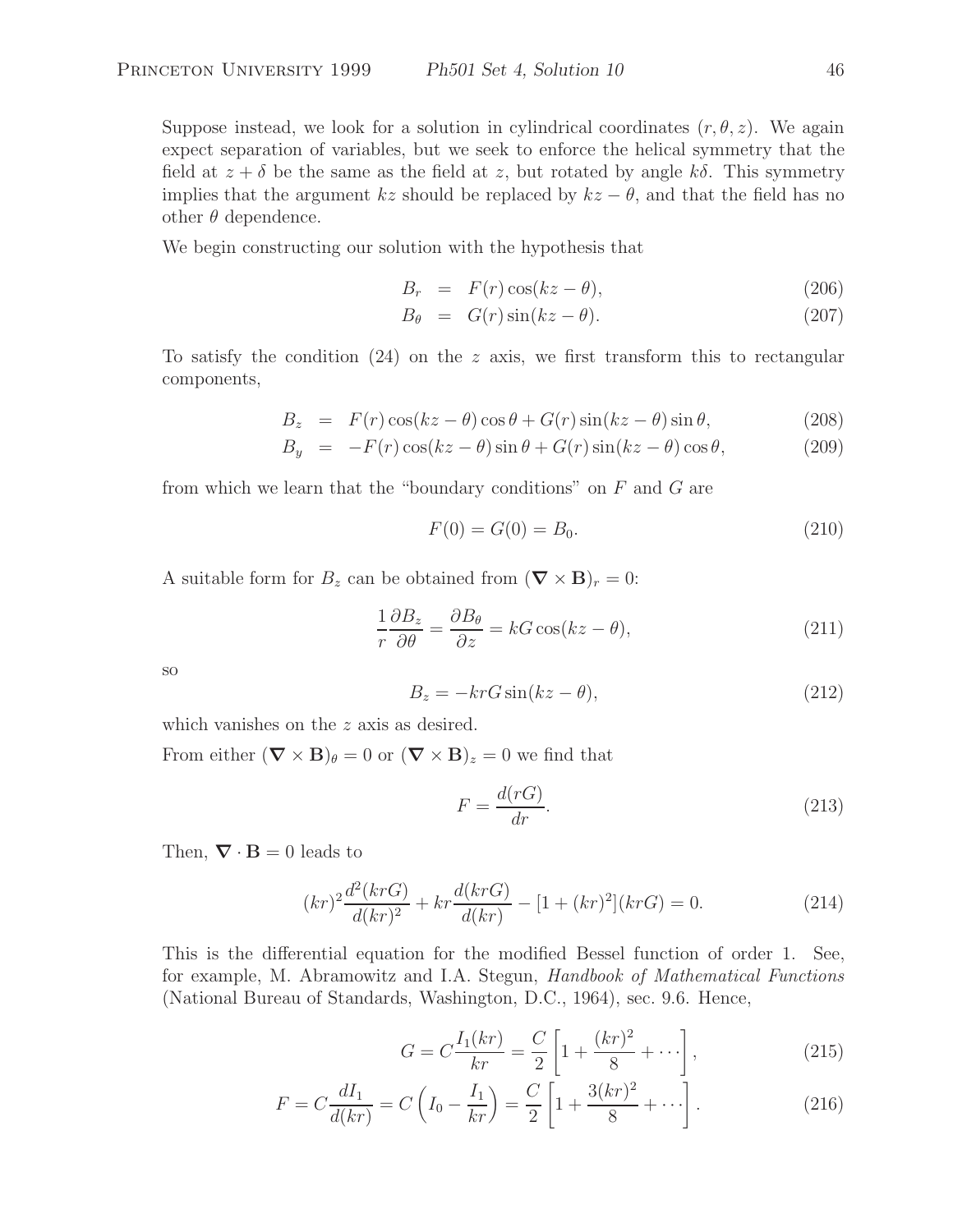The "boundary conditions" (210) require that  $C = 2B_0$ , so our second solution is

$$
B_r = 2B_0 \left( I_0(kr) - \frac{I_1(kr)}{kr} \right) \cos(kz - \theta), \tag{217}
$$

$$
B_{\theta} = 2B_0 \frac{I_1}{kr} \sin(kz - \theta), \qquad (218)
$$

$$
B_z = -2B_0 I_1 \sin(kz - \theta), \qquad (219)
$$

which is the form discussed by Blewett and Chasman.

For a realization of the axial field pattern (24), we consider a wire that carries current I and is wound in the form of a helix of radius a and period  $\lambda = 2\pi/k$ . A suitable equation of this helix is

$$
x_1 = a\sin kz, \qquad y_1 = -a\cos kz. \tag{220}
$$

The magnetic field due to this winding has a nonzero  $z$  component along the axis, which is not desired. Therefore, we also consider a second helical winding,

$$
x_2 = -a\sin kz, \qquad y_2 = a\cos kz,\tag{221}
$$

which is offset from the first by half a period and which carries current  $-I$ . The combined magnetic field from the two helices has no component along their common axis.

The unit vector  $\hat{\mathbf{l}}_{1,2}$  that is tangent to helix 1(2) at a point

$$
\mathbf{r}'_{1,2} = (x'_{1,2}, y'_{1,2}, z') = (\pm a \sin kz', \mp a \cos kz', z')
$$
 (222)

has components

$$
\hat{\mathbf{l}}_{1,2} = \frac{\left(\pm 2\pi a \cos kz', \pm 2\pi a \sin kz', \lambda\right)}{\sqrt{\lambda^2 + (2\pi a)^2}},\tag{223}
$$

and the element  $dI'_{1,2}$  of arc length along the helix is related by

$$
dI'_{1,2} = \hat{I}'_{1,2} dz' \frac{\sqrt{\lambda^2 + (2\pi a)^2}}{\lambda} = dz'(\pm ka \cos kz', \pm ka \sin kz', 1).
$$
 (224)

The magnetic field **B** at a point  $\mathbf{r} = (0, 0, z)$  on the axis is given by

$$
\mathbf{B}(0,0,z) = \frac{I}{c} \int_{1} \frac{dI'_{1} \times (\mathbf{r}_{1}' - \mathbf{r})}{|\mathbf{r}_{1}' - \mathbf{r}|^{3}} - \frac{I}{c} \int_{2} \frac{dI'_{2} \times (\mathbf{r}_{2}' - \mathbf{r})}{|\mathbf{r}_{2}' - \mathbf{r}|^{3}} \n= \frac{2Ia}{c} \int_{-\infty}^{\infty} \frac{dz'}{[a^{2} + (z' - z)^{2}]^{3/2}} \left[ \hat{\mathbf{x}}(k(z' - z) \sin kz' + \cos kz') + \hat{\mathbf{y}}(-k(z' - z) \cos kz' + \sin kz') \right] \n= \frac{2I}{ca} \int_{-\infty}^{\infty} \frac{dt}{(1 + t^{2})^{3/2}} \left[ \hat{\mathbf{x}}(kat \sin(kat + kz) + \cos(kat + kz)) + \hat{\mathbf{y}}(-kat \cos(kat + kz) + \sin(kat + kz)) \right] \tag{225} \n= \frac{4Ik}{c} (\hat{\mathbf{x}} \cos kz + \hat{\mathbf{y}} \sin kz) \left[ \frac{1}{ka} \int_{0}^{\infty} \frac{\cos kat}{(1 + t^{2})^{3/2}} dt + \int_{0}^{\infty} \frac{t \sin kat}{(1 + t^{2})^{3/2}} dt \right],
$$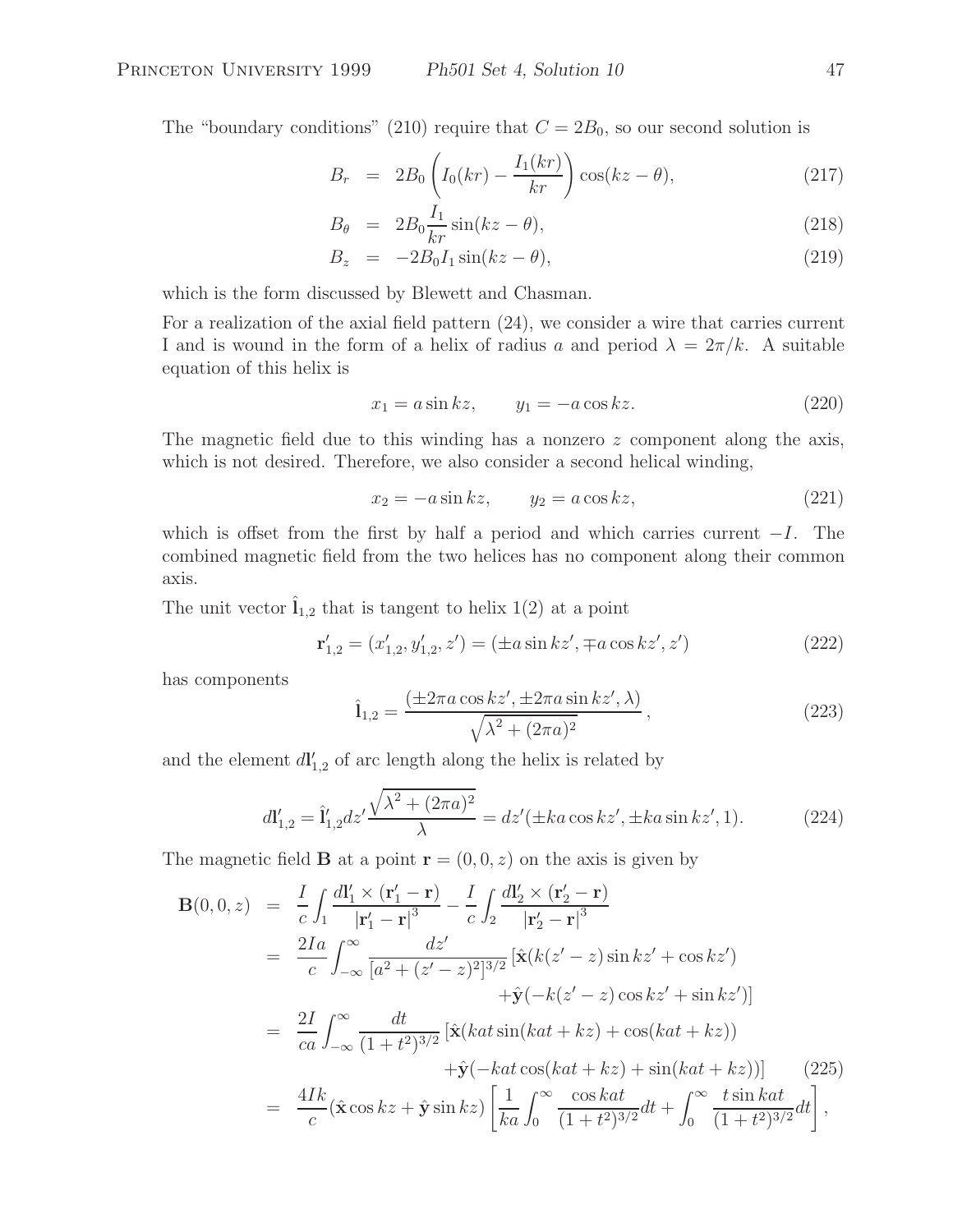where we made the substitution  $z'-z = at$  in going from the second line to the third. Equation 9.6.25 of Abramowitz and Stegun tells us that

$$
\int_0^\infty \frac{\cos kat}{(1+t^2)^{3/2}} dt = ka K_1(ka) ,\qquad (226)
$$

where  $K_1$  also satisfies eq. (214). We integrate the last integral by parts, using

$$
u = \sin kat
$$
,  $dv = \frac{t dt}{(1 + t^2)^{3/2}}$ , so  $du = ka \cos kat dt$ ,  $v = -\frac{1}{\sqrt{1 + t^2}}$ . (227)

Thus,

$$
\int_0^\infty \frac{t \sin kat}{(1+t^2)^{3/2}} dt = ka \int_0^\infty \frac{\cos kat}{\sqrt{1+t^2}} dt = ka K_0(ka), \tag{228}
$$

using 9.6.21 of Abramowitz and Stegun. Hence

$$
\mathbf{B}(0,0,z) = \frac{4Ik}{c} \left[ kaK_0(ka) + K_1(ka) \right] (\hat{\mathbf{x}} \cos kz + \hat{\mathbf{y}} \sin kz).
$$
 (229)

Both  $K_0(ka)$  and  $K_1(ka)$  have magnitudes  $\approx 0.5e^{-ka}$  for  $ka \approx 1$ . That is, the field on the axis of the double helix is exponentially damped in the radius  $a$  for a fixed current I.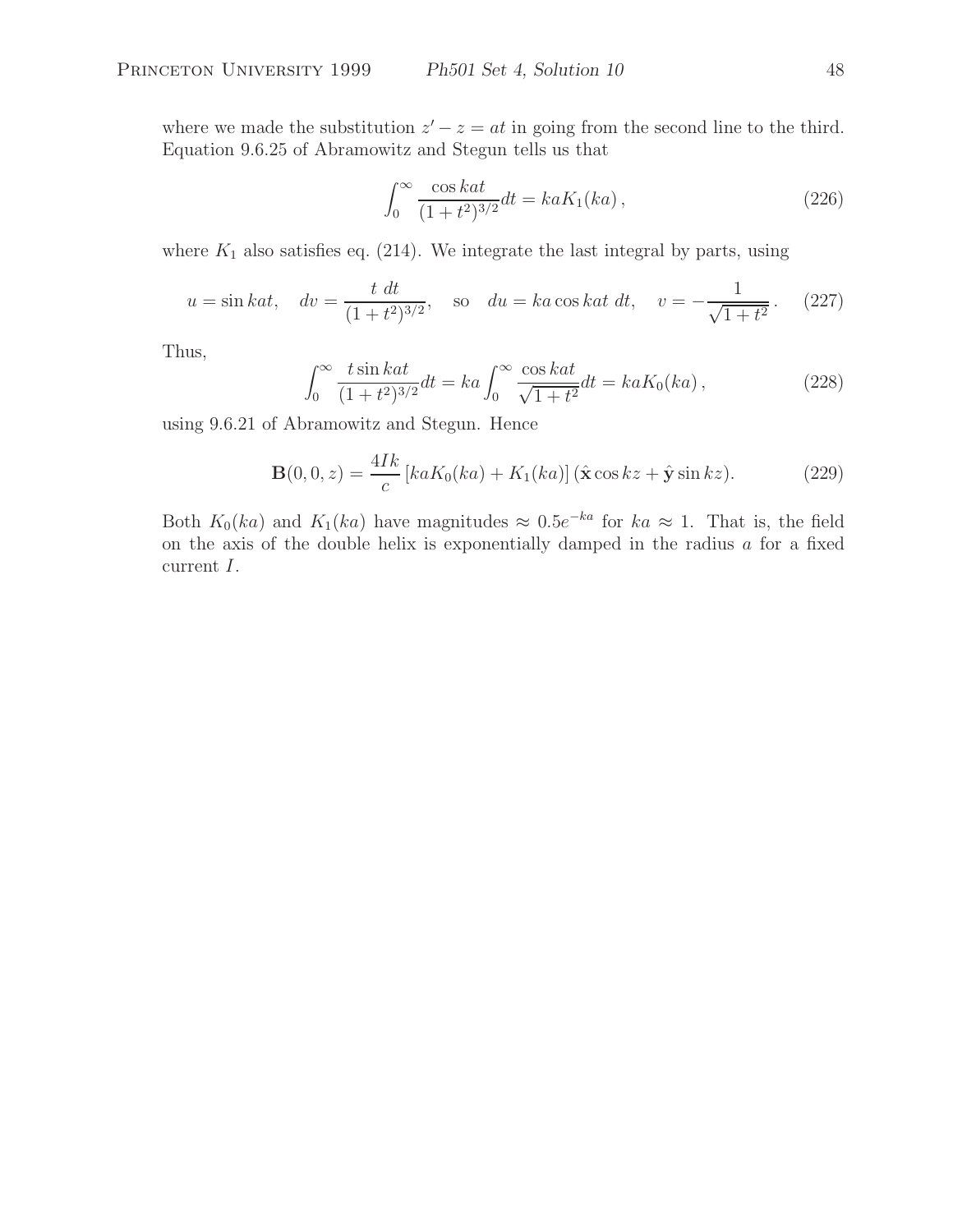11. We analyze the magnetic field of the solenoid in cylindrical coordinates,  $(r, \theta, z)$ , with the origin at the center of the solenoid and  $z$  axis along that of the solenoid.

First, the field at a point on the axis,  $(0, 0, z)$ , to a current loop, with current dI, centered on and perpendicular to the  $z$ -axis at  $z'$  follows from the Biot-Savart law as

$$
\mathbf{B}(0,0,z) = \frac{dI}{c} \oint \frac{d\mathbf{l} \times \mathbf{r}}{r^3} = \frac{2\pi dI a^2}{c(a^2 + (z - b)^2)^{\frac{3}{2}}}\hat{\mathbf{z}},\tag{230}
$$

For the solenoid,

$$
dI = nI \; dz' \; ,
$$

where  $z'$  runs from  $-l/2$  to  $l/2$ , so the total field on the axis is

$$
\mathbf{B}(0,0,z) = \frac{2\pi n I a^2 \hat{\mathbf{z}}}{c} \int_{-\frac{1}{2}}^{\frac{1}{2}} \frac{dz'}{(a^2 + (z - z')^2)^{\frac{3}{2}}}
$$
  
\n
$$
= \frac{2\pi n I a^2 \hat{\mathbf{z}}}{c} \int_{-\frac{1}{2} - z}^{\frac{1}{2} - z} \frac{dz'}{(a^2 + z'^2)^{\frac{3}{2}}}
$$
  
\n
$$
= \frac{2\pi n I \hat{\mathbf{z}}}{c} \left( \frac{\frac{1}{2} - z}{\sqrt{a^2 + (\frac{1}{2} - z)^2}} + \frac{\frac{1}{2} + z}{\sqrt{a^2 + (\frac{1}{2} + z)^2}} \right)
$$
  
\n
$$
= \frac{2\pi n I}{c} (\cos \theta_1 + \cos \theta_2) \hat{\mathbf{z}} , \qquad (231)
$$

where  $\theta_1$  is the angle between the z axis and the line joining the observation point,  $(0, 0, z)$  to the point  $(a, 0, l/2)$  on the end of the solenoid, *etc.* 

For  $z \ll a \ll l$ , we use the next to last line of (231), and the Taylor expansion

$$
\frac{1}{\sqrt{1+\epsilon}} = 1 - \frac{\epsilon}{2} + \frac{3\epsilon^2}{8} - \frac{5\epsilon^3}{16} + ..., \qquad (232)
$$

to find that near the origin,

$$
B_z(0,0,z) \approx \frac{2\pi nI}{c} \left( 2 - \frac{4a^2}{l^2} - \frac{72a^2z^2}{l^4} \right) . \tag{233}
$$

As noted as the end of prob. 6, the radial field near the axis can be obtained from the axial field using (189). Hence,

$$
B_r(r, 0, z) \approx \frac{288\pi n I a^2 rz}{cl^4} \tag{234}
$$

Near the end of the solenoid at  $z = l/2$ ,

$$
\cos \theta_1 = -\sin(\theta_1 - \pi/2) \approx -\frac{z - l/2}{a}
$$
, and  $\cos \theta_2 \approx \frac{l}{\sqrt{l^2 + a^2}} \approx 1 - \frac{a^2}{2l^2}$ . (235)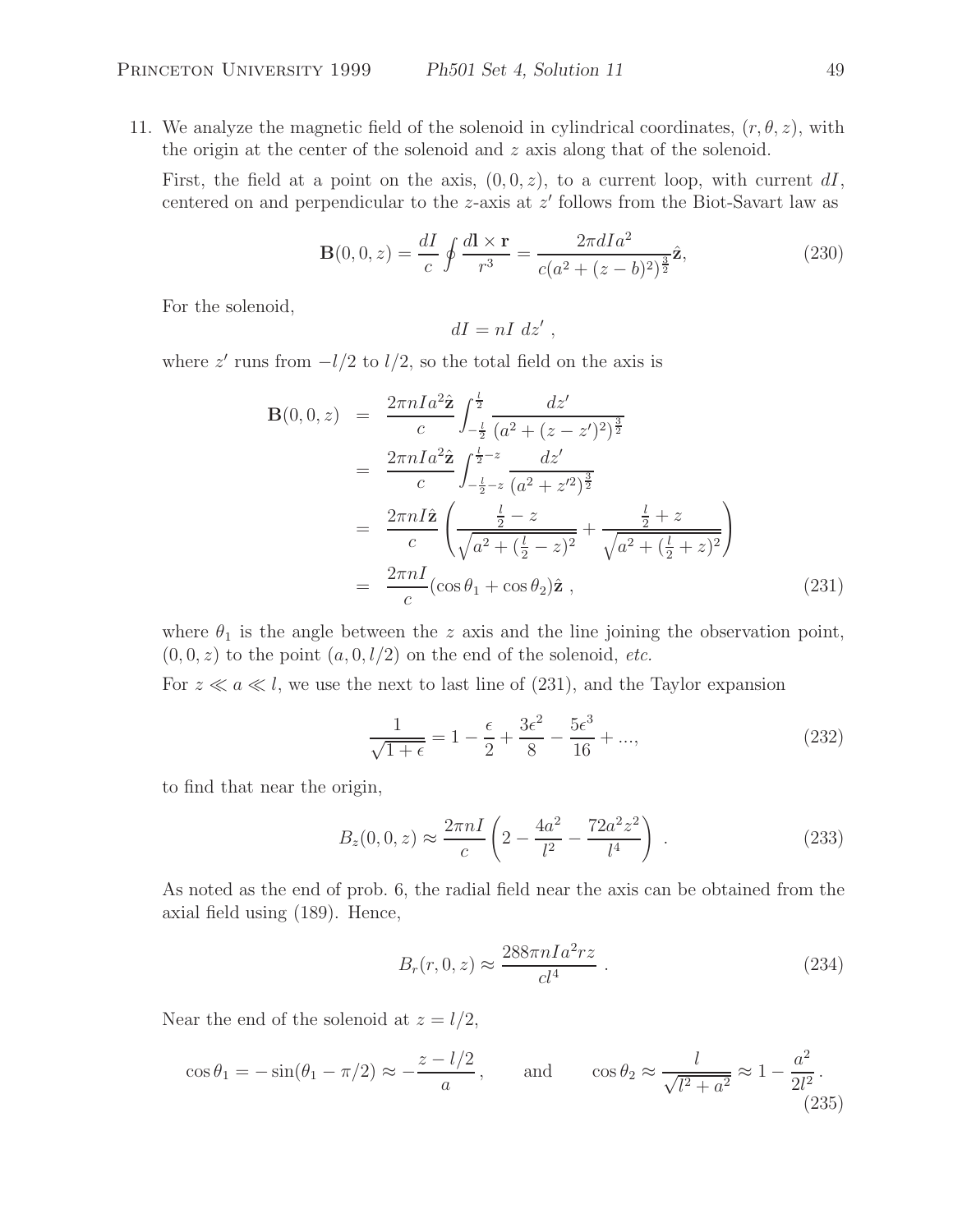Then, from (231)

$$
B_z(0,0,z) \approx \frac{2\pi nI}{c} \left( 1 - \frac{a^2}{2l^2} - \frac{z - l/2}{a} \right) . \tag{236}
$$

Comparing with (233), we see that the axial field at the end of the solenoid is approximately 1/2 that at the center. The radial field at the end of the solenoid follows from (189) as

$$
B_r \approx \frac{\pi n I r}{ac} \,. \tag{237}
$$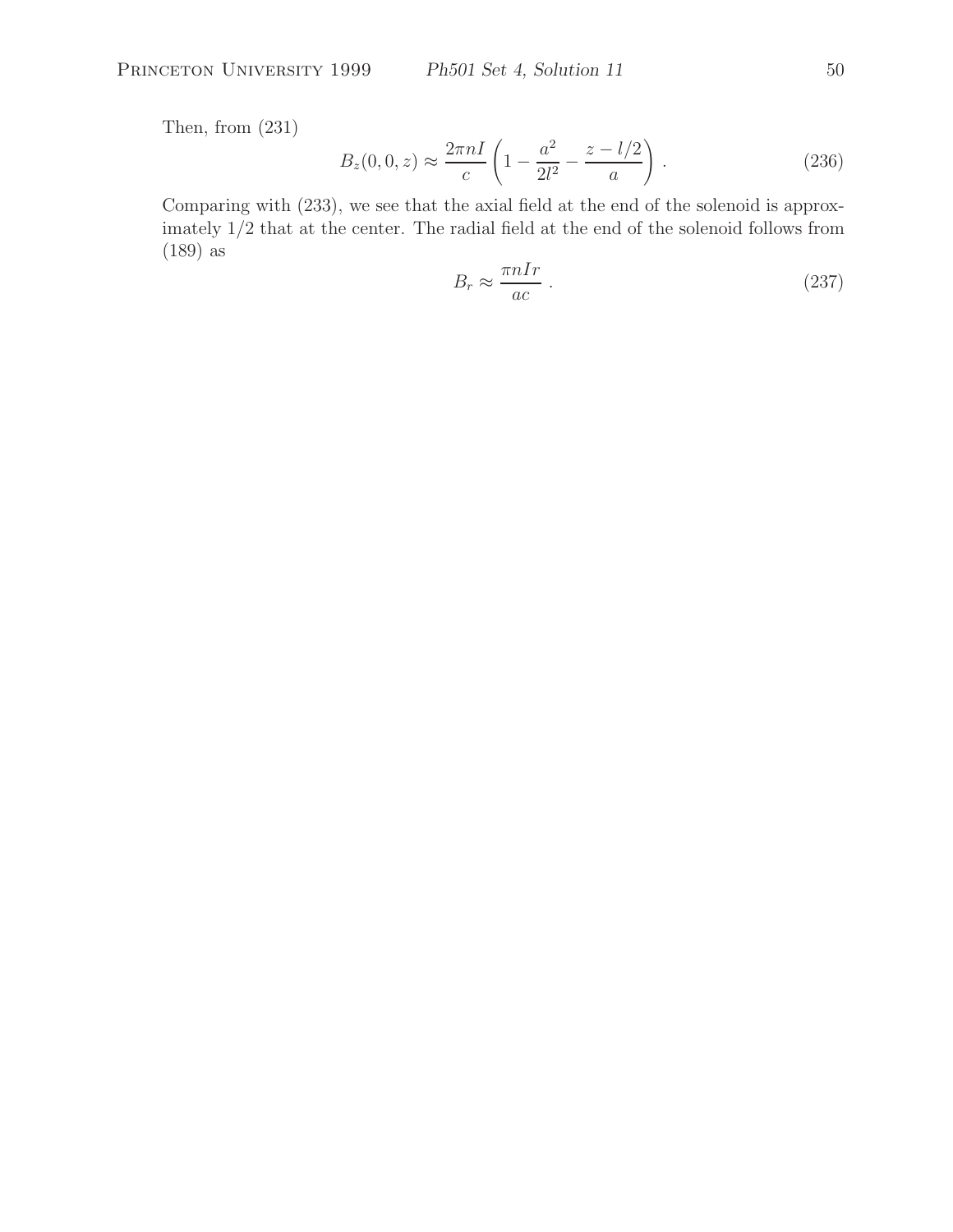12. a) As discussed on p. 98 of the Notes, a sphere of uniform magnetization has a uniform magnetic field inside. As discussed on p. 93, the field associated with magnetization density **M** can be thought of as arising from a magnetization current density,  $J_m =$  $c\nabla \times \mathbf{M}$ , and a surface current density,  $\mathbf{K}_m = c\mathbf{M} \times \hat{\mathbf{n}}$ , where  $\hat{\mathbf{n}}$  is the outward normal from the bounding surface. For uniform magnetization,  $J_m = 0$ , while, if  $M = M \hat{z}$ , then

$$
\mathbf{K}_m = cM\sin\theta \,\,\hat{\boldsymbol{\phi}}.\tag{238}
$$

Since this is to be produced by windings on the surface of the sphere, with the same current flowing through each turn of the winding, the density of windings must be proportional to  $\sin \theta$ .

On the other hand, if the surface current is due to a surface charge density  $\sigma(\theta)$  that rotates as a rigid body with angular velocity  $\omega$ , then the surface current density is  $\omega a \sin \theta \sigma(\theta)$ , which varies as  $\sin \theta$  for uniform  $\sigma$ . That is, a rotating, uniform spherical shell of charge produces the desired uniform magnetic field inside the shell.

b) If the sphere has radius a and surface charge density  $\sigma$  and rotates with angular velocity  $\omega$ , its magnetic moment will be

$$
\mu = \frac{1}{c} \int \text{Area} \, dI = \frac{1}{c} \int \text{Area} \frac{dQ}{T} = \frac{1}{c} \int_0^\pi \pi a^2 \sin^2 \theta \cdot \frac{\sigma 2 \pi a \sin \theta a \, d\theta}{2 \pi / \omega}
$$
\n
$$
= \frac{\pi \sigma \omega a^4}{c} \int_0^\pi \sin^3 \theta \, d\theta = \frac{4 \pi \sigma \omega a^4}{3c} = \frac{Q \omega a^2}{3c} = \frac{Q a v_{\text{eq}}}{3c},\tag{239}
$$

where  $Q = 4\pi\sigma a^2$  is the total charge on the sphere, and  $v_{\text{eq}} = a\omega$  is the equatorial velocity of the rotating shell.

*In case of a solid sphere with uniform chaged density,*  $\mu = Q \omega a^2 / 5c = Q a v_{eq} / 5c$ .

*These results were first given by W. Voigt, ELektronenhypothese und Theorie des Magnetismus, Ann. d. Phys.* **9***, 115 (1902),*

*http: // physics.princeton. edu/ ~mcdonald/ examples/ EM/ voigt\_ap\_9\_ 115\_ 02. pdf See his eqs. 9-10, where*  $\mu$  *is the magnetic moment,*  $M = 2ma^2/3$  *is the moment of inertia for a spherical shell,*  $r = \omega$ *, but for Voigt,*  $\omega = c$ *.* 

For the classical model of the electron with magnetic moment  $\mu = e\hbar/2mc$ , the velocity at the equator is

$$
v_{\text{eq}} = \omega a = \frac{3\mu c}{Qa} = 3\frac{e\hbar}{2mc}c\frac{1}{e}\frac{mc^2}{e^2} = \frac{3}{2}\frac{\hbar c}{e^2}c = \frac{3}{2\alpha}c.
$$
 (240)

Since the fine structure constant  $\alpha = e\hbar/c^2$ , is  $\approx 1/137$ , this velocity is more than two hundred times the speed of light!

Even if we suppose the radius of the electron is the (reduced Compton wavelength  $\lambda = \hbar/mc$ , the velocity at the equator is  $3c/2$  for a spherical shell (and  $5c/2$  for a solid sphere).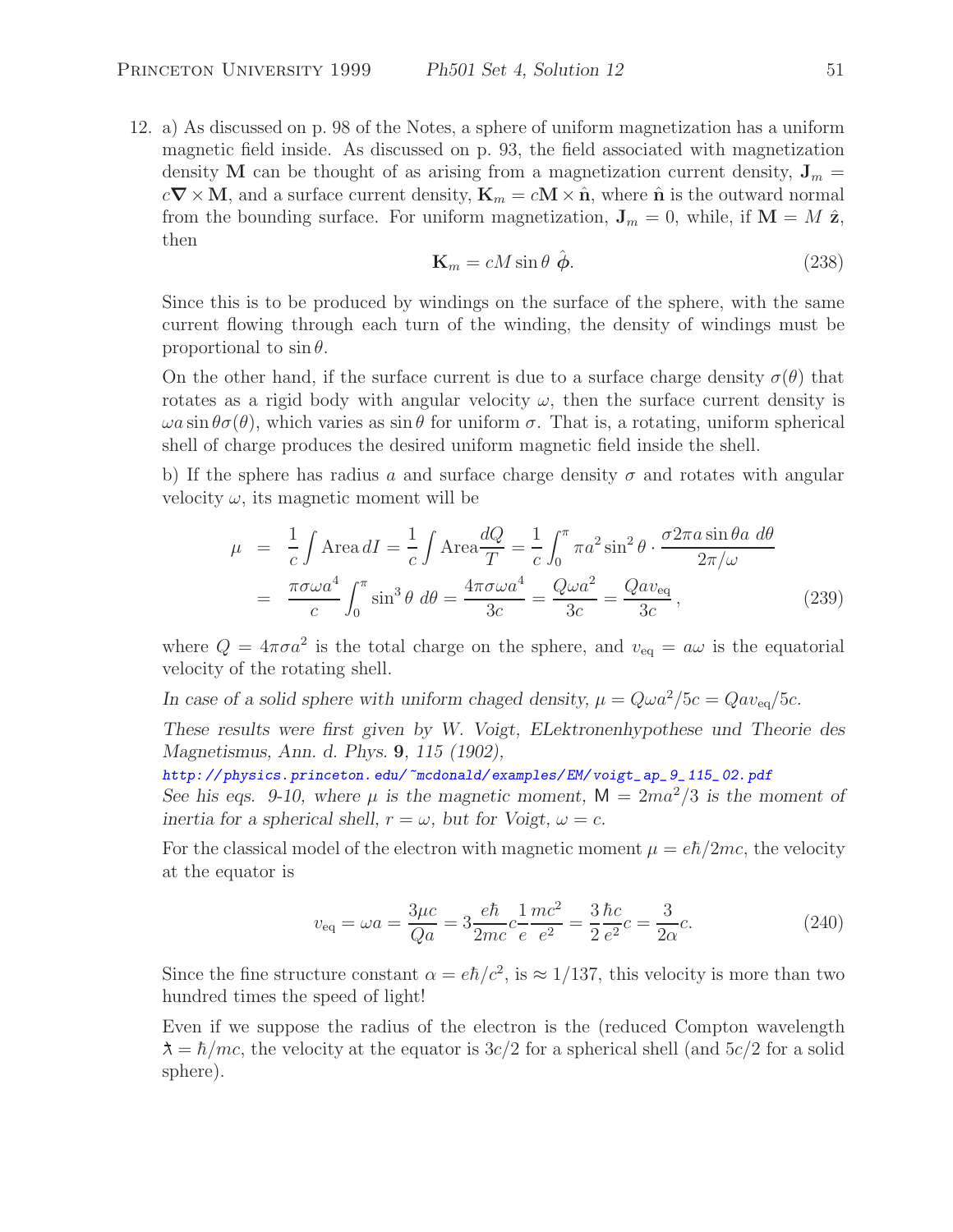The magnetic field of the rotating shell of charge, with magnetic moment  $\mu = \mu b \hat{f} z$  is

$$
\mathbf{B} = \begin{cases} \frac{2\mu}{a^3} = \frac{2\mu \hat{\mathbf{z}}}{a^3 c} & (r < a) \\ \frac{3(\mu \hat{\mathbf{r}})\hat{\mathbf{r}} - \mu}{r^3} = \frac{2\mu \cos \theta \hat{\mathbf{r}} - \mu \sin \theta \hat{\boldsymbol{\theta}}}{cr^3} & (r > a). \end{cases}
$$
(241)

The magnetic field energy is

$$
U_{\rm M} = \int \frac{B^2}{8\pi} d\text{Vol} = \frac{1}{8\pi} \frac{4\mu^2}{a^6 c^2} 4\pi a^3 + \frac{\mu^3}{4} \int_{-1}^1 d\cos\theta \int_a^\infty r^2 dr \frac{4\cos^2\theta + \sin^2\theta}{r^6 c^2}
$$
  
= 
$$
\frac{2\mu^2}{a^3 c^2} + \frac{\mu^3}{3a^3 c^2} = \frac{8Q^2 v_{\text{eq}}^2}{3a c^2} = \frac{8v_{\text{eq}}^2}{3c^2} U_{\text{E}},
$$
(242)

where the electrostatic field energy is  $U_{\rm E} = Q^2/a$ . Perhaps surprisingly, the magnetic field energy is larger than the electric field energy as  $v_{\text{eq}} \rightarrow c$ , as is needed for a classical model of an electron to reproduce its observed magnetic moment  $e\hbar/2mc$ .

Indeed, the evidence from scattering experiments that an electron is "pointlike" (meaning not larger than its Compton wavelength) requires a classical model of the electron magnetic moment to involve an equatorial velocity faster than light, such that classical models of the electron are unsatisfactory.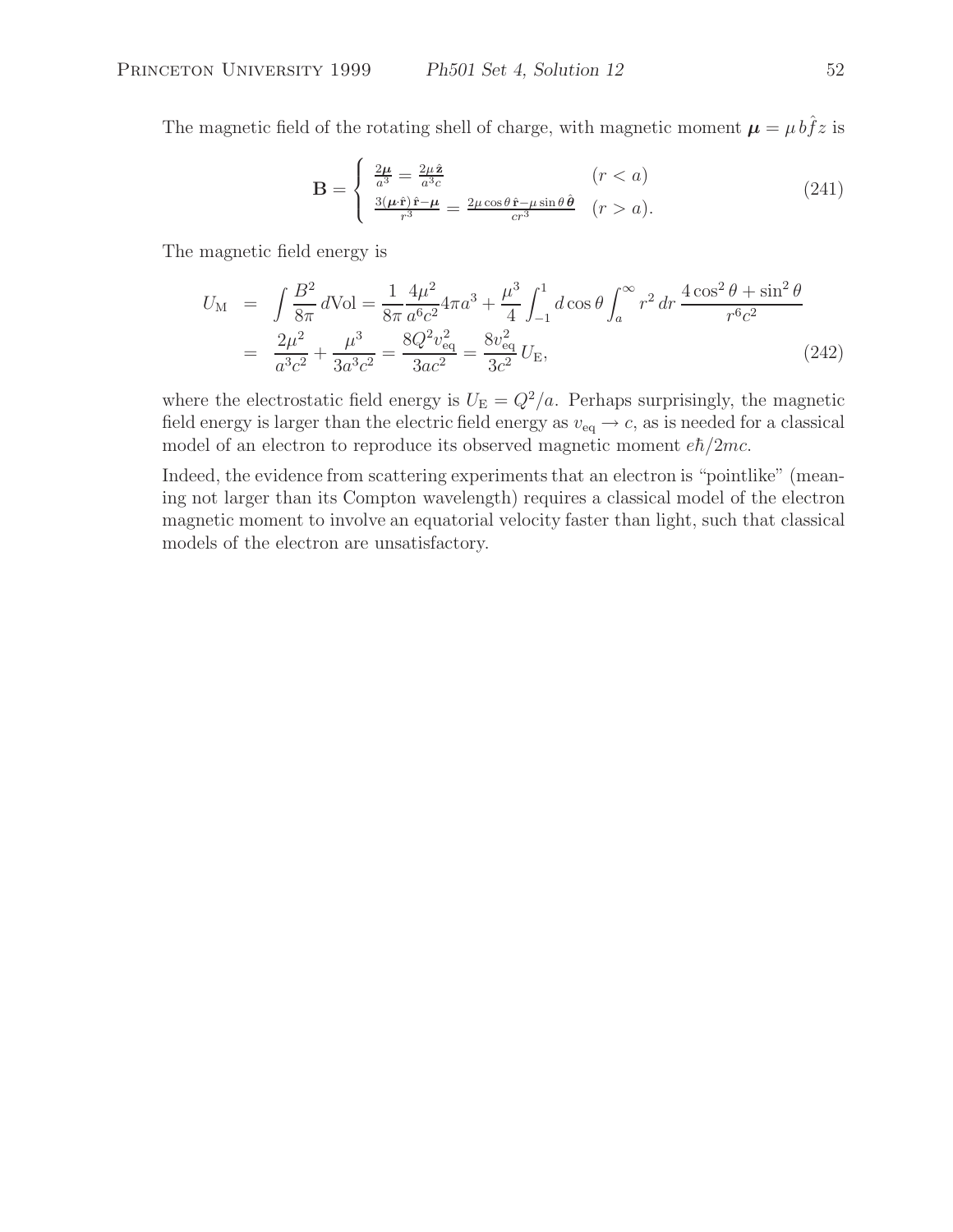13. a) If n is the number density of alignable electrons, each of magnetic moment  $\mu =$  $e\hbar/2mc$ , then the resulting bulk magnetic field strength is

$$
B = 4\pi M = 4\pi n\mu = \frac{2\pi n e\hbar}{mc} = 2\pi n \frac{e\hbar}{m^2 c^3} mc^2 = \frac{2\pi n mc^2}{B_{\text{crit}}},
$$
(243)

where  $B_{\text{crit}} = m^2 c^3 / e \hbar = 4.4 \times 10^{13}$  Gauss is the so-called QED critical field strength. Since  $mc^2 = 0.511 \text{ MeV} = 8.2 \times 10^{-7} \text{ erg we have}$ 

$$
n = \frac{2 \times 10^4 \cdot 4.4 \times 10^{13}}{2\pi \cdot 8.2 \times 10^{-7}} = 1.7 \times 10^{23} / \text{cm}^3. \tag{244}
$$

Iron has atomic weight  $A = 56$  and mass density 8 g/cm<sup>3</sup>, so its number density is

$$
n_{\text{atom}} = \frac{6 \times 10^{23} \cdot 8}{56} = 8.6 \times 10^{22} / \text{cm}^2. \tag{245}
$$

Thus, two electrons per iron atom participate in its bulk magnetization.

b) The interaction energy U of two magnetic dipoles  $\mathbf{m}_1$  and  $\mathbf{m}_2$  of equal magnitude m separated by distance  $\mathbf{r}_2 - \mathbf{r}_1 = d\hat{\mathbf{z}}$  can be calculated by supposing that, say, dipole 2 is held fixed while dipole 1 is brought into place from a large distance. The force on dipole 1 due to dipole 2 is then

$$
\mathbf{F}_1 = \mathbf{\nabla}_1 (\mathbf{m}_1 \cdot \mathbf{B}_2), \tag{246}
$$

which can be integrated to give the interaction energy

$$
U = -\int \mathbf{F}_1 \cdot d\mathbf{r}_1 = -\mathbf{m}_1 \cdot \mathbf{B}_2 = -\mathbf{m}_2 \cdot \mathbf{B}_1, \qquad (247)
$$

where the second form follows from a similar argument in which dipole 1 was held fixed while dipole 2 is moved into place. The field of a dipole is

$$
\mathbf{B}_1 = \frac{3(\mathbf{m}_1 \cdot \hat{\mathbf{r}})\hat{\mathbf{r}} - \mathbf{m}_1}{r^3},\tag{248}
$$

so

$$
U = -\frac{3(\mathbf{m}_1 \cdot \hat{\mathbf{z}})(\mathbf{m}_2 \cdot \hat{\mathbf{z}}) - \mathbf{m}_1 \cdot \mathbf{m}_2}{d^3}.
$$
 (249)

If dipole 1(2) makes angle  $\theta_{1(2)}$  to the z axis, and both lie in, say, the x-z plane, then

$$
U(\theta_1, \theta_2) = -\frac{m^2}{d^3} [3 \cos \theta_1 \cos \theta_2 - \cos(\theta_1 - \theta_2)].
$$
 (250)

This is a minimum for  $\theta_1 = \theta_2 = 0$  or  $\pi$ , and

$$
U_{\min} = -\frac{2m^2}{d^3}.
$$
\n(251)

In the absence of an external field, the dipoles are aligned, and both are either parallel or antiparallel to the z axis.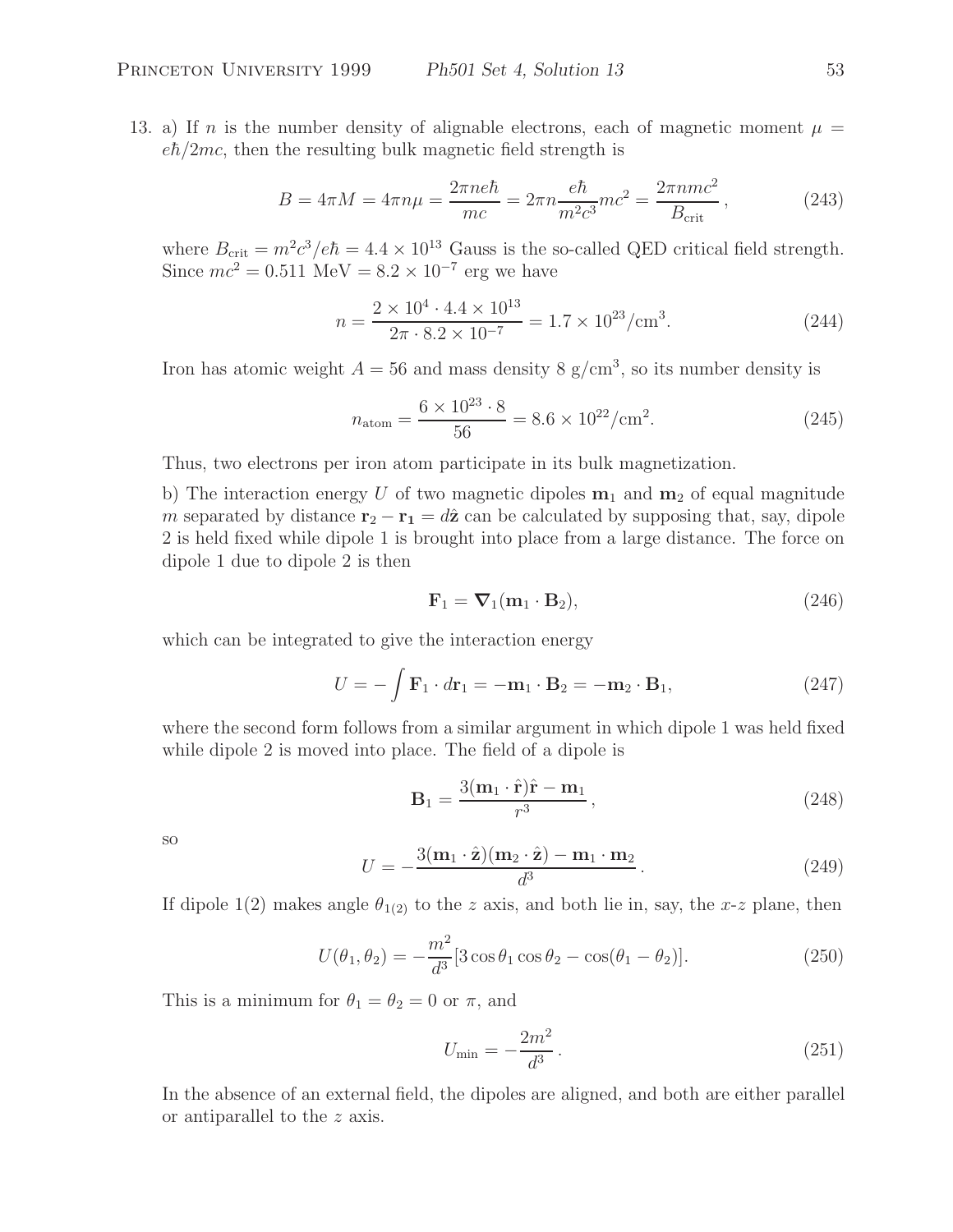We now add a uniform external magnetic field **B** that makes angle  $\theta$  to the z axis in the  $x-z$  plane. The interaction energy of the system is then,

$$
U(\theta_1, \theta_2, \theta) = -\frac{m^2}{d^3} [3\cos\theta_1\cos\theta_2 - \cos(\theta_1 - \theta_2)] - mB[\cos(\theta - \theta_1) + \cos(\theta - \theta_2)].
$$
 (252)

First, consider when **B** is at right angles to the line of centers of the dipoles,  $\theta = \pi/2$ . Then,

$$
U(\theta_1, \theta_2) = -\frac{m^2}{d^3} [3\cos\theta_1\cos\theta_2 - \cos(\theta_1 - \theta_2)] - mB[\sin\theta_1 + \sin\theta_2].
$$
 (253)

If the dipoles remain in their original orientation, say  $\theta_1 = \theta_2 = 0$ , then the interaction energy  $U_0$  is still given by  $(251)$ . Suppose the two dipoles rotate together towards **B**. Then,

$$
U(\theta_1 = \theta_2) = -\frac{m^2}{d^3} [3\cos^2\theta_1 - 1] - 2mB\sin\theta_1
$$
  
= 
$$
\frac{m^2}{d^3} \left[ 3\sin^2\theta_1 - 2 - \frac{2d^3B}{m}\sin\theta_1 \right].
$$
 (254)

The dipoles will rotate from angle 0 to  $\pi/2$  provided that  $U(\theta_1 = \theta_2)$  decreases monotonically along this path. Since (254) is a quadratic function of  $\sin \theta_1$ , this requires that the minimum occur for  $\sin \theta_1 \geq 1$ . The critical condition is then

$$
B = \frac{3m}{d^3},\tag{255}
$$

above which field strength the dipoles always align with the transverse **B**. Thus, (255) is the saturation magnetic field.

We note that for  $B < 3m/d^3$ , the energy minimum occurs at  $\sin \theta_1 = \sin \theta_2 =$  $d^3B/3m < 1$ . From (253), it can be verified that this is the absolute minimum for all  $(\theta_1, \theta_2)$ . So the equilibrium configuration falls short of full alignment with **B** until the field is larger than the saturation value (255).

Finally, we consider the case where the dipoles originally have  $\theta_1 = \theta_2 = 0$ , and external field  $\mathbf{B} = -B\hat{\mathbf{z}}$  is applied. We first suppose that the dipoles rotate together,  $\theta_1 = \theta_2$ , so from (252) the energy of an intermediate state is

$$
U(\theta_1 = \theta_2) = -\frac{m^2}{d^3} \left( 3\cos^2\theta_1 - 1 - \frac{2d^3B}{m}\cos\theta_1 \right).
$$
 (256)

This form is concave downward in  $\cos \theta_1$ , so the alignment can occur so long as the maximum occurs at  $\cos \theta_1 \geq 1$ . Thus, on this path the critical condition is again (255). We might wonder whether the alternative path,  $\theta_2 = -\theta_1$  leads to a lower critical field. From (252),

$$
U(\theta_1 = -\theta_2) = -\frac{m^2}{d^3} \left( \cos^2 \theta_1 + 1 - \frac{2d^3 B}{m} \cos \theta_1 \right).
$$
 (257)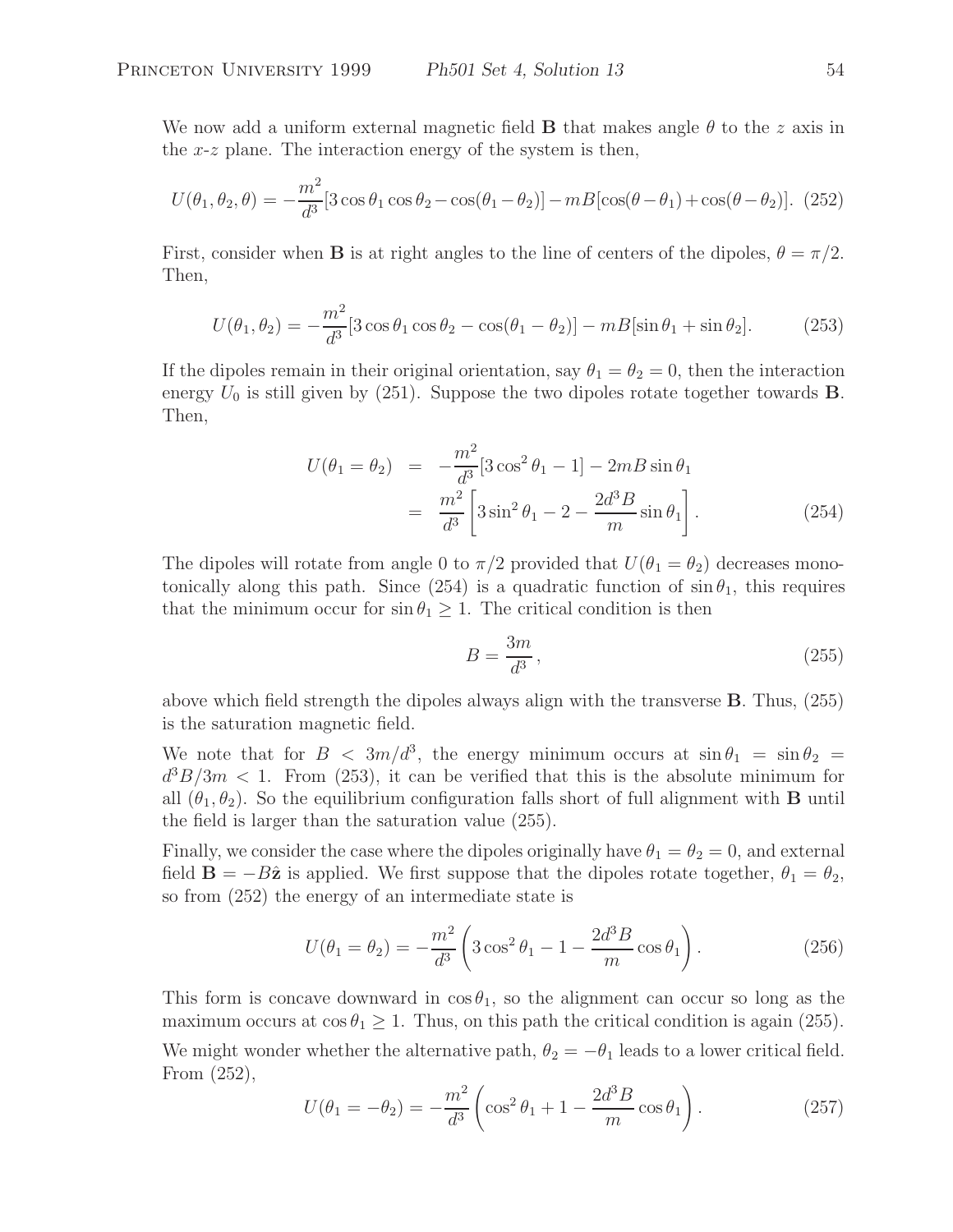This is also concave downward in  $\cos \theta_1$ , so requiring the maximum to occur at  $\cos \theta_1 =$ 1 leads to the critical condition

$$
B = \frac{m}{d^3}.\tag{258}
$$

In our model of a permanent magnet as consisting of only 2 magnetic dipoles, we find that it is favorable for the transition from one ferromagnetic (aligned dipoles) state to another at  $180°$  due to application of an external field to pass through an antiferromagnetic state (anti-aligned dipoles). We leave it to statistical mechanics to decide whether this can occur in a system of a large number of magnetic dipoles.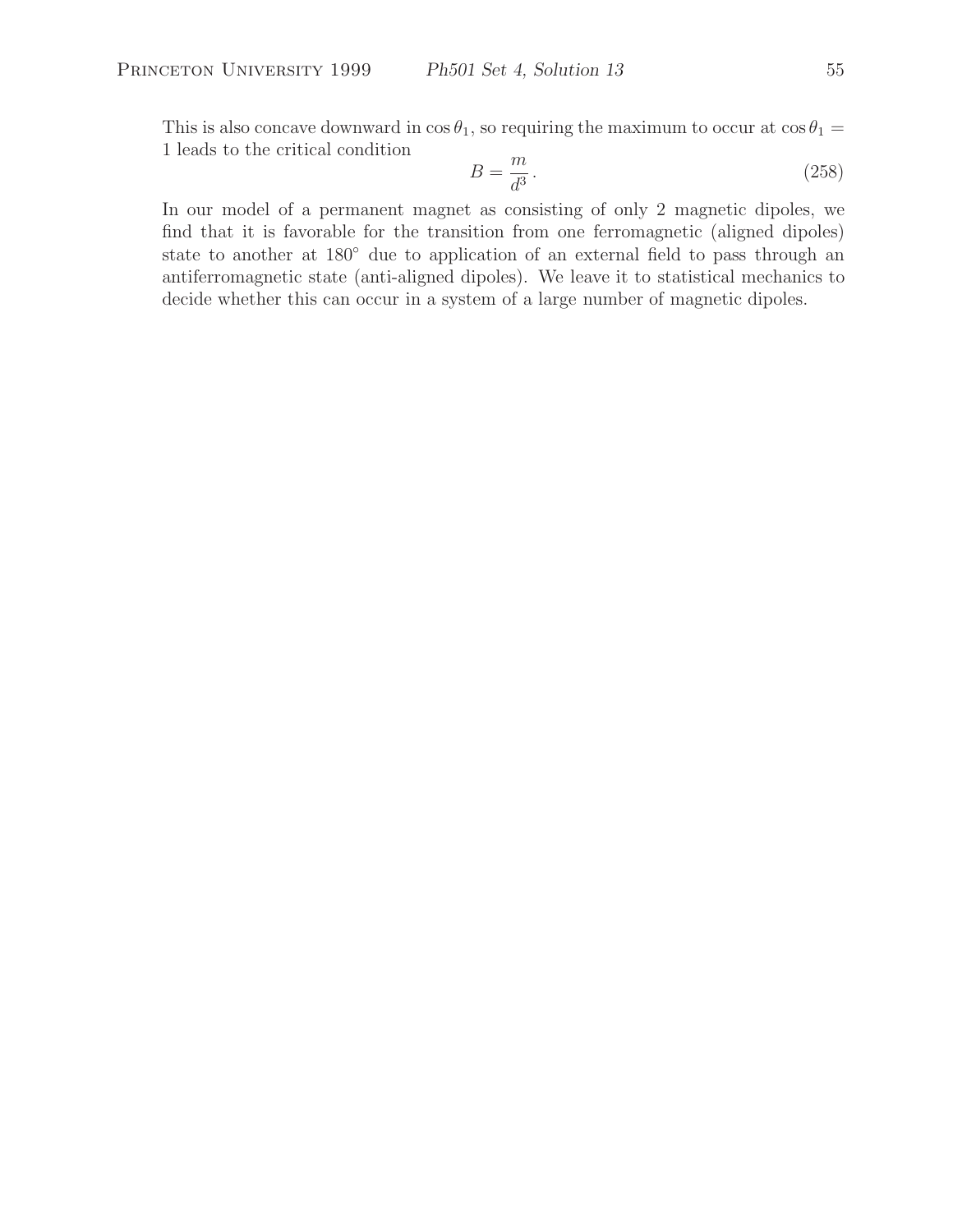14. The technique of mapping two dimensional magnetostatic fields with conducting paper is NOT based on the analogy between electrostatics and magnetostatics that was mentioned on p. 97 of the Notes. Rather, we start from (32-33). The 2-dimensional magnetic field derived from the vector potential  $A_z\hat{z}$  is

$$
\mathbf{B} = \nabla \times \mathbf{A} = \left( \frac{\partial A_z}{\partial y}, -\frac{\partial A_z}{\partial x}, 0 \right). \tag{259}
$$

With the identification  $A_z = k\phi$  we can write

$$
\mathbf{E} = -\nabla \phi = -\left(\frac{\partial \phi}{\partial x}, \frac{\partial \phi}{\partial y}\right) = -\frac{1}{k} \left(\frac{\partial A_z}{\partial x}, \frac{\partial A_z}{\partial y}\right) = \frac{1}{k} \left(B_y, B_x\right) = \frac{\mathbf{B} \times \hat{\mathbf{z}}}{k}.
$$
 (260)

Hence, **B** is perpendicular to **E** and therefore parallel to equipotentials of  $\phi$ .

When current I is feed into a region of conducting paint, it spreads out on the paper as described by current density **J**. Then, current conservation and Ohm's law allow us to write

$$
I\hat{\mathbf{z}} = \oint \mathbf{J} \times d\mathbf{l} = \oint \frac{\mathbf{E}}{\sigma} \times d\mathbf{l} = \frac{1}{k\sigma} \oint (\mathbf{B} \times \hat{\mathbf{z}}) \times d\mathbf{l} = \frac{\hat{\mathbf{z}}}{k\sigma} \oint \mathbf{B} \cdot d\mathbf{l} = \frac{4\pi I_B}{ck\sigma} \hat{\mathbf{z}},\qquad(261)
$$

where  $I_B$  is the current needed to produce magnetic field **B**. Thus, if we set

$$
k = \frac{4\pi I_B}{c\sigma I},\tag{262}
$$

we can extract numerical values of B from the potential distribution  $\phi$  on the paper. To be more precise, note that

$$
\Delta \phi = -\int \mathbf{E} \cdot d\mathbf{l} = -\frac{1}{k} \int (\mathbf{B} \times \hat{\mathbf{z}}) \cdot d\mathbf{l} = \frac{1}{k} \int \mathbf{B} \cdot (d\mathbf{l} \times \hat{\mathbf{z}}) = \frac{\Phi_B}{k}, \quad (263)
$$

where  $\Phi_B$  is the magnetic flux per unit length in z that passes between the end points of the integration.

As to the boundary conditions, first consider the patches of conducting paint. The electric field is perpendicular to the boundaries of these, and hence the model **B** is parallel to them. This is the magnetic boundary condition at a perfect conductor.

As mentioned in the statement of the problem, one can use a patch of conducting paint to simulate a surface on which the magnetic field is known to lie, thereby reducing the extent of the model.

The electric field is parallel to the edge of the conducting paper, and zero outside it, since  $E = J/\sigma$ . Hence, the model magnetic field is perpendicular to the edge of the paper. Outside the paper,  $(260)$  and the vanishing of E would imply that B vanishes also. This awkwardness can be avoided by supposing that we were actually modeling the field **H** rather than **B**, and the paper corresponds to a region of permeability  $\mu = 1$ , where  $\mathbf{B} = \mathbf{H}$ . Then, if we suppose that the region outside the paper has very high permeability, the continuity of  $B_{\perp}$  at the boundary implies that H is extremely